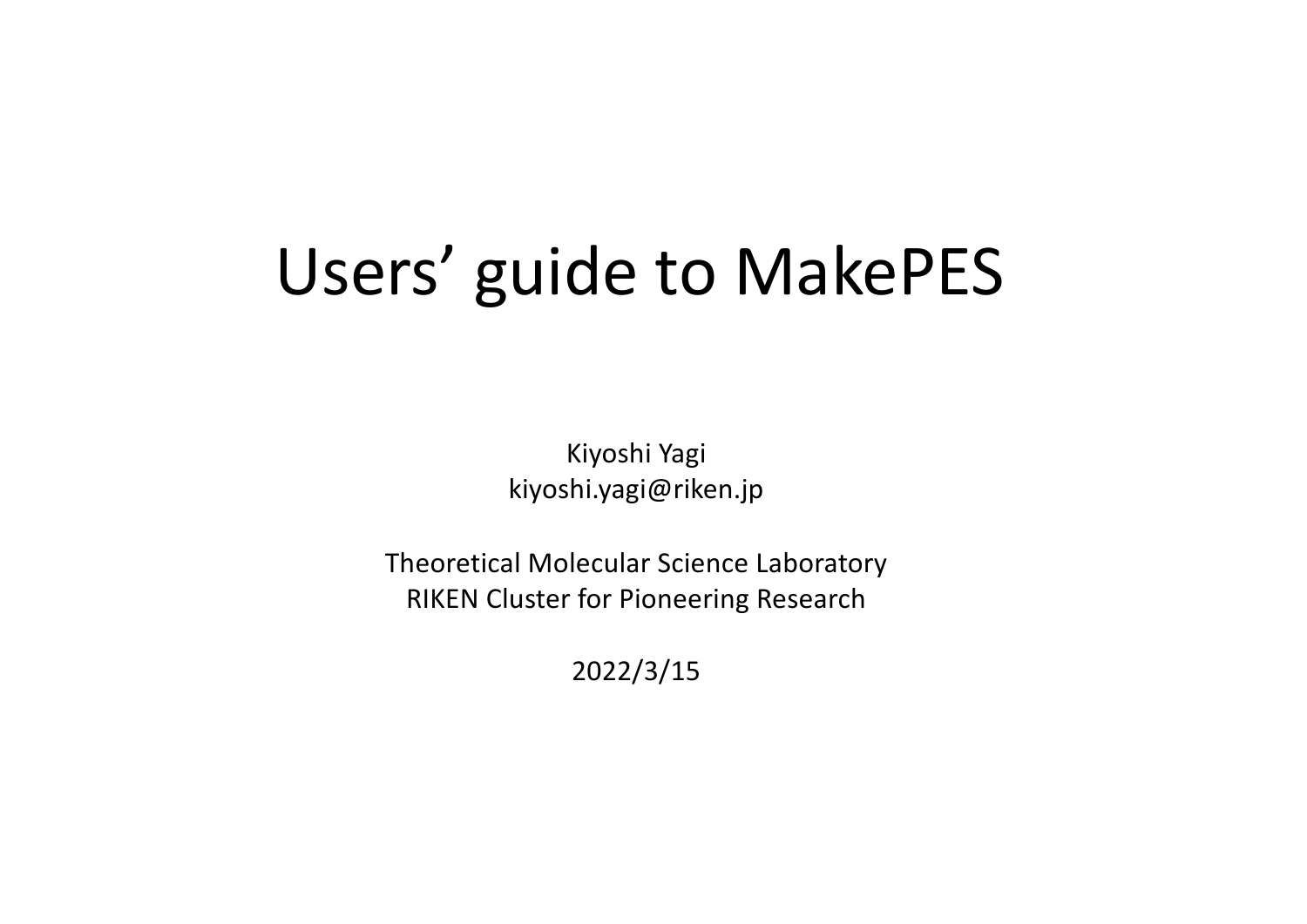- In this guide, I will illustrate how to use MakePES to generate QFF, GridPES, and Multiresolution PES. Formaldehyde  $(H_2CO)$  is used as an example, but the method is applicable to any molecule.
- MakePES is a command line based program. This guide assumes that you are familiar with basic commands in UNIX. Shell scripts are given for Bourne Shell (bash).
- In this sample, the script to run the job sources "sindovars.sh",

. /path/to/sindo/sindovars.sh java RunMakePES -f makePES.xml >& makePES.out

Change "/path/to/sindo" to your installation directory, for example,

/path/to/sindo -> /home/yagi/pgm/sindo-4.0\_220312

• In this guide, we will use Gaussian for the electronic structure calculations. Make sure that you have configured "runGaussian.sh"; see "How to install MakePES" for details. However, even if you don't use Gaussian, you may still use MakePES in generic mode; see 1.4 and 2.4.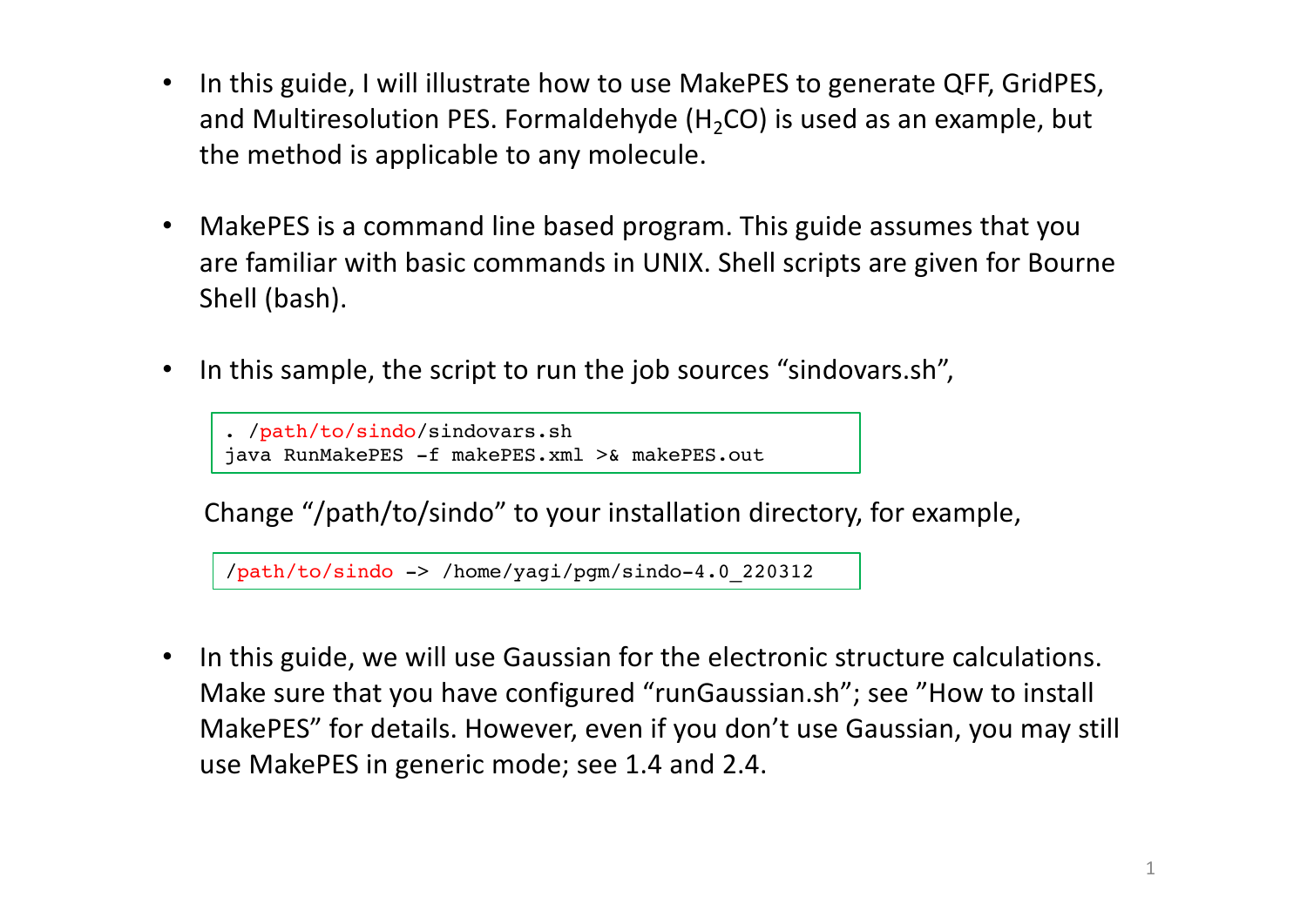# Contents

- 0. Harmonic analysis and generation of a minfo file (0.harmonic\_h2co)
- 1. Quartic force field (1.qff\_h2co)
	- 1.1. Using single node (1-1.single)
	- 1.2. Using parallel computers (1-2.parallel)
	- 1.3. Generate input files and exit (1-3.dryrun)
	- 1.4. Generic mode (1-4.generic)
- 2. Grid potential (2.grid\_h2co)
	- 2.1. 1MR-grid PES (2-1.1MR)
	- 2.2. 2MR-grid PES (2-2.2MR)
	- 2.3. 3MR-grid PES (2-3.3MR)
	- 2.4. Generic mode (2-4.1MR\_generic)
- 3. Multiresolution PES (3.mrpes\_h2co)
- 4. TIP and FAQ
- 5. References
- Appendix: List of all keys

Sample files are found in sindo-4.0/doc/MakePES/sample\_MakePES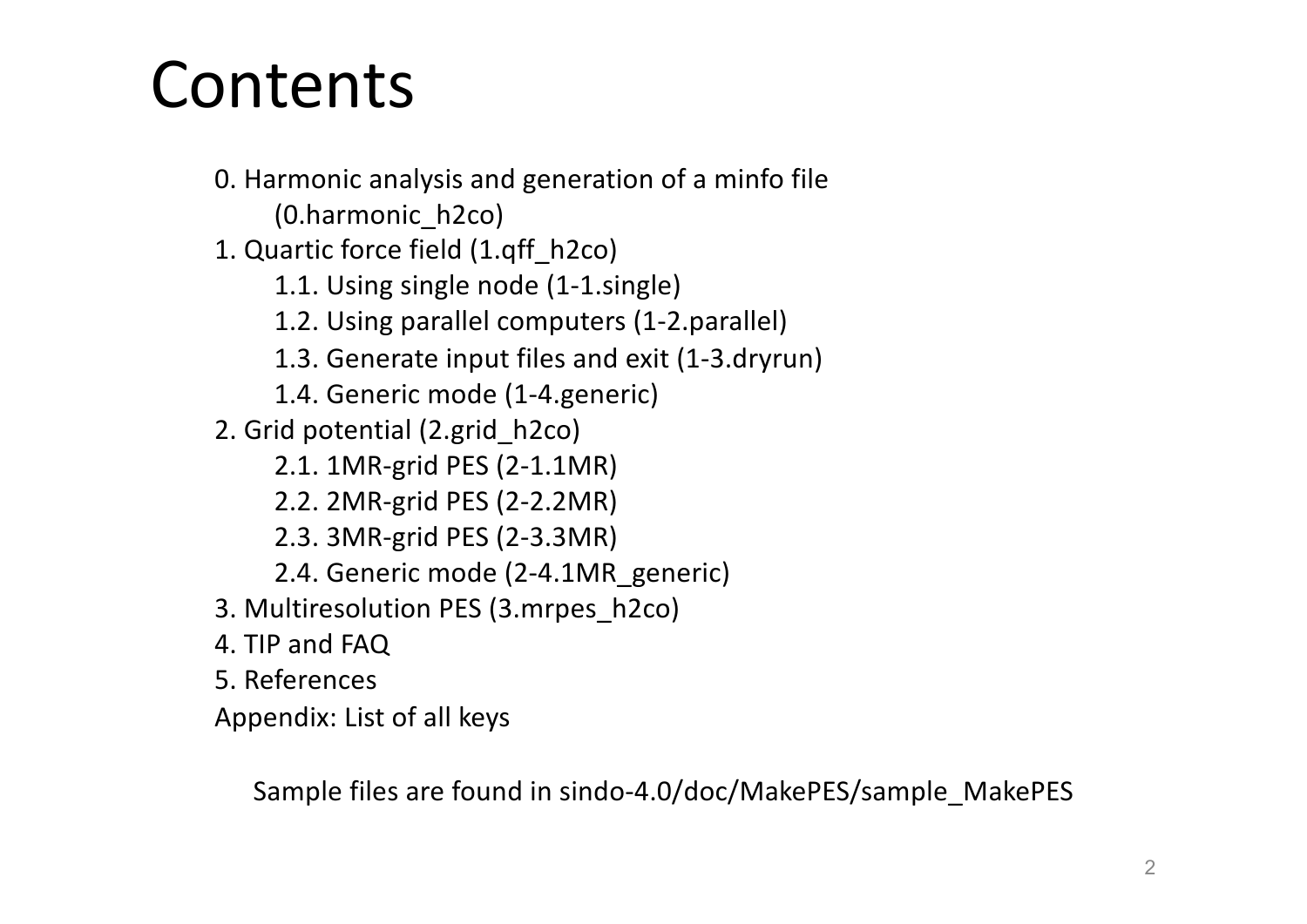# 0.Harmonic analysis and generation of a minfo file

Proceed to 0.harmoic\_h2co and find an input file to perform harmonic vibrational analysis for formaldehyde using Gaussian.

```
> cd 0.harmonic_h2co
> ls
h2co-b3lyp-dz.inp log/ run.sh
```
• "log" folder contains sample output files.

h2co-b3lyp-dz.inp is the input file and run.sh is a script to run the job. The script looks like this:

```
. /path/to/sindo/sindovars.sh
runGaussian.sh ./ h2co-b3lyp-dz.inp
java Fchk2Minfo h2co-b3lyp-dz
```
The first line sources the variables for SINDO, and the second line runs Gaussian.

- review the installation if you cannot run Gaussian with this command.
- the two arguments are (working folder) and (input file), respectively.

The third line convert the output of Gaussian (fchk file) to a minfo file.

The argument after Fchk2Minfo is the basename of output files.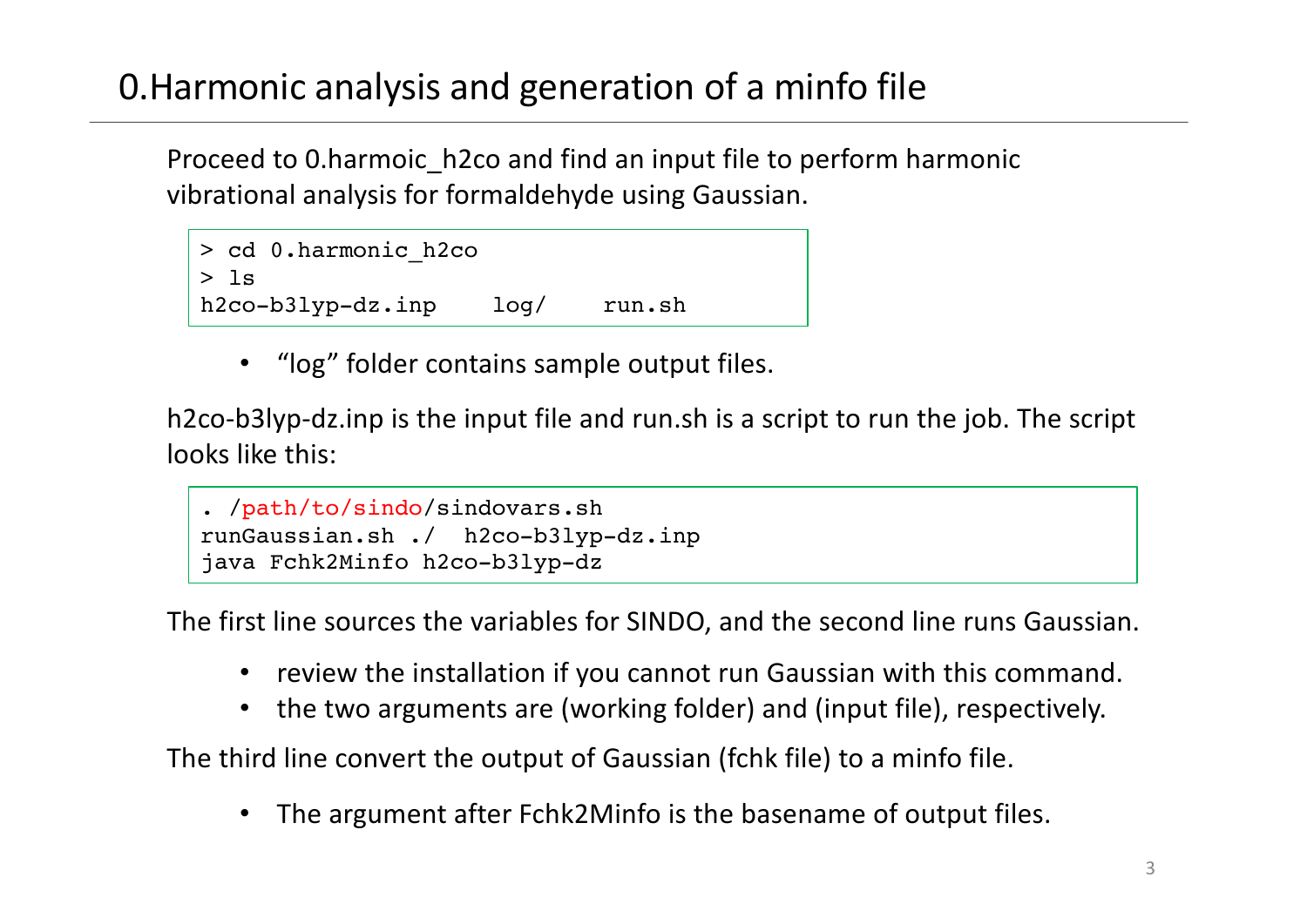Now, run the job

> ./run.sh

You will find a minfo file when it ends,

```
> ls h2co-b3lyp-dz.*
h2co-b3lyp-dz.chk h2co-b3lyp-dz.fchk h2co-b3lyp-dz.inp 
h2co-b3lyp-dz.out h2co-b3lyp-dz.minfo
```
Minfo file includes the equilibrium geometry, harmonic frequencies, and vibrational displacement vectors.

The same result can be obatined by JSindo; refer to the Users' guide to JSindo. You can find details about the format of minfo file therein, too.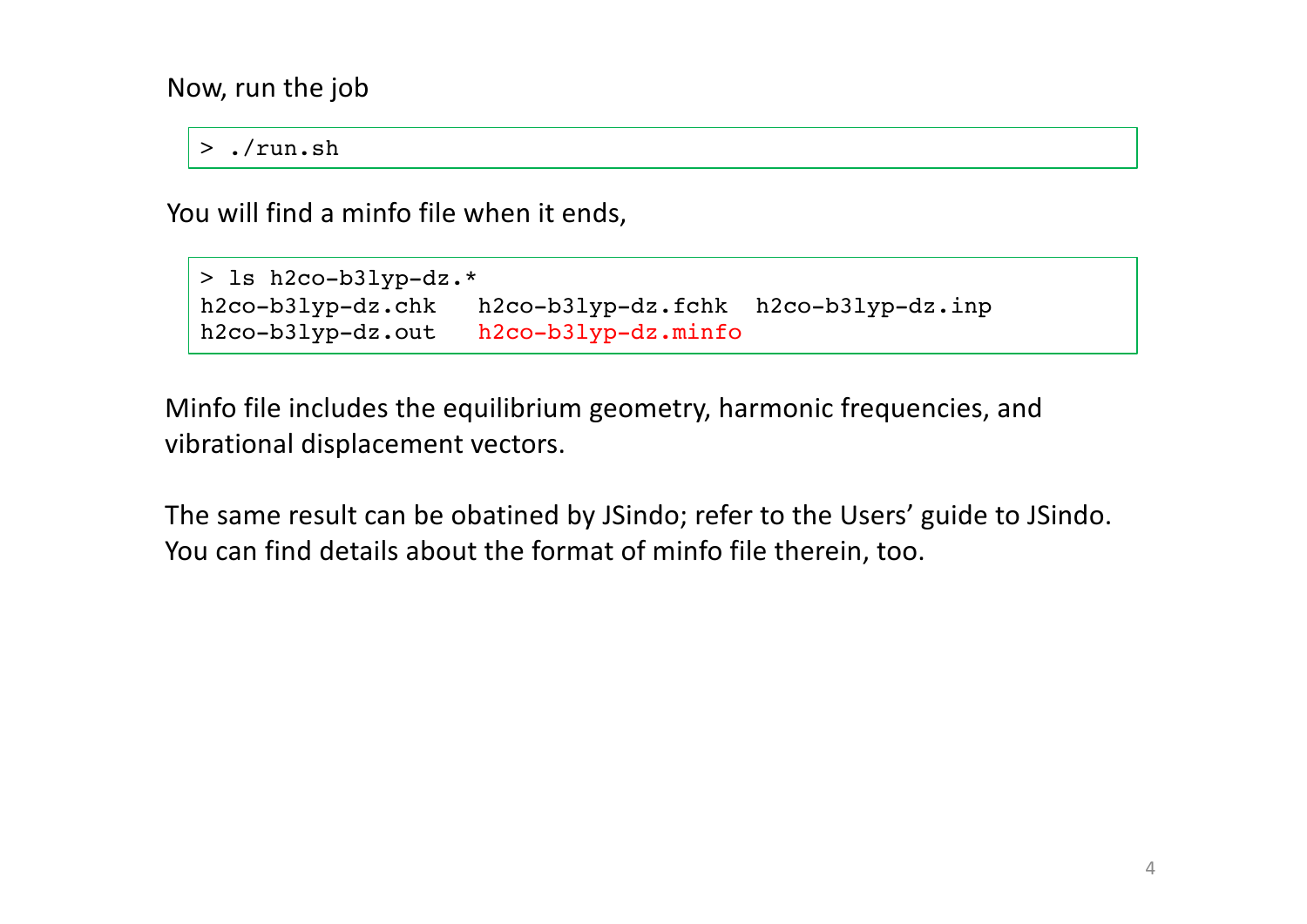# 1.qff\_h2co

#### 1-1.single

In this section, we generate a quartic force field (QFF) for formaldehyde [1]. Proceed to 1.qff h2co/1-1.single to find input files,

```
> cd 1.qff_h2co/1-1.single
> ls
GaussianTemplate log/ makePES.xml resources.info run.sh
```
makePES.xml is the main file, which is structured using tags in xml format. It is divided into sections by, <makePES> … </makePES>, <qchem> … </qchem>, and <qff> … </qff>. The options are specified in each section by <key value="value" />. The value is case insensitive except for filenames. Comment out is possible as usual by  $\lt!$ !-- ... -->.

| makePES.xml                                                                                            |  |  |  |  |  |
|--------------------------------------------------------------------------------------------------------|--|--|--|--|--|
| <makepes><br/><minfofile value="//0.harmonic h2co/h2co-b3lyp-dz.minfo"></minfofile></makepes>          |  |  |  |  |  |
| read a minfo file of $H_2CO$<br>value=" $3"$ /><br>$<$ MR<br>the order of the mode coupling expansion. |  |  |  |  |  |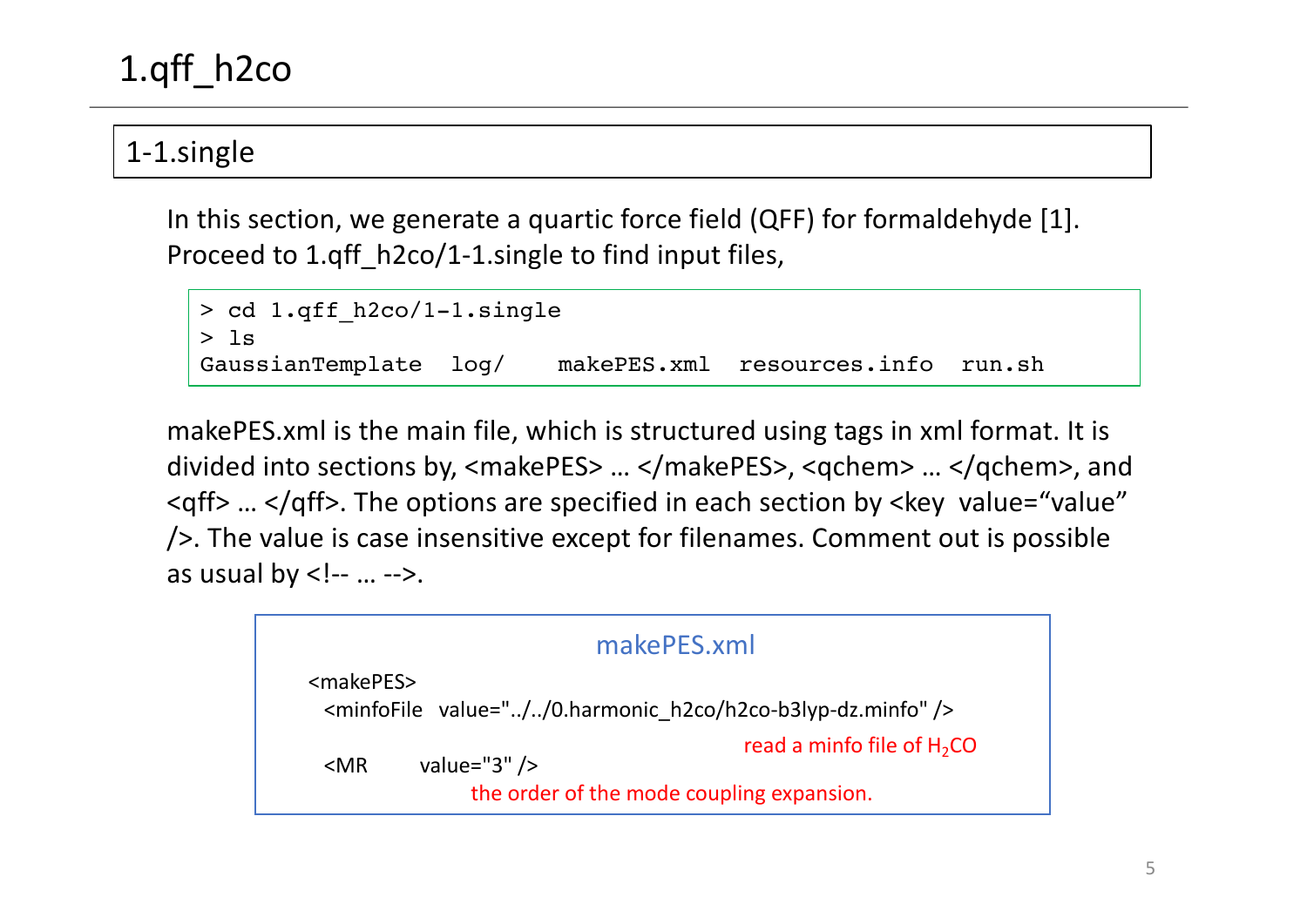## makePES.xml

```
<qchem>
   <program value="gaussian" />
   <dryrun value="false"/>
   <removefiles value="true" />
   <title value="B3LYP/cc-pVDZ" />
   <template value="GaussianTemplate" />
</qchem>
 <aff<stepsize value="0.5" />
    <ndifftype value="hess"/>
    <mopfile value="prop_no_1.mop" />
name of a mop file
 </qff>
                                   use Gaussian
                                  run Gaussian
                                   remove the output of Gaussian
                                            set the title
                                            the name of template file to 
                                            generate Gaussian input
                               step size of numerical differentiations
                              numerical differentiations using Hessian 
</makePES>
```
resources.info provides hostname of nodes to run Gaussian. When we run on a single node, it is not important (but still, it should exist). We will later discuss this file in detail for parallel calculations in 1.2-parallel.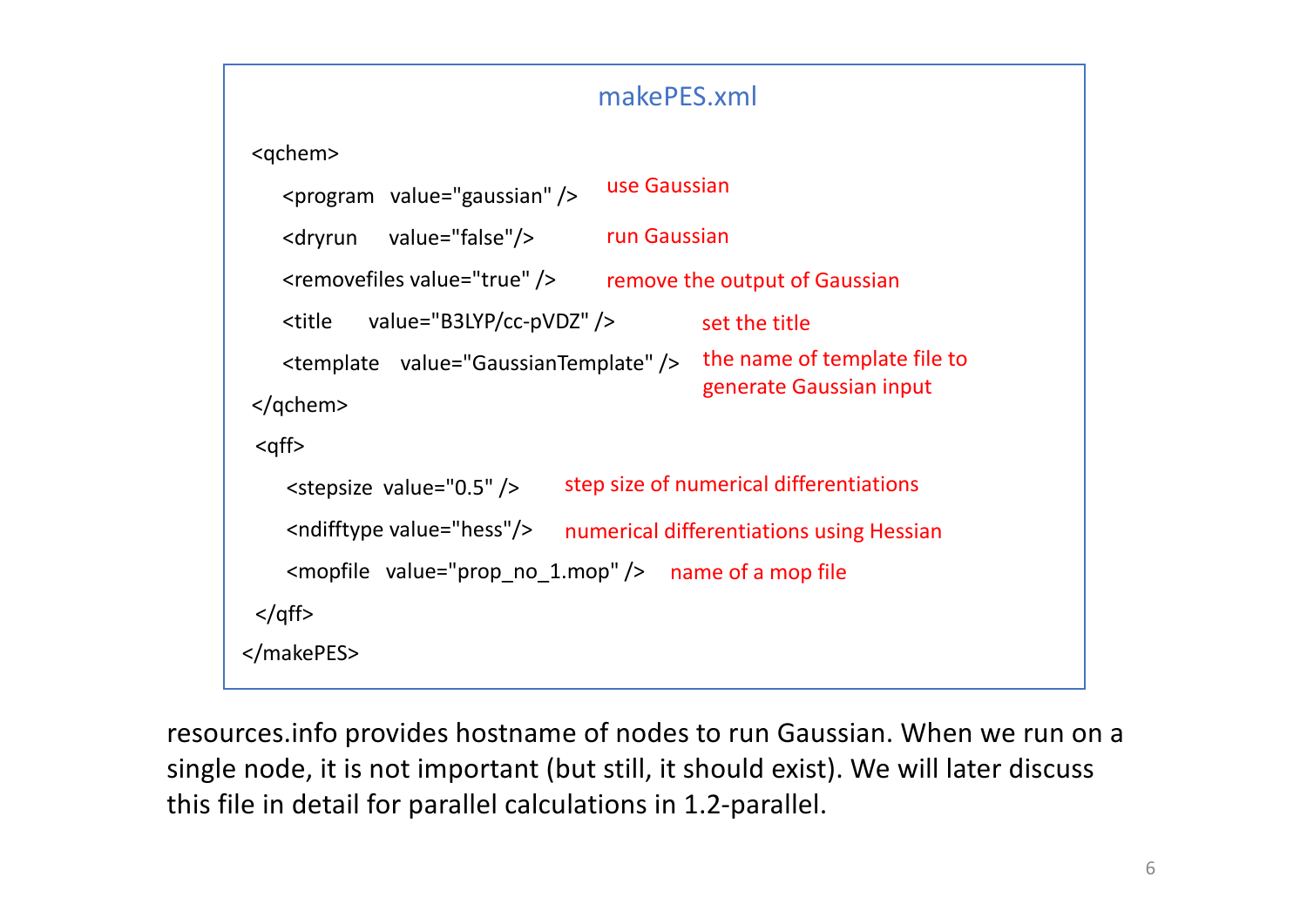GaussianTemplate is a template file to generate input files for Gaussian specified by <template> in <qchem> section. It is the same as the usual input file for Gaussian, except for the red colored text.



MakePES replaces #basename# and #coordinate# by the filename and the coordinates, respectively, to create input files.

"FREQ" keyword is necessary because we use numerical differentiations of the Hessian matrix (i.e., ndifftype = hess).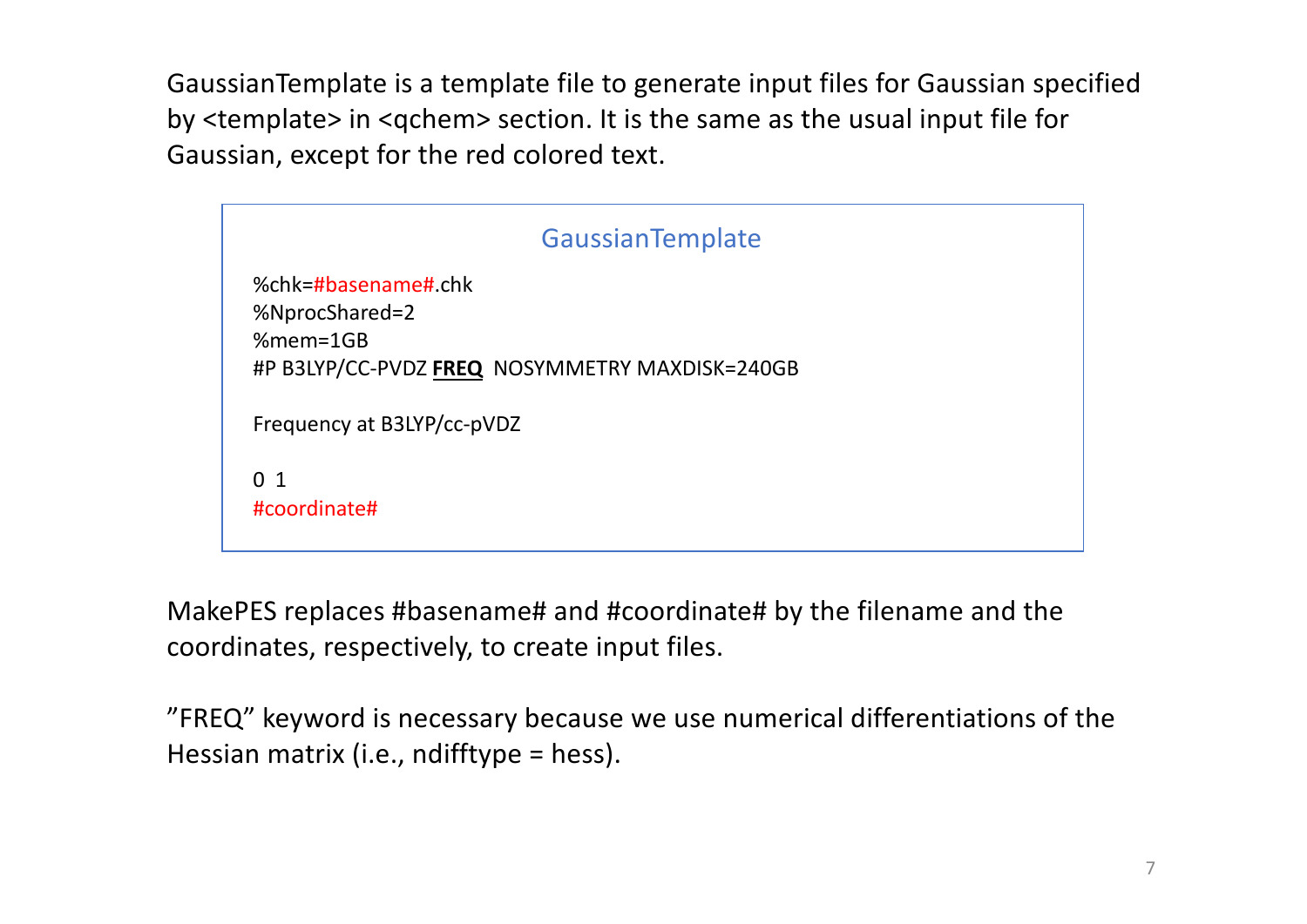run.sh is a script to run the job.

```
. /path/to/sindo/sindovars.sh
unset SINDO_RSH
java RunMakePES -f makePES.xml >& makePES.out
```
The main input file is set to makePES.xml by default, so you can omit "–f makePES.xml". Now, run the job.

> ./run.sh

In the output file, the options are first printed, and then the status of electronic structure calculations is printed,

#### makePFS out

Execute electronic structure calculations.

Thread0> Running minfo.files/mkqff-eq.inp on kyagi-mac3.local at … Thread0> Running minfo.files/mkqff0-0.inp on kyagi-mac3.local at … Thread0> Running minfo.files/mkqff0-1.inp on kyagi-mac3.local at …

During this step, Gaussian jobs are carried out in a folder minfo.files. Because we've set <removefiles> to true, the input and output files are removed leaving only minfo files in the folder.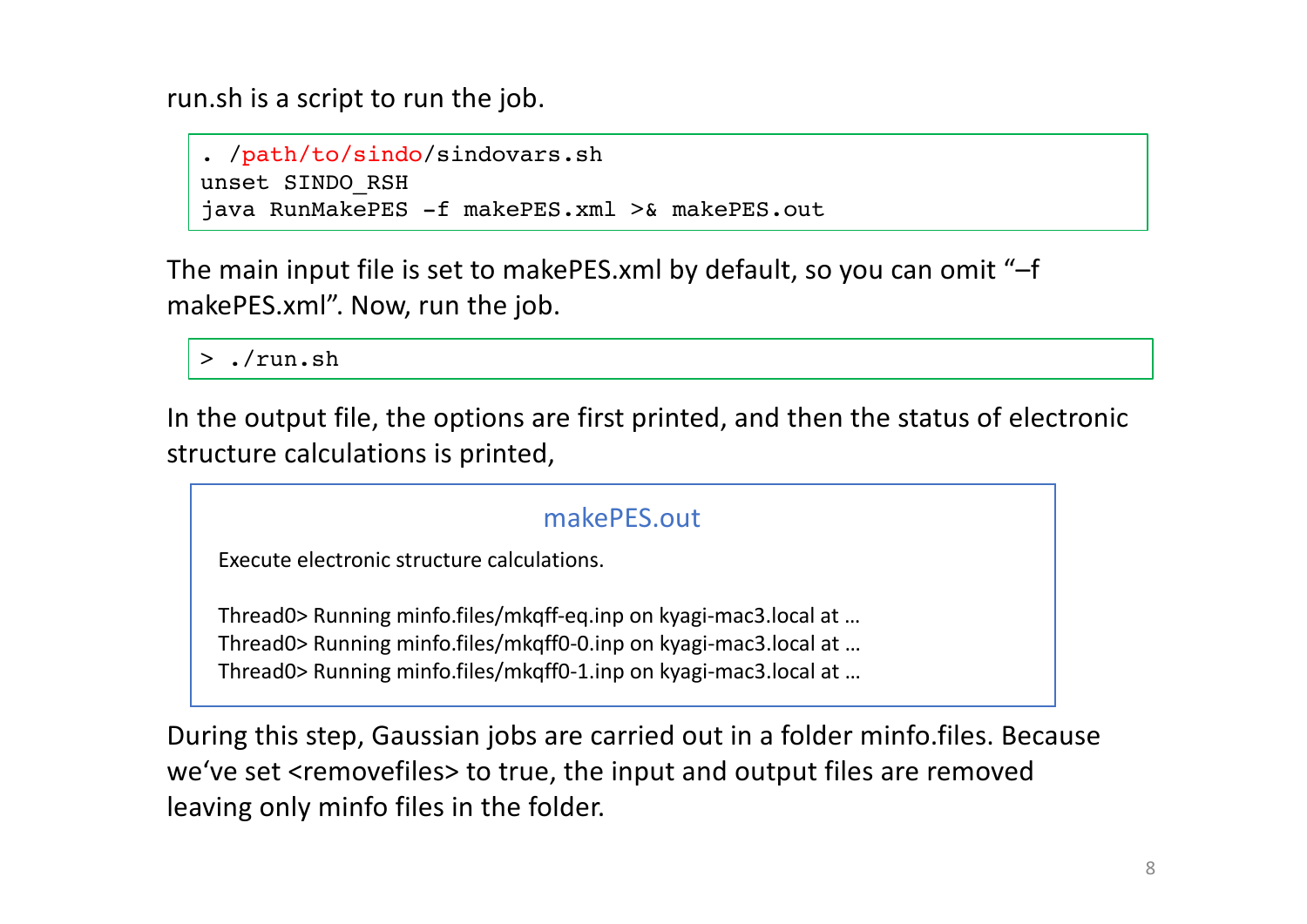When this step is done, you will see an output like this,

#### makePES.out

End of electronic structure calculations. Storing electronic structure data in tempfile ... Done! Generating prop\_no\_1.mop... Done! Removing the tempfiles ... Done! End of QFF generation.

The QFF coefficients are written to <mopfile>, i.e., prop\_no\_1.mop.

| 1.1832573615027308000000e-15<br>2.7040635655127780000000e-03<br>1.1590249883181242000000e-17<br>2.2875576159959352000000e-05<br>-2.1030452203654645000000e-16<br>■                                                                                              | $\mathbf{1}$<br>$\mathbf{1}$<br>$\mathbf{1}$<br>$\mathbf{1}$<br>2                                                            | $\bullet$<br>$\blacksquare$<br>$\overline{1}$                                                                          | $\overline{1}$<br>$\overline{1}$                     |                                                           | one-body terms:<br>ci, cii, ciii, ciiii                 |
|-----------------------------------------------------------------------------------------------------------------------------------------------------------------------------------------------------------------------------------------------------------------|------------------------------------------------------------------------------------------------------------------------------|------------------------------------------------------------------------------------------------------------------------|------------------------------------------------------|-----------------------------------------------------------|---------------------------------------------------------|
| -4.1897357280855250000000e-18<br>-6.3982329963326570000000e-14<br>1.8221212840606143000000e-13<br>-1.9301098360709593000000e-15<br>2.9510063534107640000000e-05<br>3.2272058841394823000000e-15<br>9.6870281798527820000000e-19<br>3.1255300969821536000000e-13 | $\mathbf{1}$<br>$\mathbf{1}$<br>$\mathbf{1}$<br>$\mathbf{1}$<br>$\mathbf{1}$<br>$\mathbf{1}$<br>$\mathbf{1}$<br>$\mathbf{1}$ | 2<br>$\bullet$<br>$\overline{2}$<br>$\overline{1}$<br>$\mathbf{1}$<br>$\overline{1}$<br>$\overline{3}$<br>$\mathbf{3}$ | 2<br>2<br>2<br>$\overline{2}$<br>$\overline{1}$<br>3 | $\overline{\phantom{0}}$<br>2<br>$\overline{\phantom{0}}$ | two-body terms:<br>cij, ciji, cijij, ciij, ciiji, ciiji |
| п<br>п<br>1.443395067341624000000ve-13<br>-1.6315521638821910000000e-13<br>-3.0819651776043526000000e-13<br>6.1712325565851670000000e-14<br>1.8082830483224921000000e-13                                                                                        | 1<br>$\mathbf{1}$<br>$\mathbf{1}$<br>1<br>$\mathbf{1}$                                                                       | 2<br>2<br>$\overline{z}$<br>$\mathbf{1}$<br>$\overline{\phantom{0}}$                                                   | 3<br>$\overline{3}$<br>2<br>2<br>4                   | $\mathbf{3}$<br>3<br>3                                    | three-body terms:<br>cijk, cijkk, cijjk, cijjk          |

Note that four-body terms (cijkl) are missing because <MR> was set to 3.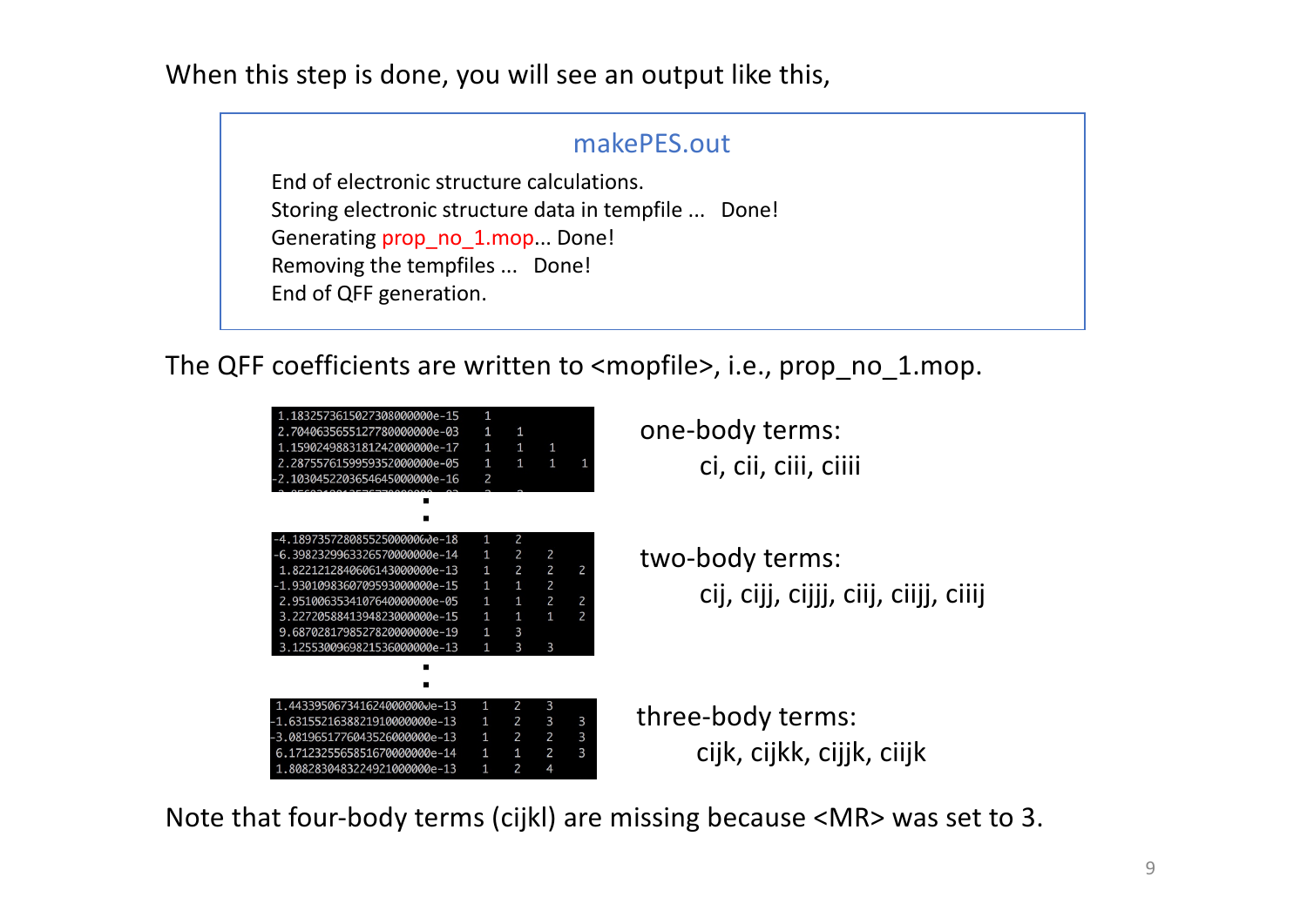## 1-2.parallel

The electronic structure calculations are an intensive bottleneck for generating the PES. In the case of  $H_2CO$ , FREQ calculations at 13 grid points are required. They were carried out one by one in the previous section using one node.

MakePES can distribute the grid points to multiple nodes, and process the FREQ calculations in parallel. This function substantially speeds up the calculation. It requires that the nodes have shared disks (via NFS), where the input files as well as sindo/gaussian are located, and are inter-connectable with SSH without being asked for a password.

Proceed to 1-2.parallel to find the same set of input files.

```
> cd 1.qff_h2co/1-2.parallel
> ls
GaussianTemplate log/ makePES.xml resources.info run.sh
```
Assuming that we use 16 core x 2 nodes, we make the following modification to resources.info and GaussianTemplate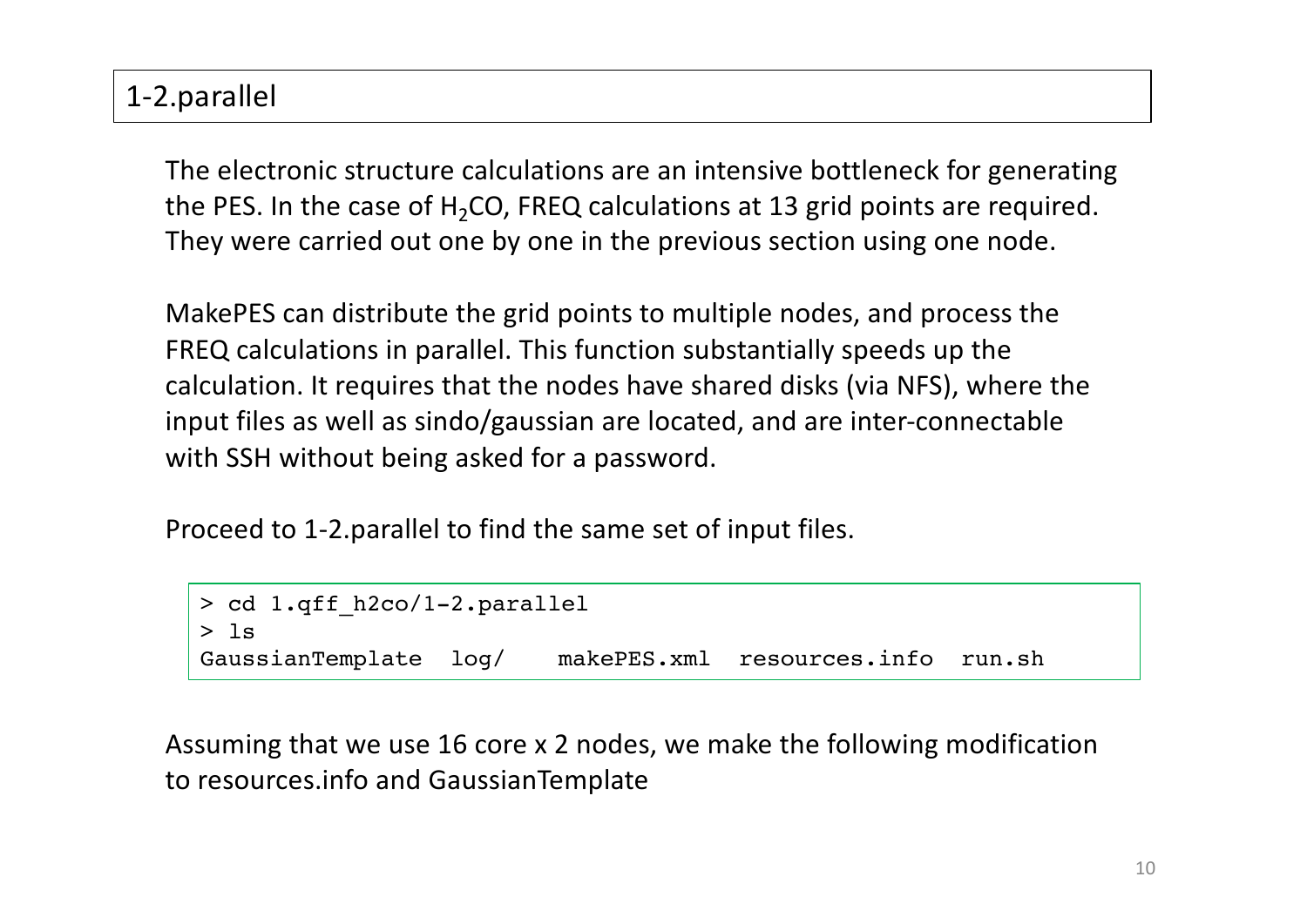

makePES.xml is the same as before. run.sh is also almost the same, but we keep the environment variable, SINDO\_RSH =ssh, which is set in sindovars.sh.

```
. /path/to/sindo/sindovars.sh
java RunMakePES -f makePES.xml >& makePES.out
```
Now, run the job.

> ./run.sh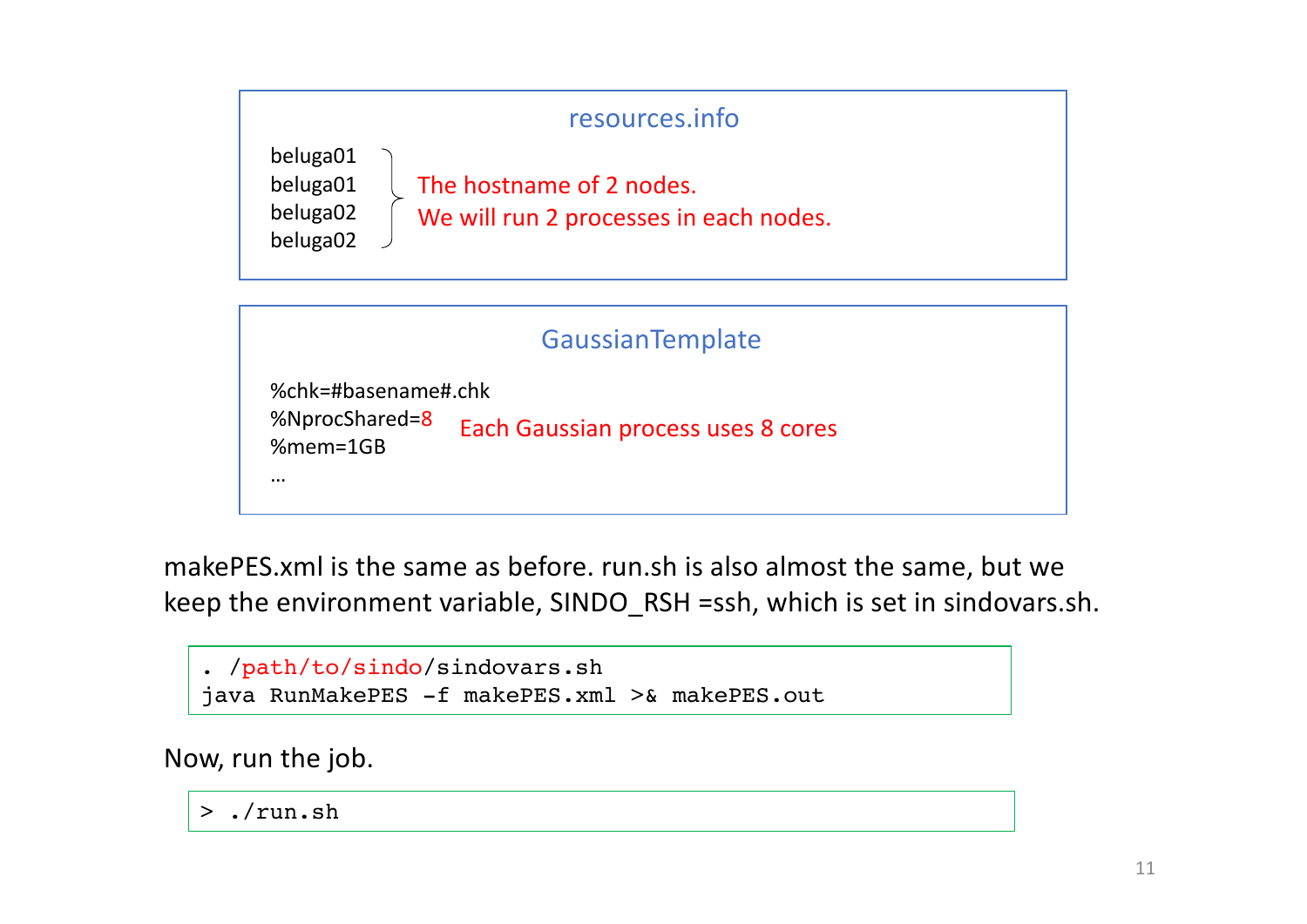You can see in the output that the grid points are distributed to beluga01 and 02, each in 2 processes.

## makePES.out

Execute electronic structure calculations.

Thread2@beluga02> Running minfo.files/mkqff0-1.inp on beluga02 at … Thread3@beluga02> Running minfo.files/mkqff1-0.inp on beluga02 at … Thread0@beluga01> Running minfo.files/mkqff-eq.inp on beluga01 at … Thread1@beluga01> Running minfo.files/mkqff0-0.inp on beluga01 at ...

When the job is done, you will obtain the same mop file as before, but in a much faster computational time.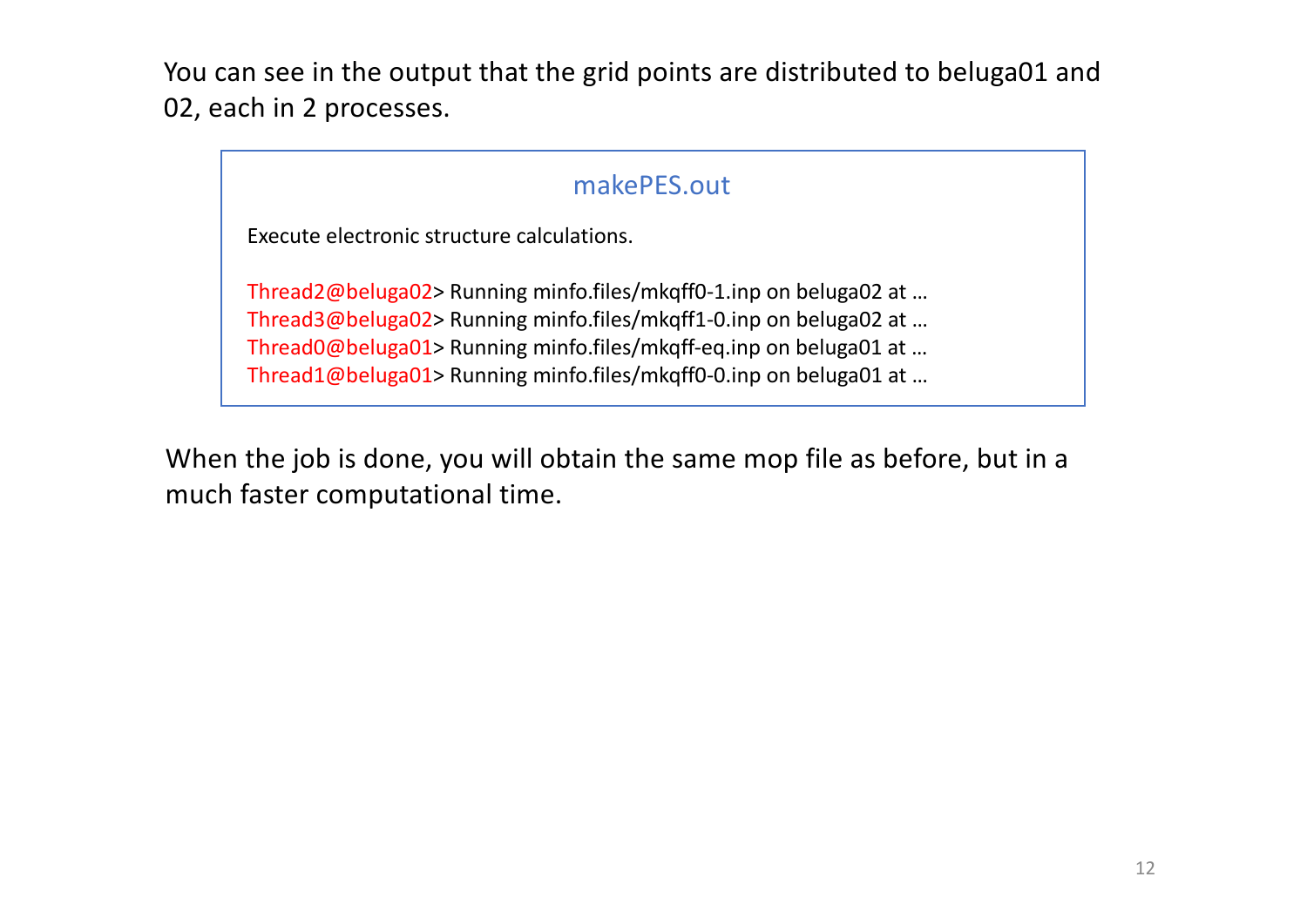# 1-3.dryrun

The <dryrun> option generates input files for grid points, and then stops the program without executing Gaussian. Proceed to 1-3.dryrun,

```
> cd 1.qff_h2co/1-3.dryrun
> ls
GaussianTemplate log1_dryrun_true/ log2_dryrun_false/ 
makePES.xml resources.info run.sh
```
The only difference is the value of <dryrun> in makePES.xml

```
<qchem>
  <program value="gaussian" />
   <dryrun value="true"/> stop after generating the input files
                          makePES.xml
```
Running the script creates input files for Gaussian in "minfo.files",

```
> ./run.sh
> ls minfo.files/
mkqff-eq.inp mkqff0-1.inp mkqff1-1.inp mkqff2-1.inp 
mkqff3-1.inp mkqff4-1.inp …
```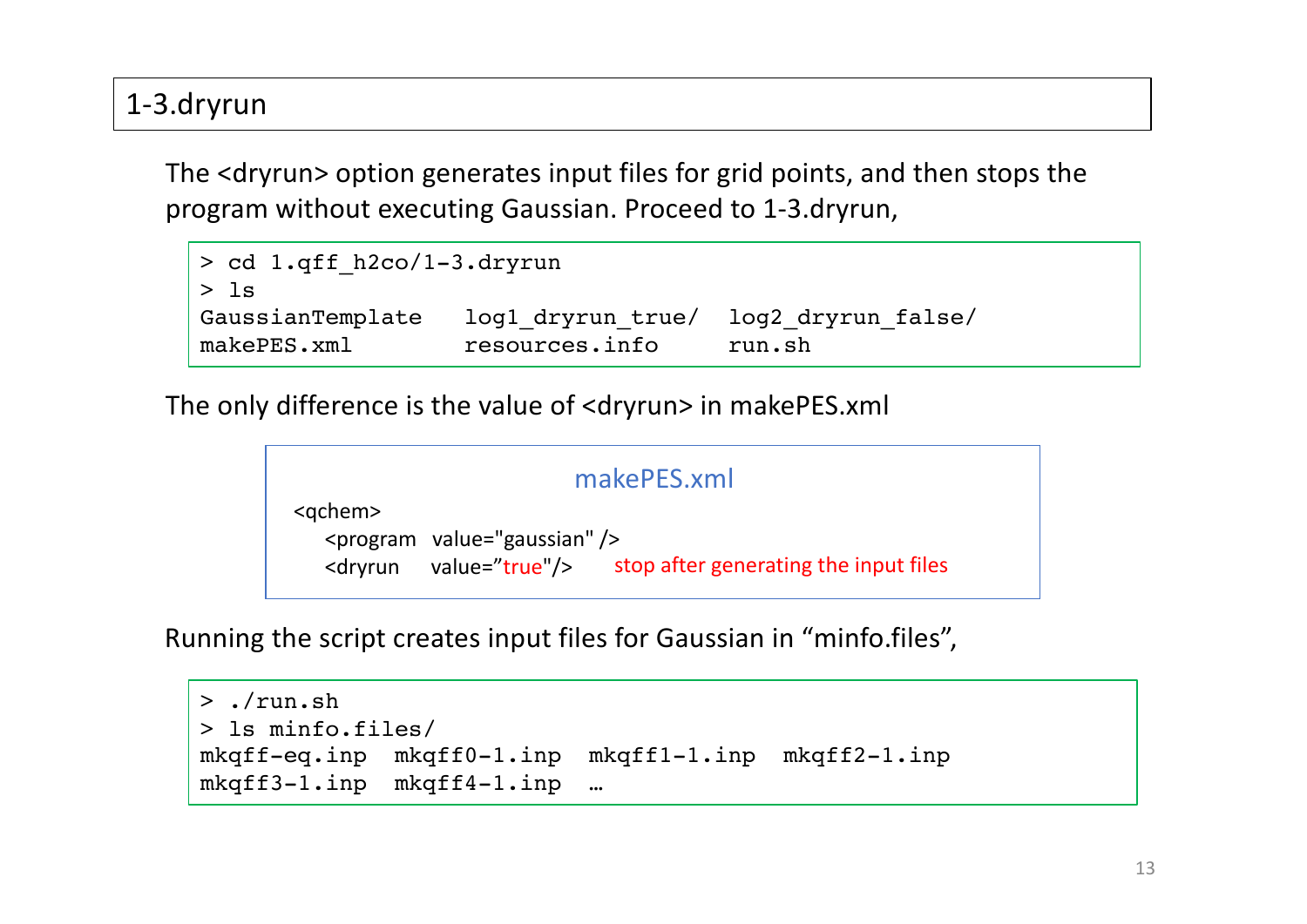You may transfer these input files to other computer systems and carry out Gaussian there. Then, convert the formatted checkpoint files to minfo format using Fchk2Minfo.

```
> java -cp "/path/to/sindo-4.0/JSindo/jar/JSindo-4.0 fat.jar"
Fchk2Minfo mkqffx-x
```
Bring back the minfo files and locate them in the minfo.files folder,

| > ls minfo.files/ |                             |  |                         |  |  |  |  |
|-------------------|-----------------------------|--|-------------------------|--|--|--|--|
| $mkqff-eq.inp$    | mkgff-eq.minfo mkgff0-0.inp |  | $mkqff0-0.\text{minfo}$ |  |  |  |  |
| $mkqff0-1.$ inp   | $mkqff0-1.minfo$            |  |                         |  |  |  |  |

Change dryrun to false and run the program again.

|      | makePES.xml                                                                                                                                       |                               |             |              |  |  |
|------|---------------------------------------------------------------------------------------------------------------------------------------------------|-------------------------------|-------------|--------------|--|--|
|      | $<$ qchem $>$<br><program value="gaussian"></program><br>value="false"/> don't stop after generating the input files<br><dryrun< th=""></dryrun<> |                               |             |              |  |  |
|      | $>$ ./run.sh                                                                                                                                      |                               |             |              |  |  |
| > 1s |                                                                                                                                                   |                               |             |              |  |  |
|      | GaussianTemplate<br>prop no 1.mop                                                                                                                 | makePES.out<br>resources.info | makePES.xml | minfo.files/ |  |  |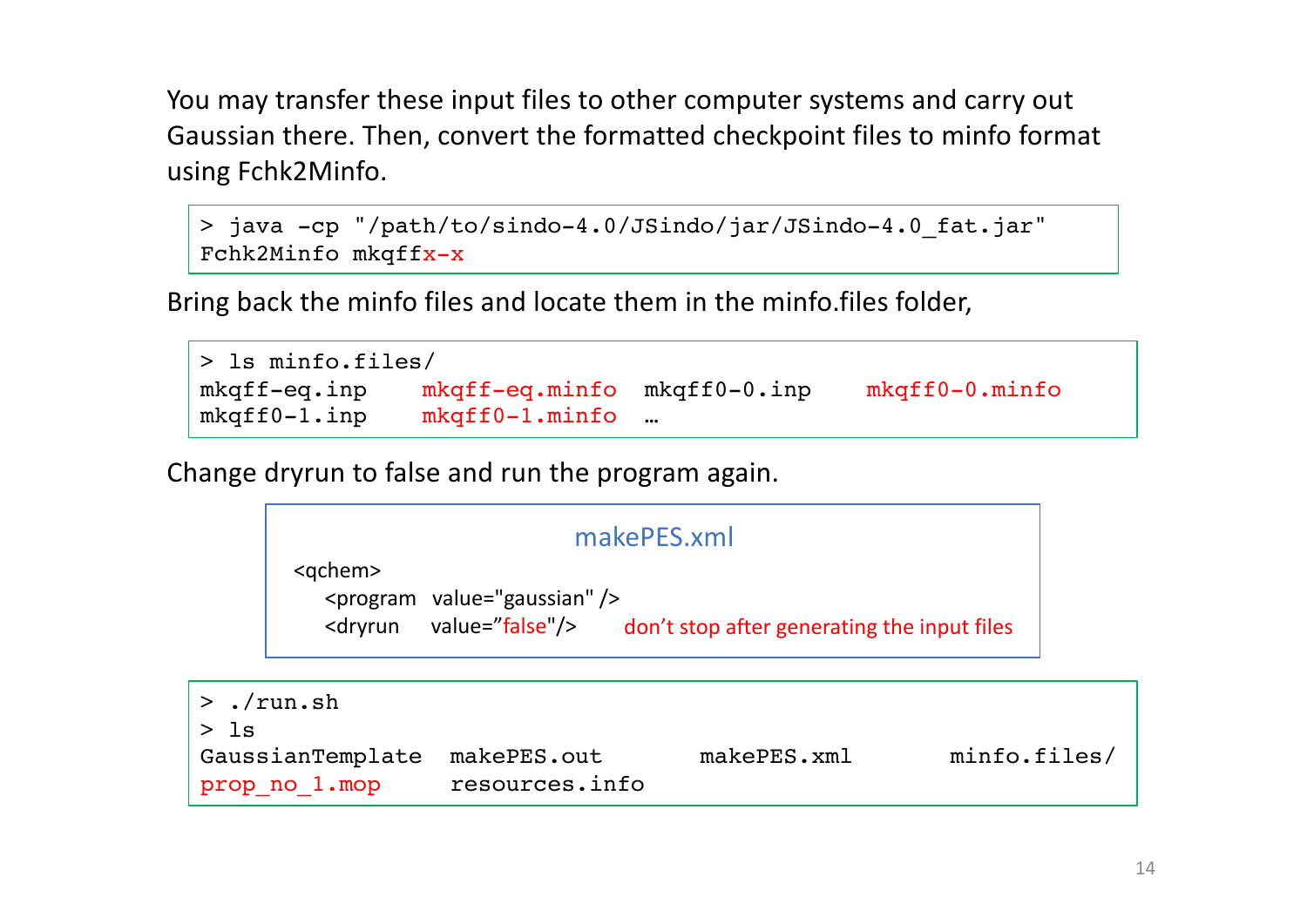You will see that the program immideately produces the mopfile.

The two log folders contains the files for the first step (log1\_dryrun\_true), and the files for the second step (log2\_dryrun\_false).

Note that, in general, MakePES looks into minfo.files folder for minfo files before starting Gaussian jobs. The job is skipped if a minfo file is found, and starts from the grid point where it ended before. In this example, we provided all minfo files, and thus the electronic structure calculations were all skipped. See the TIPS in 4.2 for more detail.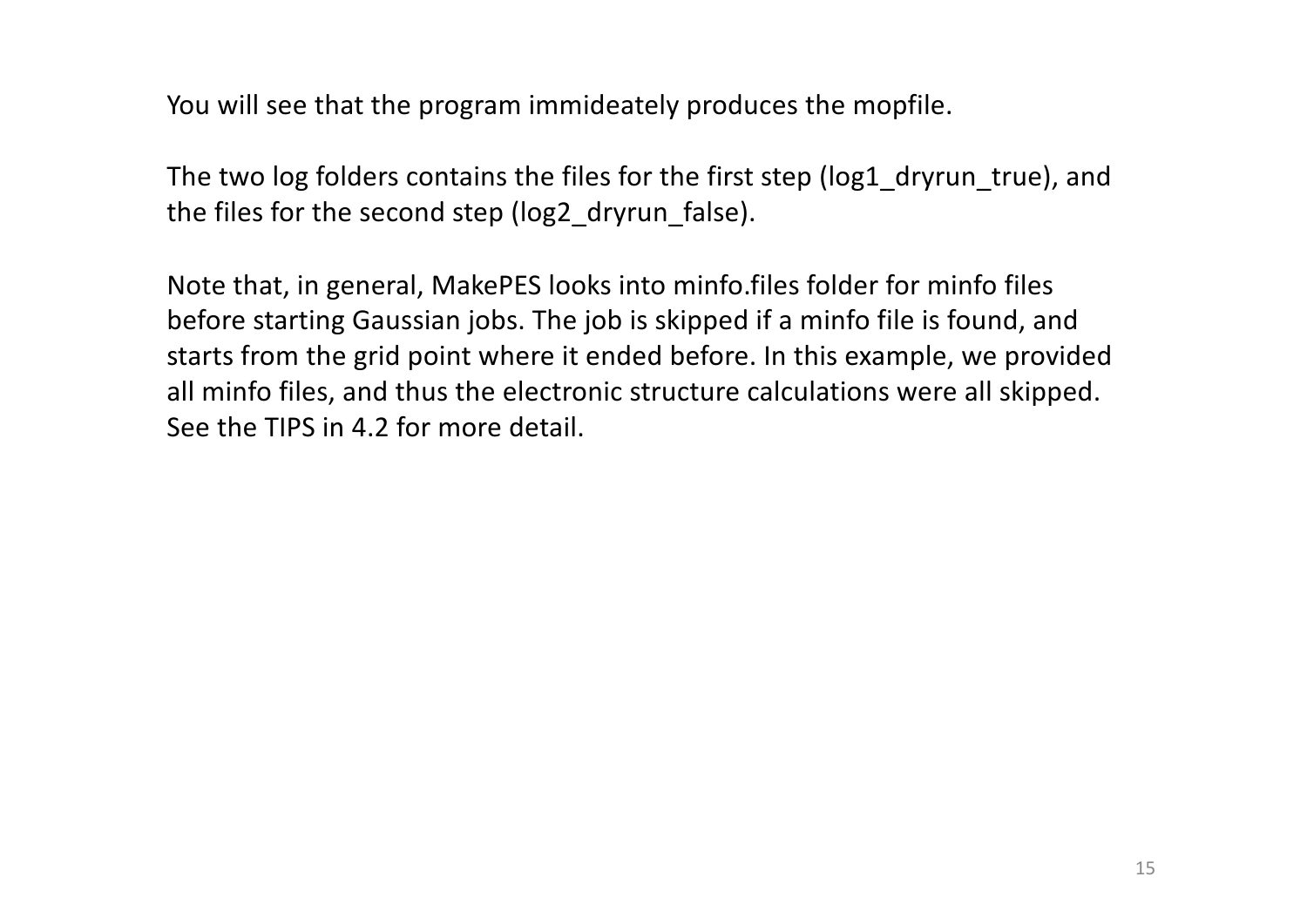### 1-4.generic

Setting <program> to generic prints the coordinates to a file in xyz format. You have to generate the input files, carry out the electronic structure calculations, and return the information in minfo format by yourself. Nevertheless, this may be useful for users who wish to use programs other than Gaussian.

Proceed to 1-4.generic to find makePES.xml.

```
> cd 1.qff_h2co/1-4.generic
> 1slog1_genxyz/ log2_genmop/ makePES.xml run.sh
```
The file is different only in <qchem> section,

| makePES                                                                                                                                                 |                                     |  |  |  |  |  |
|---------------------------------------------------------------------------------------------------------------------------------------------------------|-------------------------------------|--|--|--|--|--|
| $<$ qchem $>$<br><program value="generic"></program><br>value="B3LYP/cc-pVDZ" /><br><title< td=""><td>"generic" means no specific program</td></title<> | "generic" means no specific program |  |  |  |  |  |
| <xyzfile value="makeQFF"></xyzfile><br>$<$ /qchem>                                                                                                      | set the name of xyz file            |  |  |  |  |  |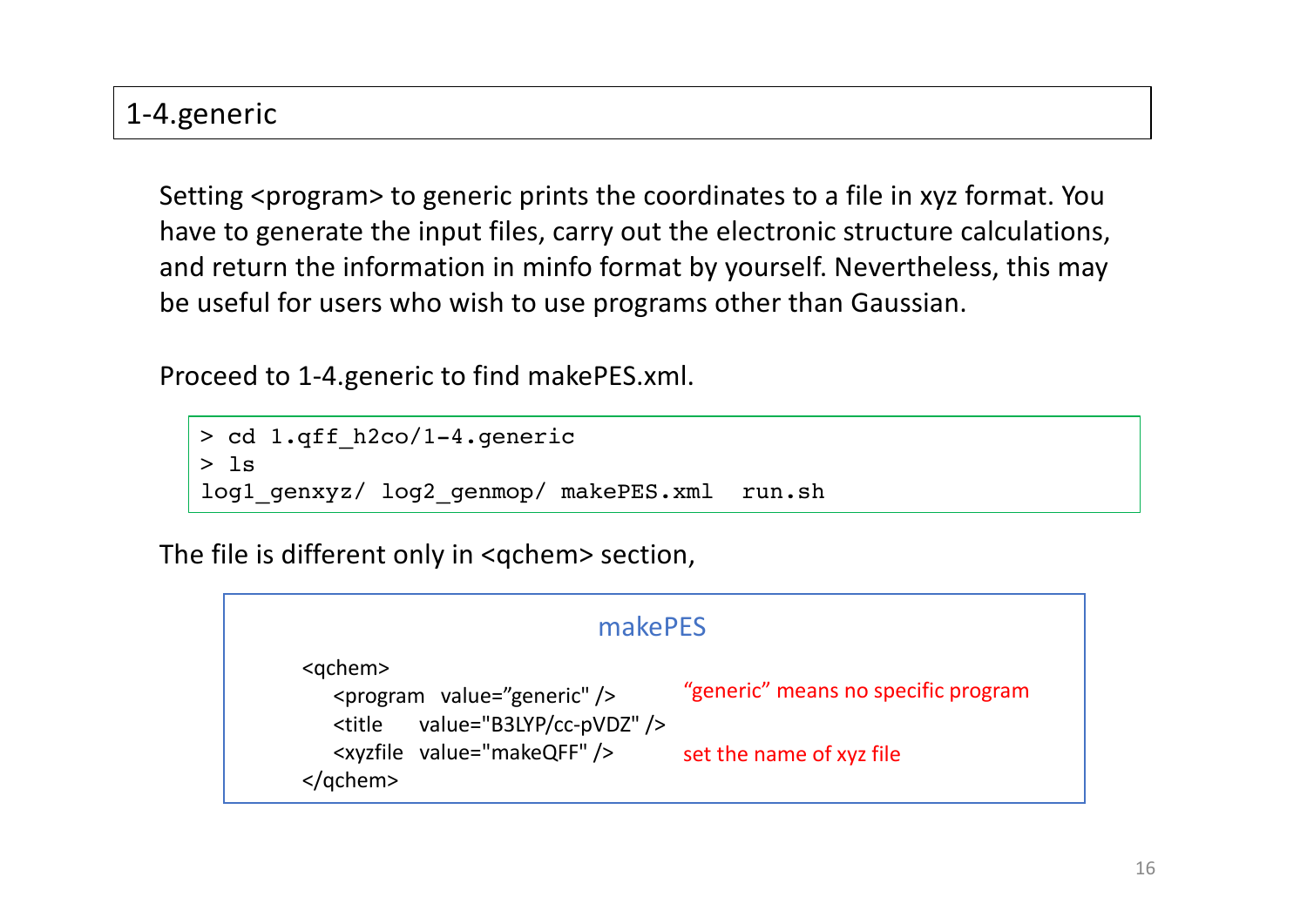Running the program creates makeQFF.xyz,

> ./run.sh  $>$  ls makePES.out makePES.xml makeQFF.xyz

makeQFF.xyz is written in the usual xyz format,



The name, colored in red, is the ID of each grid points. We assume you carry out the electronic structure calculations by yourself, and collect the data in a minfo file with a name, ID.minfo.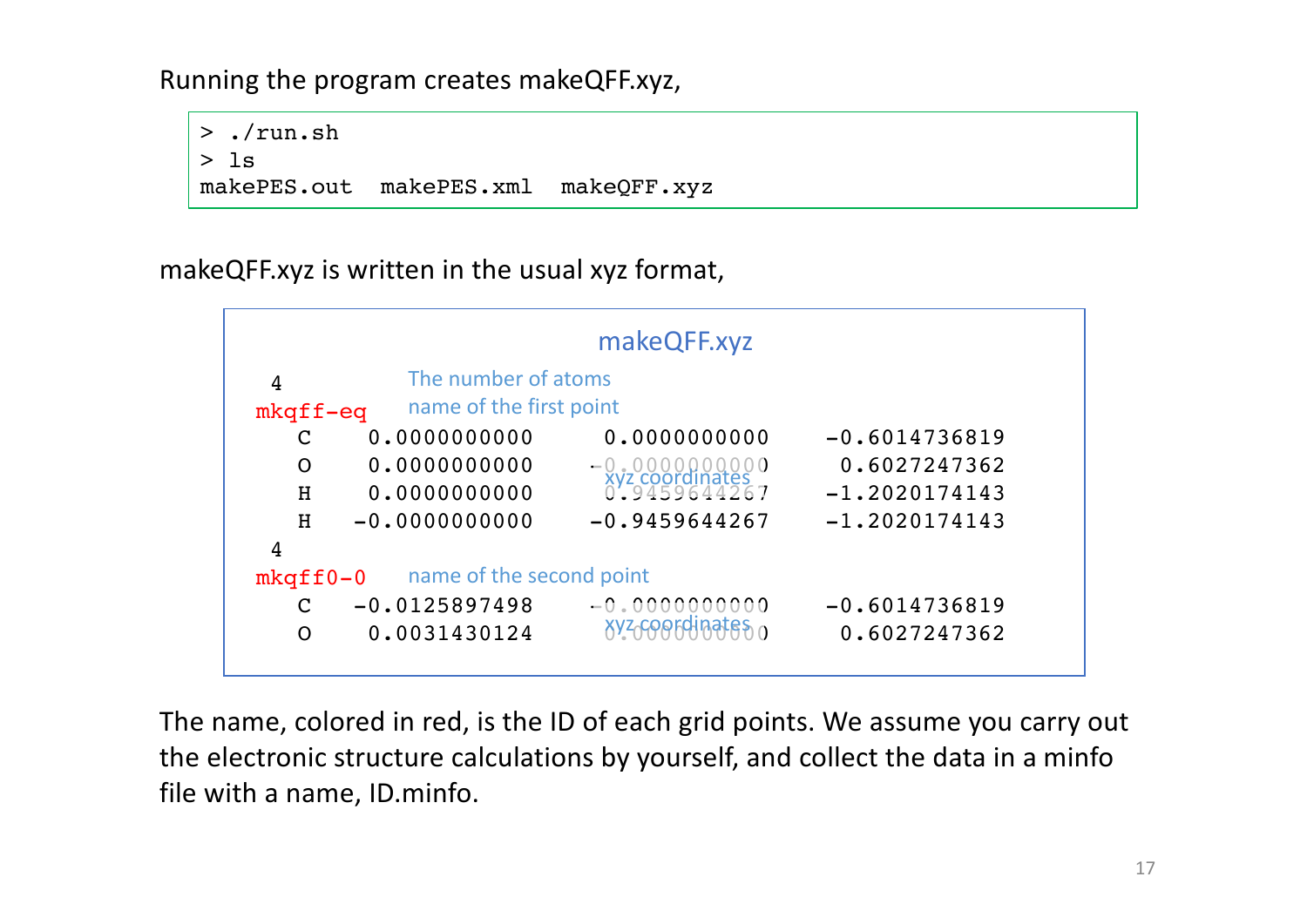Run the electronic structure calculations and generete minfo files by yourself. Locate the minfo files in a minfo.files folder,

```
> ls minfo.files/
mkqff-eq.minfo mkqff0-1.minfo mkqff1-1.minfo mkqff2-1.minfo 
mkqff3-1.minfo mkqff4-1.minfo mkqff5-1.minfo mkqff0-0.minfo 
mkqff1-0.minfo mkqff2-0.minfo mkqff3-0.minfo mkqff4-0.minfo 
mkqff5-0.minfo
```
Run the program again (no need to change anything in makePES.xml).

```
> ./run.sh
> 1smakePES.out makePES.xml makeQFF.xyz minfo.files/ 
prop_no_1.mop
```
The program produces the mopfile.

The two log folders contains the files for the first step (log1\_genxyz), and the files for the second step (log2\_genmop).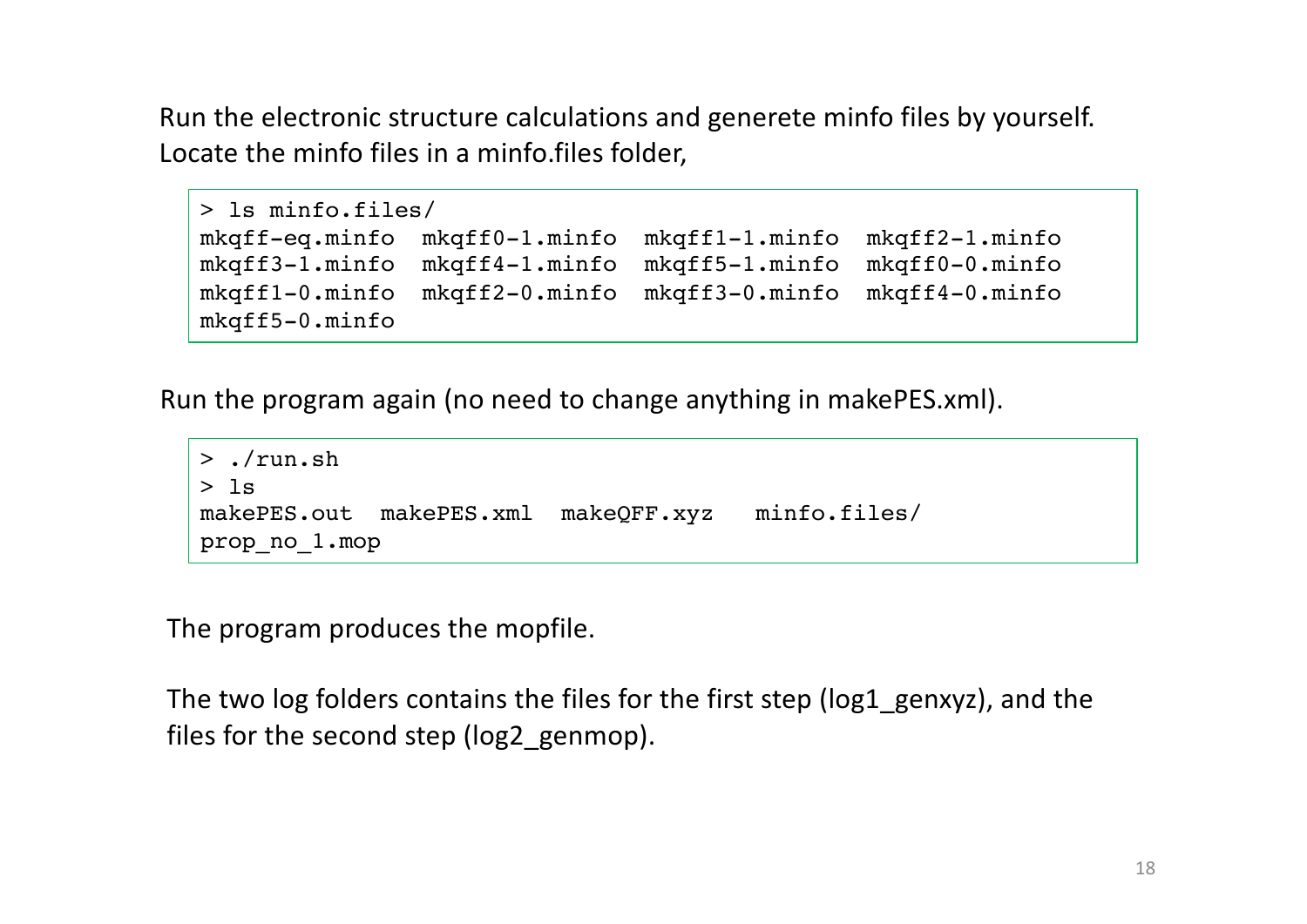# 2. Grid potential

# 2.1. 1MR-grid PES

In this section, we generate a grid potential [2]. Proceed to 2.grid\_h2co/2- 1.1MR to find input files,

```
> cd 2.grid_h2co/2-1.1MR
> ls
GaussianTemplate log/ makePES.xml resources.info run.sh
```
makePES.xml has the same <qchem> section as before. A new section <grid> replaces <qff>. We also set <dipole> to true to generate dipole memoent surfaces.

```
<makePES>
 <minfoFile value="../../0.harmonic_h2co/h2co-b3lyp-dz.minfo" />
 \langle MR \rangle value="1" />
 <dipole value="true" />
 …
 <grid>
   \epsilon <ngrid value="11" \epsilon<fullmc value="true"/>
 </grid>
</makePES> 
                             MR=1 for 1MR-PES
                              makePES.xml
                             calculate dipole moment surface 
                             number of grid points for each coordinates
                           calculate all modes
```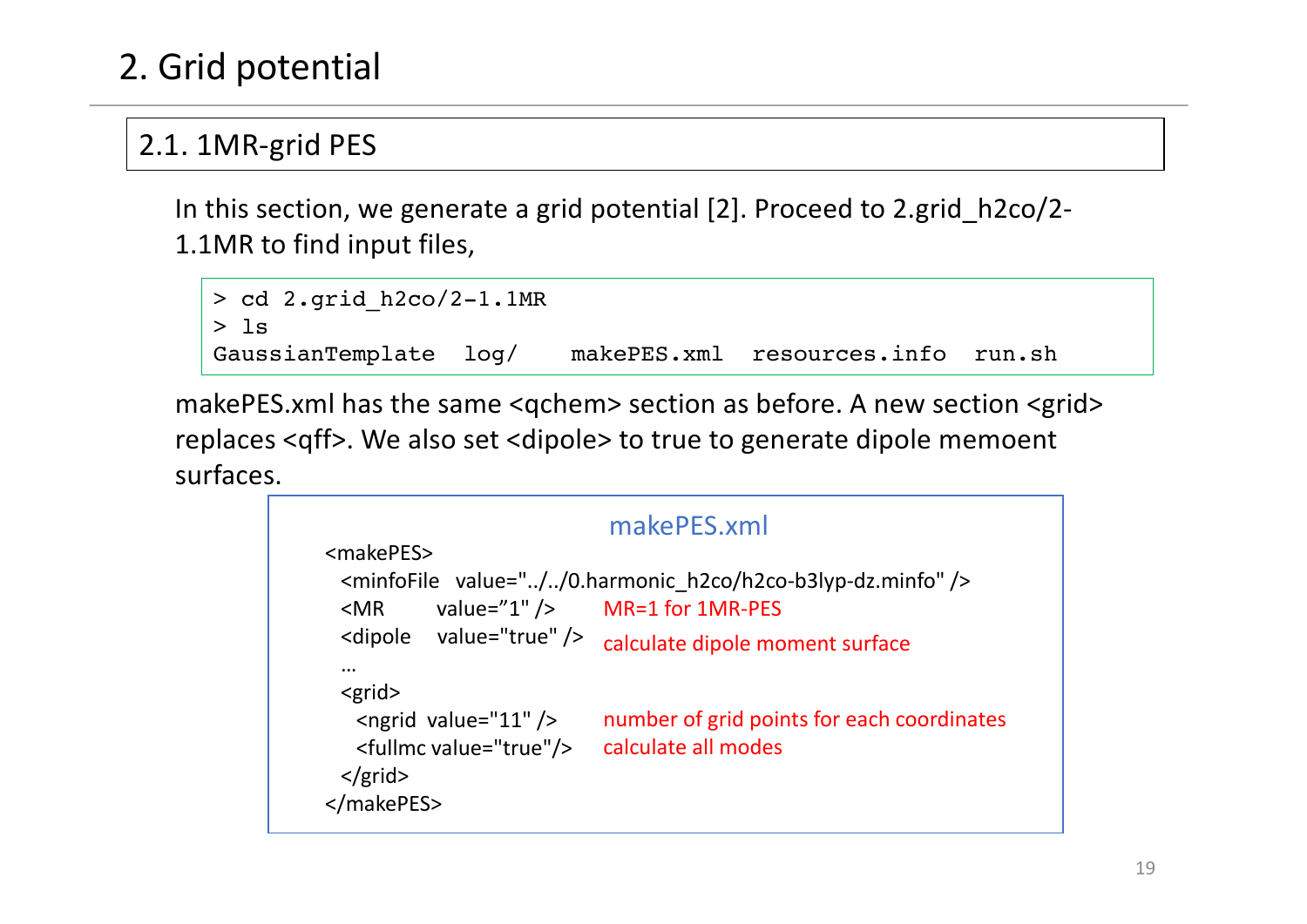The generation of a gridPES requires only the energy at grid points, so that FREQ is no longer needed in GaussianTemplate. Don't forget to remove FREQ if you copy the file from QFF. Note that MakePES still works as long as the energy is printed in the output; however, it would be an enormous waste of time! SCF=TIGHT is recommended for HF/DFT calculations.



Modify resource.info and %NprocShared for your system. In this sample, we run 8 processes of Gaussian with 8 cores (64 cores in total).

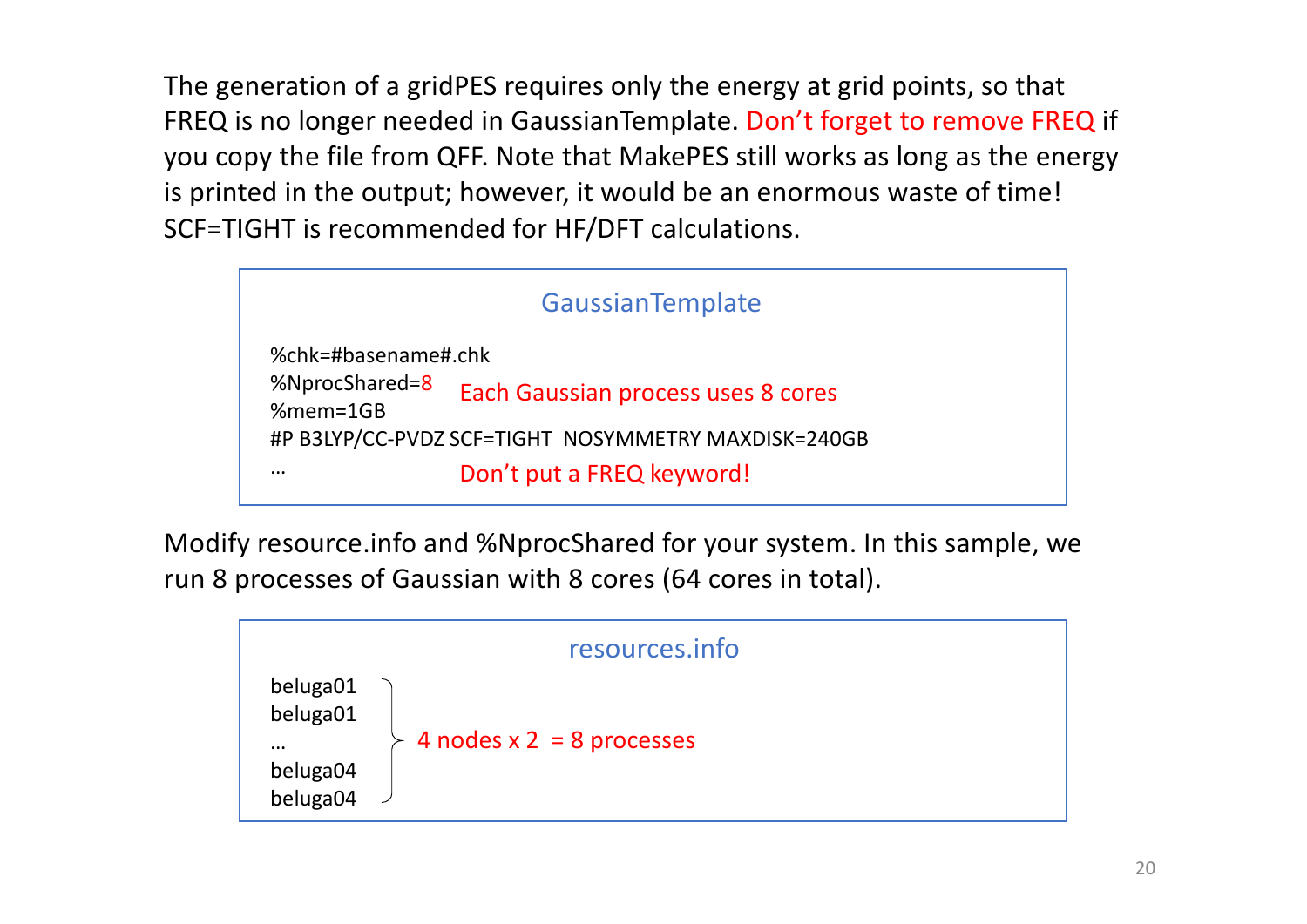Now, run the job.

> ./run.sh

You will find in the output,

| makePES.out                                                                                                                                                                                                                       |  |  |  |  |  |  |
|-----------------------------------------------------------------------------------------------------------------------------------------------------------------------------------------------------------------------------------|--|--|--|--|--|--|
| Setup MakeGrid module                                                                                                                                                                                                             |  |  |  |  |  |  |
| o ngrid = 11<br>o 1MR Grid:<br>1 2 3 4 5 6 6 6 6 6 7 11 grid = 66 grid points                                                                                                                                                     |  |  |  |  |  |  |
| <b>Enter GridPES generation:</b>                                                                                                                                                                                                  |  |  |  |  |  |  |
| Execute electronic structure calculations.                                                                                                                                                                                        |  |  |  |  |  |  |
| Thread2@beluga02.local> Running minfo.files/mkg-q1-11-1.inp on beluga02 at<br>Thread3@beluga02.local> Running minfo.files/mkg-q1-11-2.inp on beluga02 at<br>Thread0@beluga03.local> Running minfo.files/mkg-eq.inp on beluga03 at |  |  |  |  |  |  |

After the energy calculations are done, pot/dipole files are created.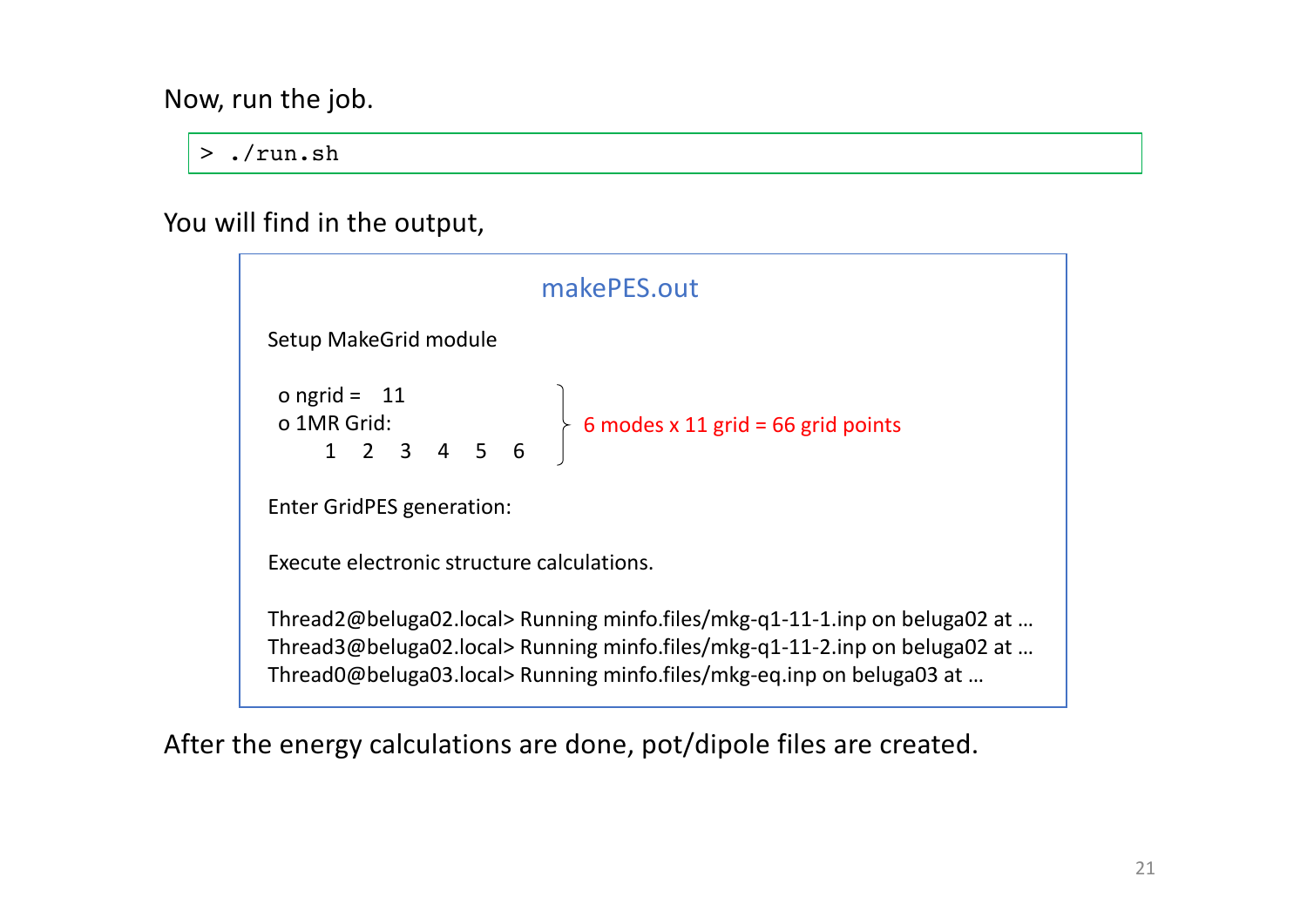

| $>$ 1s q*       |        |        |                                                             |        |
|-----------------|--------|--------|-------------------------------------------------------------|--------|
|                 |        |        | q1.dipole q2.dipole q3.dipole q4.dipole q5.dipole q6.dipole |        |
| gl.pot   g2.pot | q3.pot | q4.pot | q5.pot                                                      | q6.pot |

q*N*.pot and q*N*.dipole contain the change of the potential energy and dipole moment, respectively, with respect to the equlibrium geomety along mode *N*. The values at the equilibrium geometry are written in eq.pot and eq.dipole.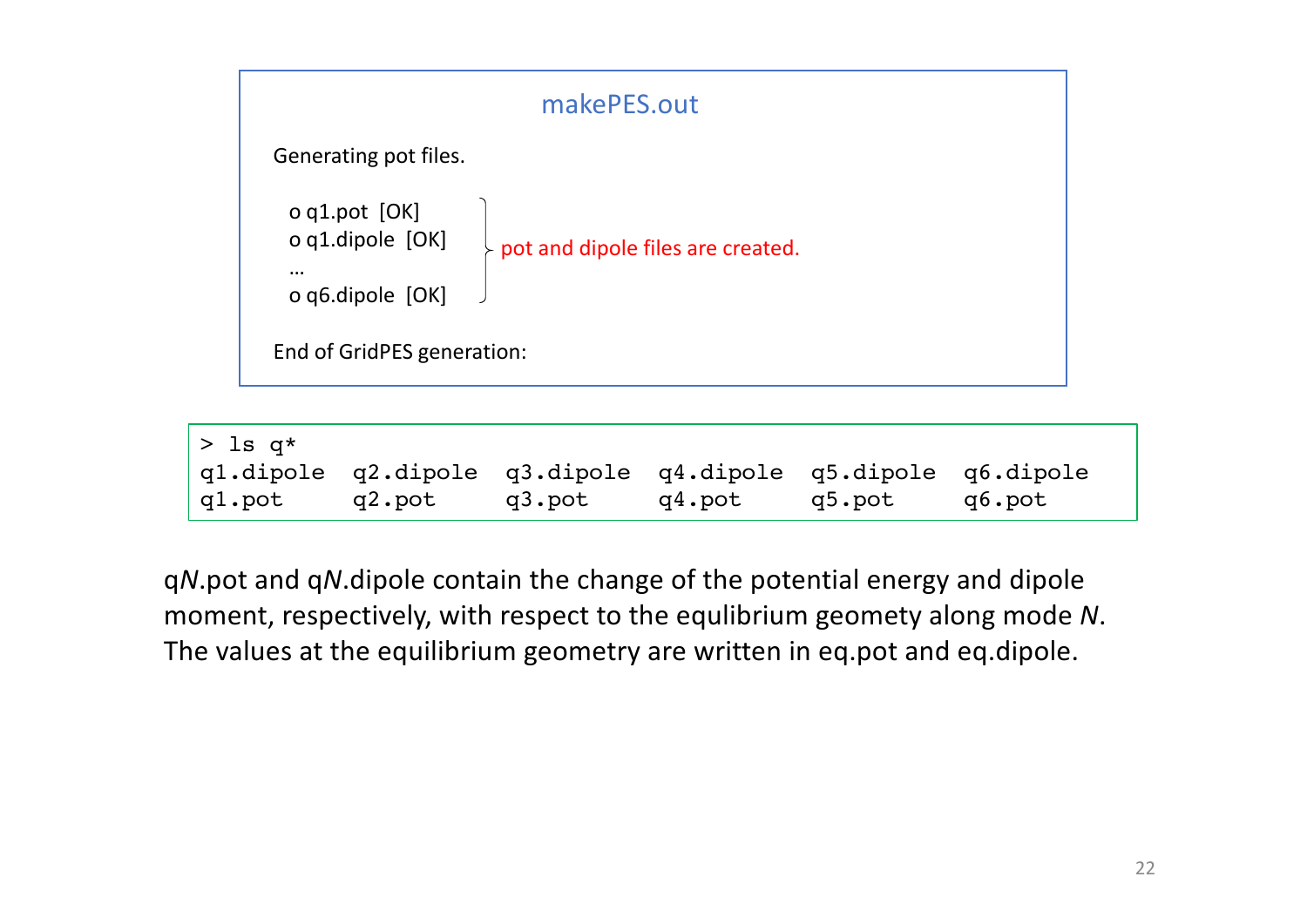#### grid points along  $Q_5$

|   | B3LYP/cc-pVDZ  |                            | B3LYP/cc-pVDZ              |                     |                     |                     |
|---|----------------|----------------------------|----------------------------|---------------------|---------------------|---------------------|
|   |                | # Number of grids and data | # Number of grids and data |                     |                     |                     |
|   | 1<br>11        |                            |                            | dx                  |                     |                     |
| # | q <sub>5</sub> | Energy 5                   | q5                         |                     | dv                  | dz                  |
|   | $-32.11897636$ | 5.1637111962e-02           | -32.11897636               | 6.5354419100e-16    | $-2.1581328800e-14$ | 2.2264673800e-01    |
|   | $-24.36885358$ | 3.3576631399e-02           | $-24.36885358$             | 1.5282778610e-15    | $-3.2503038080e-13$ | 1.6380302600e-01    |
|   | $-17.73801106$ | 1.9823126834e-02           | $-17.73801106$             | $-3.5132508090e-15$ | 2.9134816400e-15    | 1.1545683200e-01    |
|   | $-11.61455479$ | 9.4296641468e-03           | $-11.61455479$             | 6.1520087100e-16    | $-2.6271289280e-13$ | 7.2992832000e-02    |
|   | $-5.75063885$  | 2.5713497506e-03           | $-5.75063885$              | 6.2180322100e-16    | 9.1610204700e-14    | 3.4762361000e-02    |
|   | $-0.00000000$  | $0.00000000000+00$         | $-0.00000000$              | $0.00000000000+00$  | $0.00000000000+00$  | $0.00000000000+00$  |
|   | 5.75063885     | 3.0938756174e-03           | 5.75063885                 | -5.2036891900e-16   | -7.6053530000e-15   | $-3.1664072000e-02$ |
|   | 11.61455479    | 1.4162827543e-02           | 11.61455479                | $-4.5814996000e-17$ | $-2.2601766400e-14$ | $-6.0408552000e-02$ |
|   | 17.73801106    | 3.7256435616e-02           | 17.73801106                | 2.2404410010e-15    | 1.0871512036e-14    | $-8.6260919000e-02$ |
|   | 24.36885358    | 8.0356295312e-02           | 24.36885358                | 3.7191305100e-16    | 1.0853080599e-14    | $-1.0913078900e-01$ |
|   | 32.11897636    | 1.6406728197e-01           | 32.11897636                | $-1.4172511000e-16$ | 1.1229081913e-14    | $-1.2867327600e-01$ |
|   | q5.pot (END)   |                            | q5.dipole (END)            |                     |                     |                     |



Plots of  $V_5$  at grid points of  $Q_5$ .  $Q_5$ (symmetic CH stretching mode) is visualized in the inset. Note that the arrow corresponds to the negative direction of  $Q_5$ , that is, the potential becomes flat as the CH bond extends.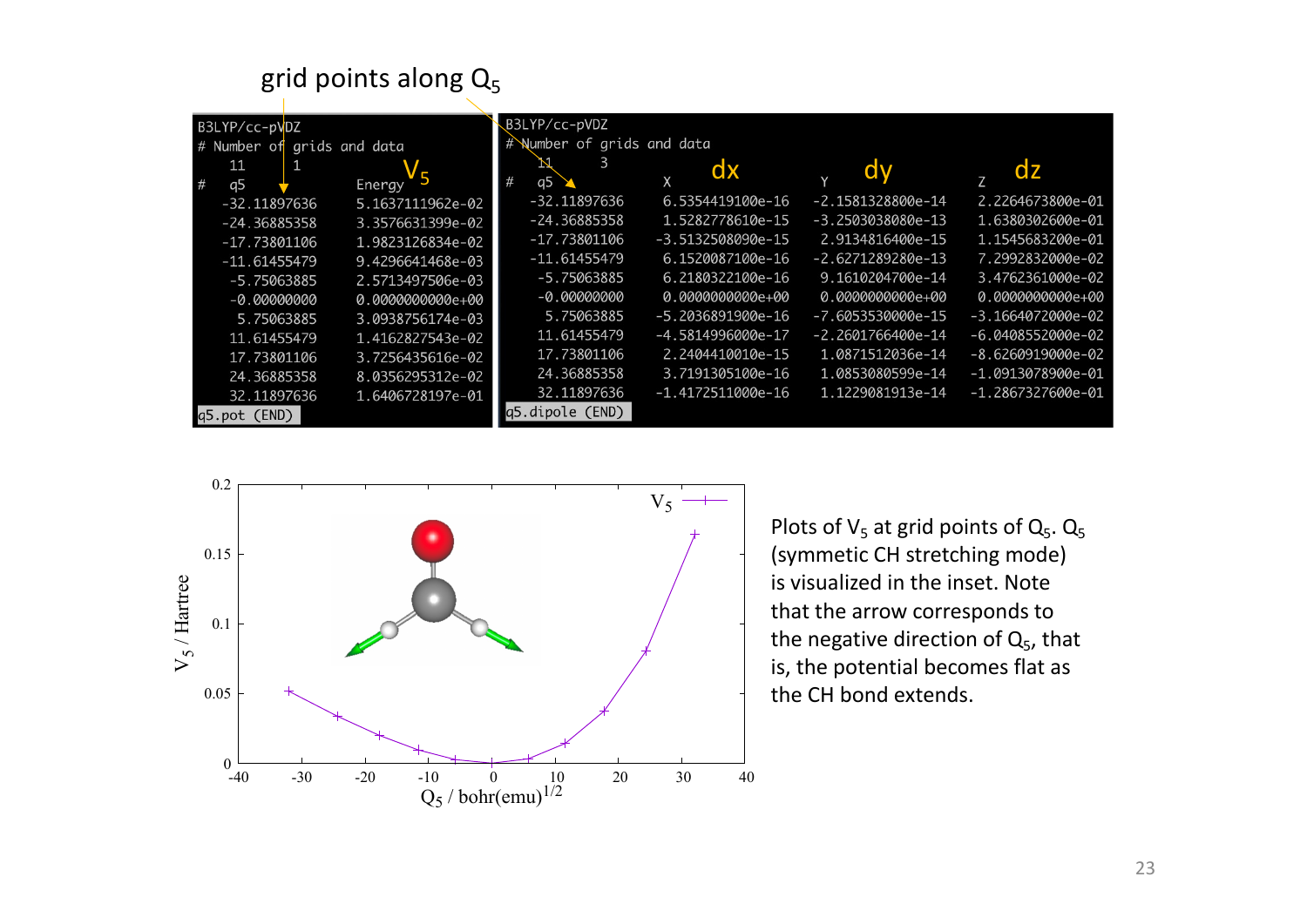## 2.2. 2MR-grid PES

In this section, we generate 2MR-grid PES for (Q1, Q2) and (Q5, Q6). Proceed to 2.grid\_h2co/2-2.2MR,

```
> cd 2.grid_h2co/2-2.2MR
> 1sGaussianTemplate makePES.xml ...
```

```
<makePES>
 <minfoFile value="../../0.harmonic_h2co/h2co-b3lyp-dz.minfo" />
 <MR value="2" />
 …
 <grid>
  <ngrid value="9" />
   <mc2 value="1,2, 5,6"/>
(Q1, Q2) and (Q5, Q6)
 </grid>
</makePES> 
                           MR=2 for 2MR-PES
                           makePES
                           number of grid points is reduced to 9
```
The two-mode terms are specified by  $\langle$  mc2> to (Q1,Q2) and (Q5,Q6). See the appendix on the details of format of mc2.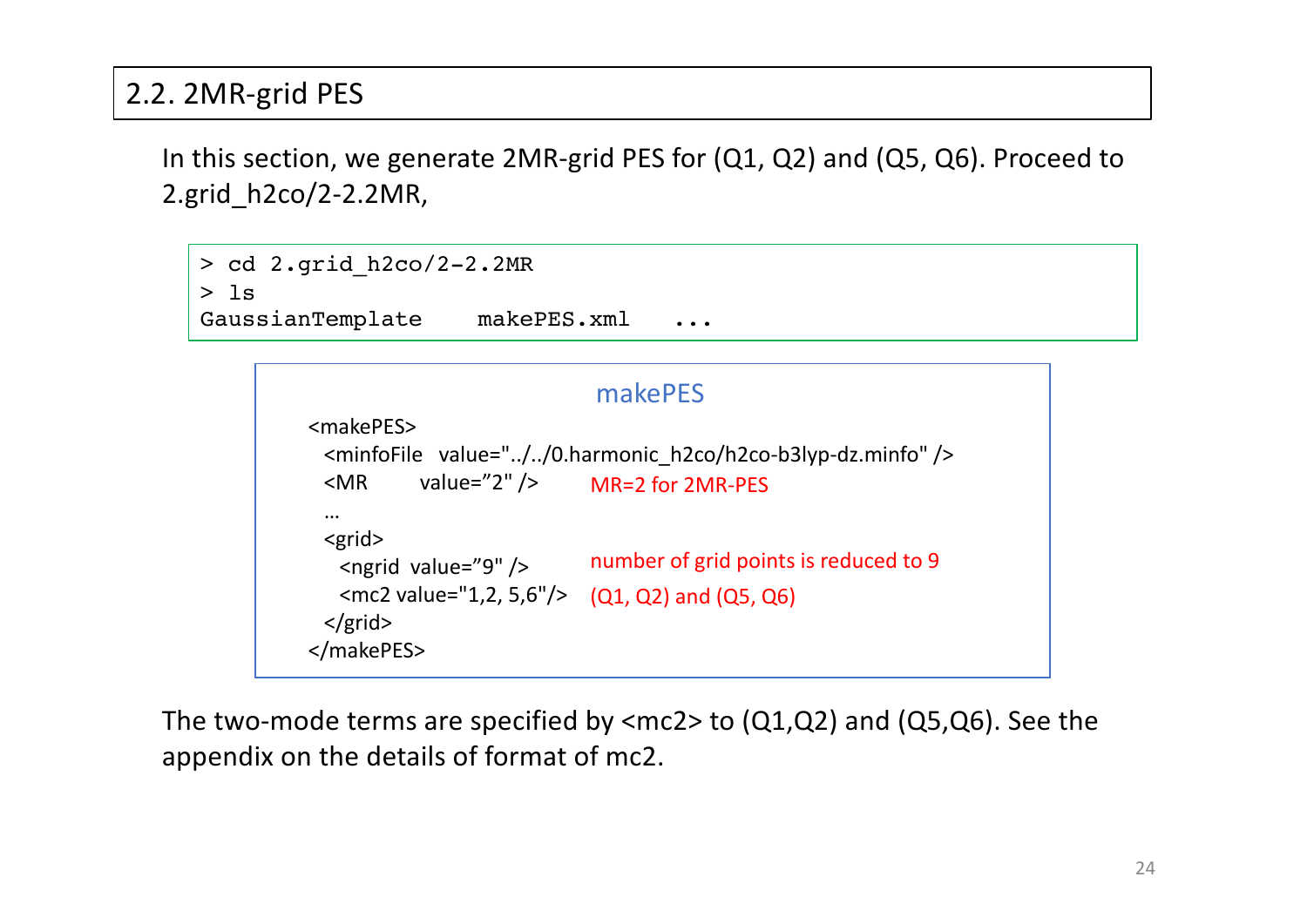Calculating two 2MR-terms with ngrid = 9 requires  $9 \times 9 \times 2 = 162$  grid points. However, we have already calculated the grid points along the axis. In order to re-use them, the pot and dipole files obtained in Sec. 2-1 are placed in the same directory:

> ls \*pot \*dipole eq.dipole q1.dipole q2.dipole q5.dipole q6.dipole eq.pot q1.pot q2.pot q5.pot q6.pot

MakePES make use of the previous calculation whenever possible. In this example, the information along the Q1, Q2, Q5, Q6 axis is provided by the files. Therefore, the number of grid points is reduced from 162 to to  $8 \times 8 \times 2 = 128$ .

GaussianTemplate and resources.info are the same as before. Run the job,

> ./run.sh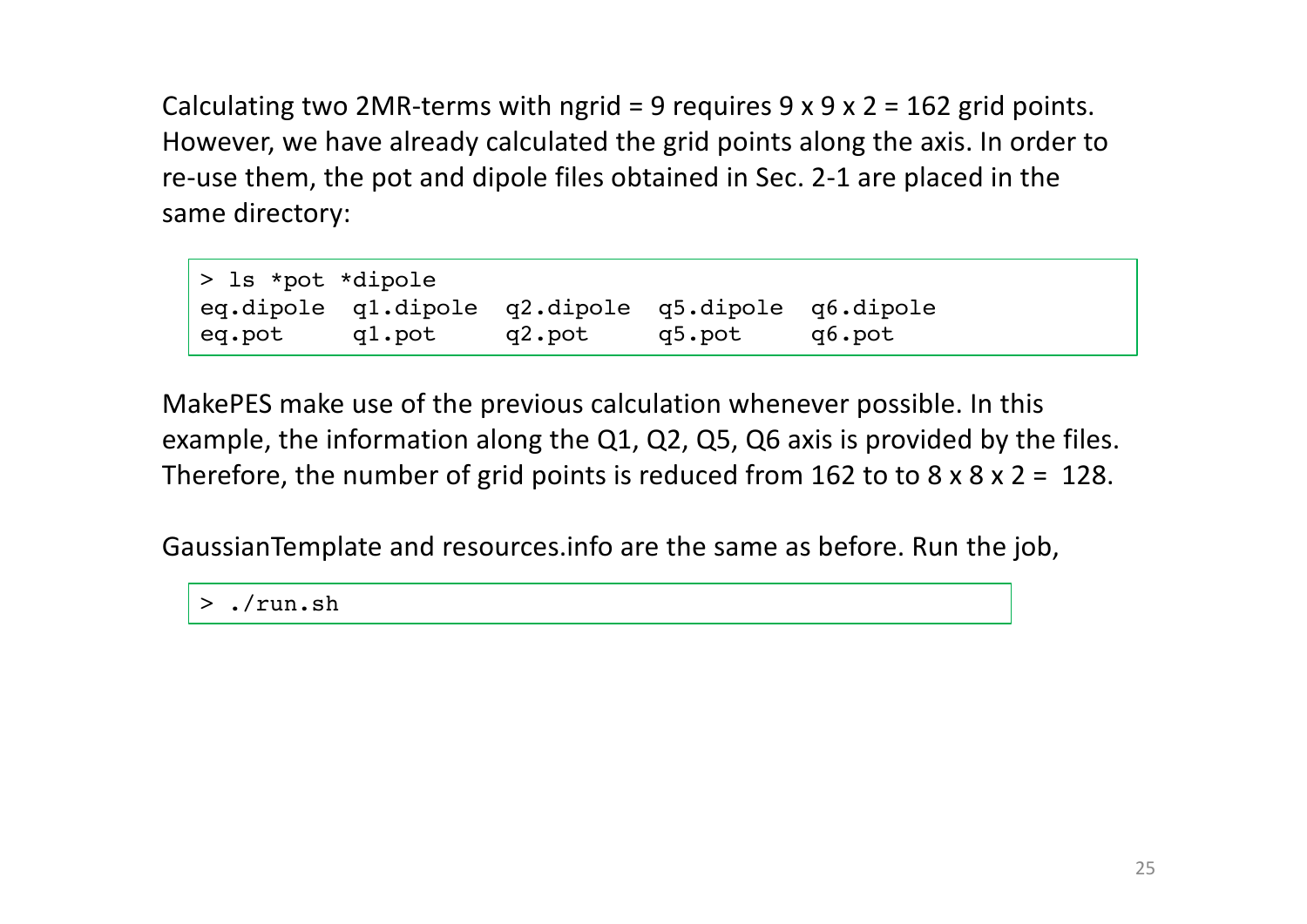You may check the settings in the output,

| makePES.out                      |                       |  |  |  |  |  |  |
|----------------------------------|-----------------------|--|--|--|--|--|--|
| Setup MakeGrid module            |                       |  |  |  |  |  |  |
| o ngrid = $9$<br>o 1MR Grid:     | number of grid points |  |  |  |  |  |  |
| 1256<br>o 2MR Grid:              | 1-mode terms          |  |  |  |  |  |  |
| $(1,2)$ $(5,6)$                  | 2-mode terms          |  |  |  |  |  |  |
| <b>Enter GridPES generation:</b> |                       |  |  |  |  |  |  |

and that pot/dipole files are created at the end of the calculation.

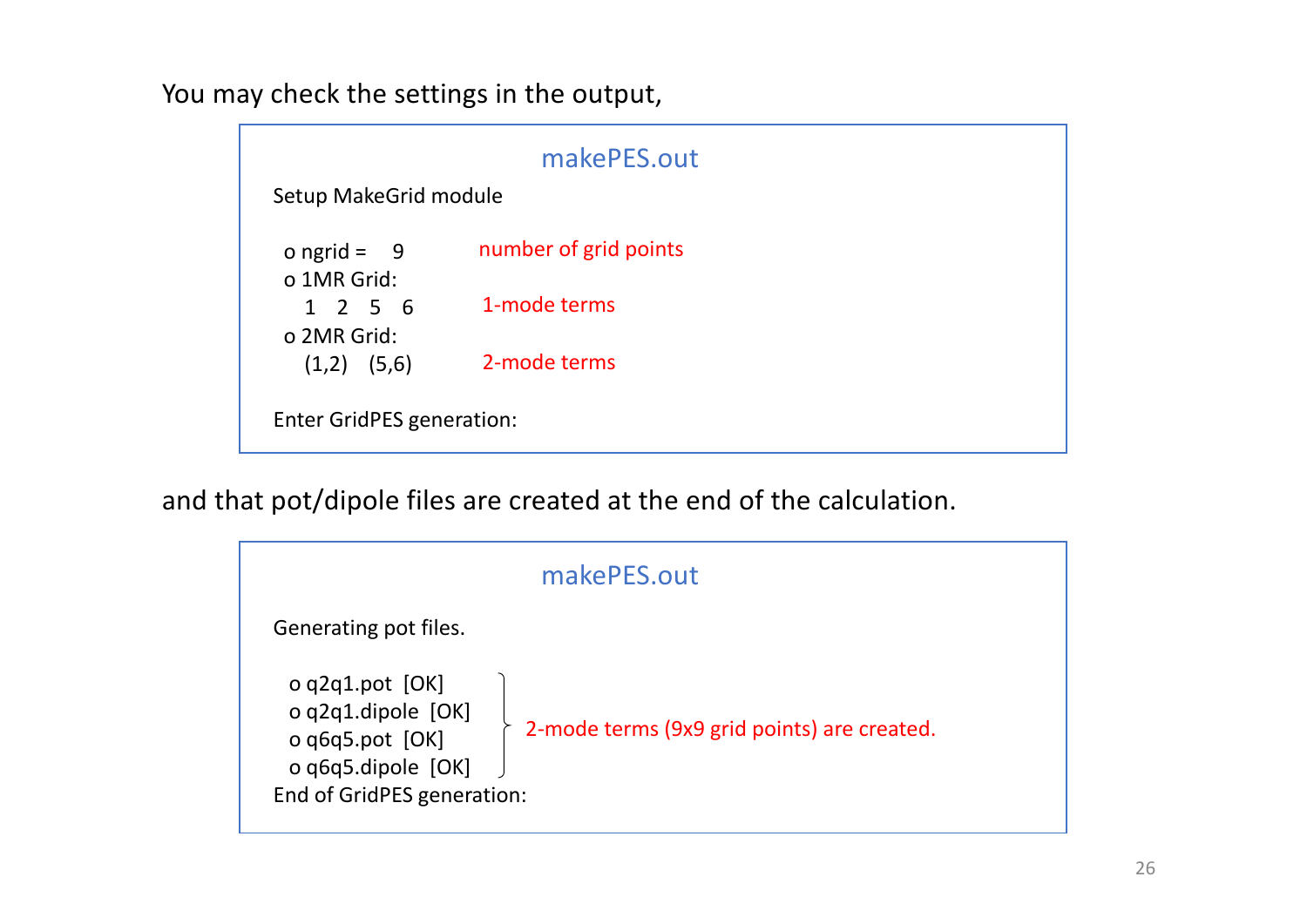In addition to the original files with 11 grid points (q[1-6].pot/dipole), new files for 2MR-PES with 9 grid points (q2q1.pot/dipole and q6q5.pot/dipole) are created.

| $ >$ 1s q*    |             |           |             |
|---------------|-------------|-----------|-------------|
| $ $ q1.dipole | q2.pot      | q5.dipole | q6.pot      |
| gl.pot        | q2q1.dipole | g5.pot    | q6q5.dipole |
| q2.dipole     | q2q1.pot    | q6.dipole | q6q5.pot    |

grid points along  $Q_5$  and  $Q_6$ 

| B3LYP/cc-pVDZ              |    |                |                     |
|----------------------------|----|----------------|---------------------|
| # Number of grids and data |    |                |                     |
| 9<br>9                     | 1  |                |                     |
| #<br>q5                    | q6 |                | Energy              |
| $-27.93846251$             |    | $-27.68241971$ | $-6.7200061552e-02$ |
| $-19.84484851$             |    | $-27.68241971$ | -5.5998358343e-02   |
| $-12.85779017$             |    | $-27.68241971$ | -4.1951916512e-02   |
| $-6.33498780$              |    | $-27.68241971$ | $-2.3826848408e-02$ |
| $-0.00000000$              |    | $-27.68241971$ | $0.00000000000+00$  |
| 6.33498780                 |    | $-27.68241971$ | 3.2112374522e-02    |
| 12.85779017                |    | $-27.68241971$ | 7.6869380577e-02    |
| 19.84484851                |    | $-27.68241971$ | 1.4322717035e-01    |
| 27.93846251                |    | $-27.68241971$ | 2.5528810814e-01    |

Note that the coupling term  $V_{65}$  is  $V_{65} = V - V_6 - V_5$ 

where V is the total energy, and  $V_5$ and  $V_6$  are the 1MR potential along  $Q_5$  and  $Q_6$ , respectively.  $V_{65}$  is often called an "intrinsic" coupling term.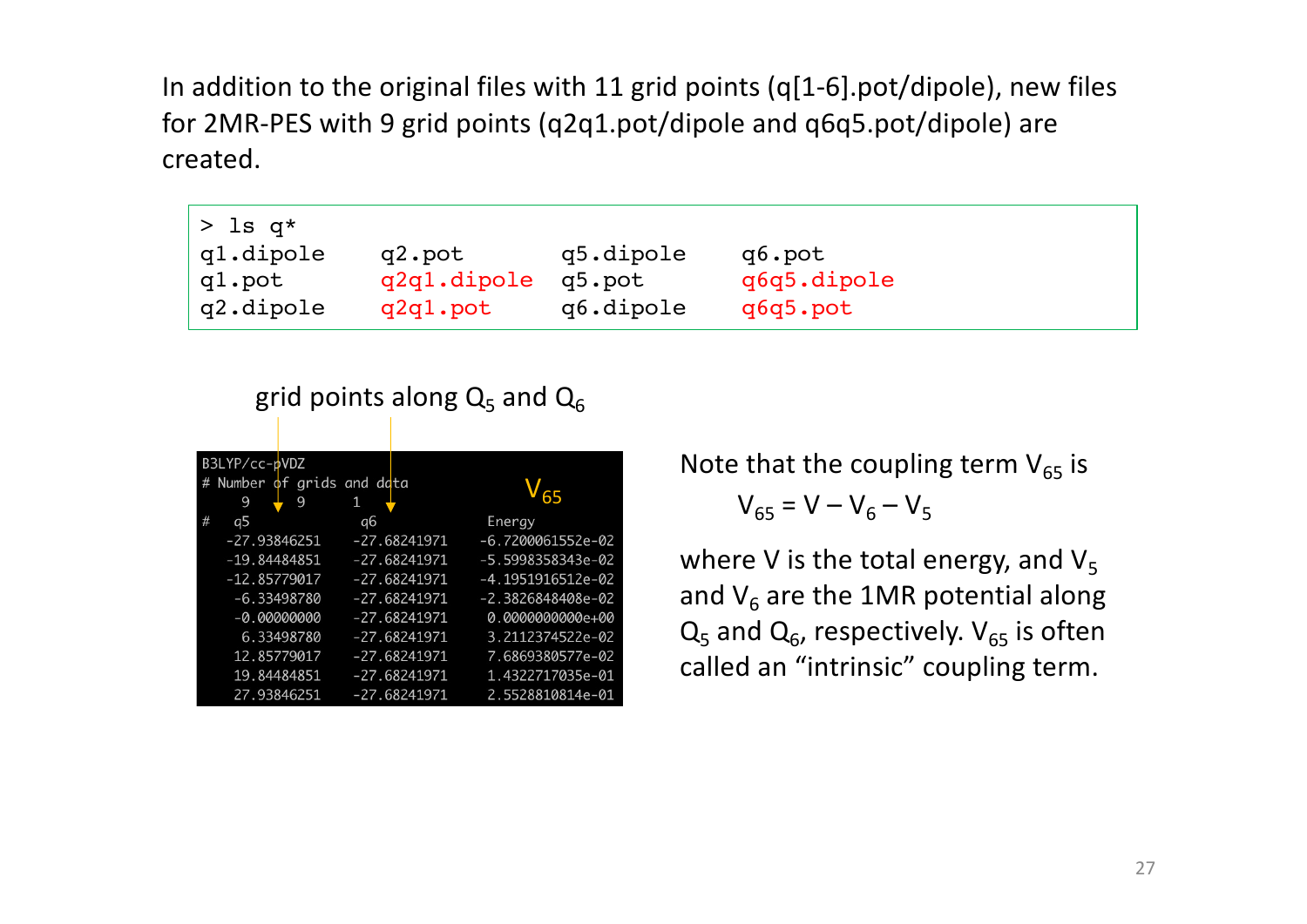## 2.3. 3MR-grid PES

In this section, we generate 3MR-grid PES for (Q4, Q5, Q6). Proceed to 2.grid\_h2co/2-3.3MR,

| $>$ cd 2.grid h2co/2-3.3MR<br>> 1s *pot *dipole |           |           |           |             |  |
|-------------------------------------------------|-----------|-----------|-----------|-------------|--|
| eq.dipole                                       | q4.dipole | q5.dipole | q6.dipole | q6q5.dipole |  |
| eq.pot                                          | q4.pot    | q5.pot    | q6.pot    | q6q5.pot    |  |

Again, we use the exisiting information (q4, q5, q6, and q6q5) to reduce the cost. By placing these files in the same folder, the grid points are reduced from 729 (=9 x 9 x 9) points to 640 points.

```
<makePES>
 <minfoFile value="../../0.harmonic_h2co/h2co-b3lyp-dz.minfo" />
 \langle MR \rangle value="3" />
 …
 <grid>
  <ngrid value="9" />
  <mc3 value="4,5,6"/>
 </grid>
</makePES> 
                       MR=3 for 3MR-PES
                            makePES
                         (Q4, Q5, Q6)
```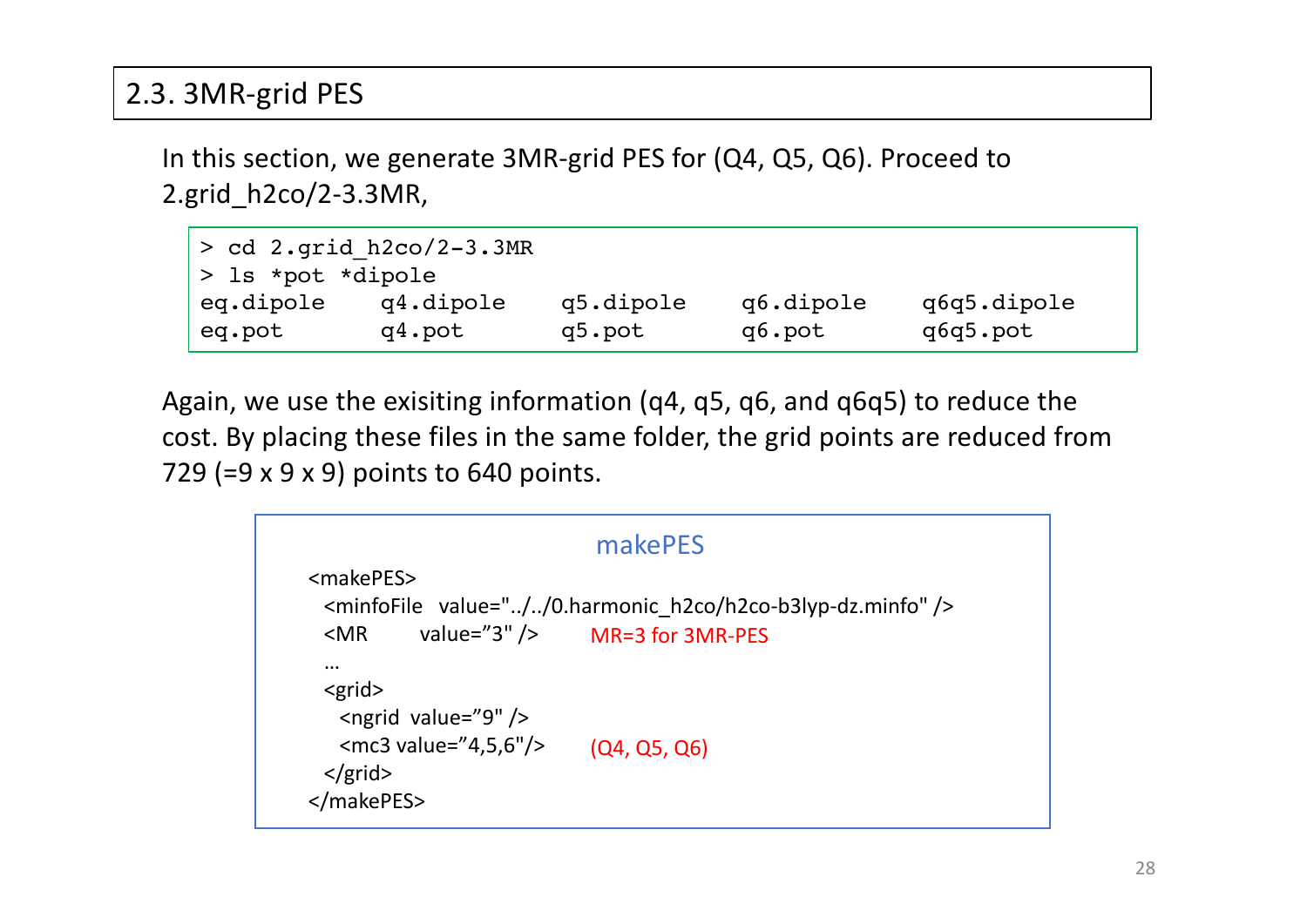GaussianTemplate and resources.info are the same as before. Run the job,

> ./run.sh

You will find in the output that the 2-mode terms, (Q4, Q5) and (Q4, Q6), are automatically added,

| makePES.out<br>Setup MakeGrid module                                                                       |                                                                                                                                               |  |  |  |
|------------------------------------------------------------------------------------------------------------|-----------------------------------------------------------------------------------------------------------------------------------------------|--|--|--|
| o ngrid = $9$<br>o 1MR Grid:<br>4 5 6<br>o 2MR Grid:<br>(5,6)<br>$(4,5)$ $(4,6)$<br>o 3MR Grid:<br>(4,5,6) | 1- and 2-mode terms that are subsets of the 3-mode<br>terms are automatically added by the program.<br>the 3-mode term specified in the input |  |  |  |
| <b>Enter GridPES generation:</b>                                                                           |                                                                                                                                               |  |  |  |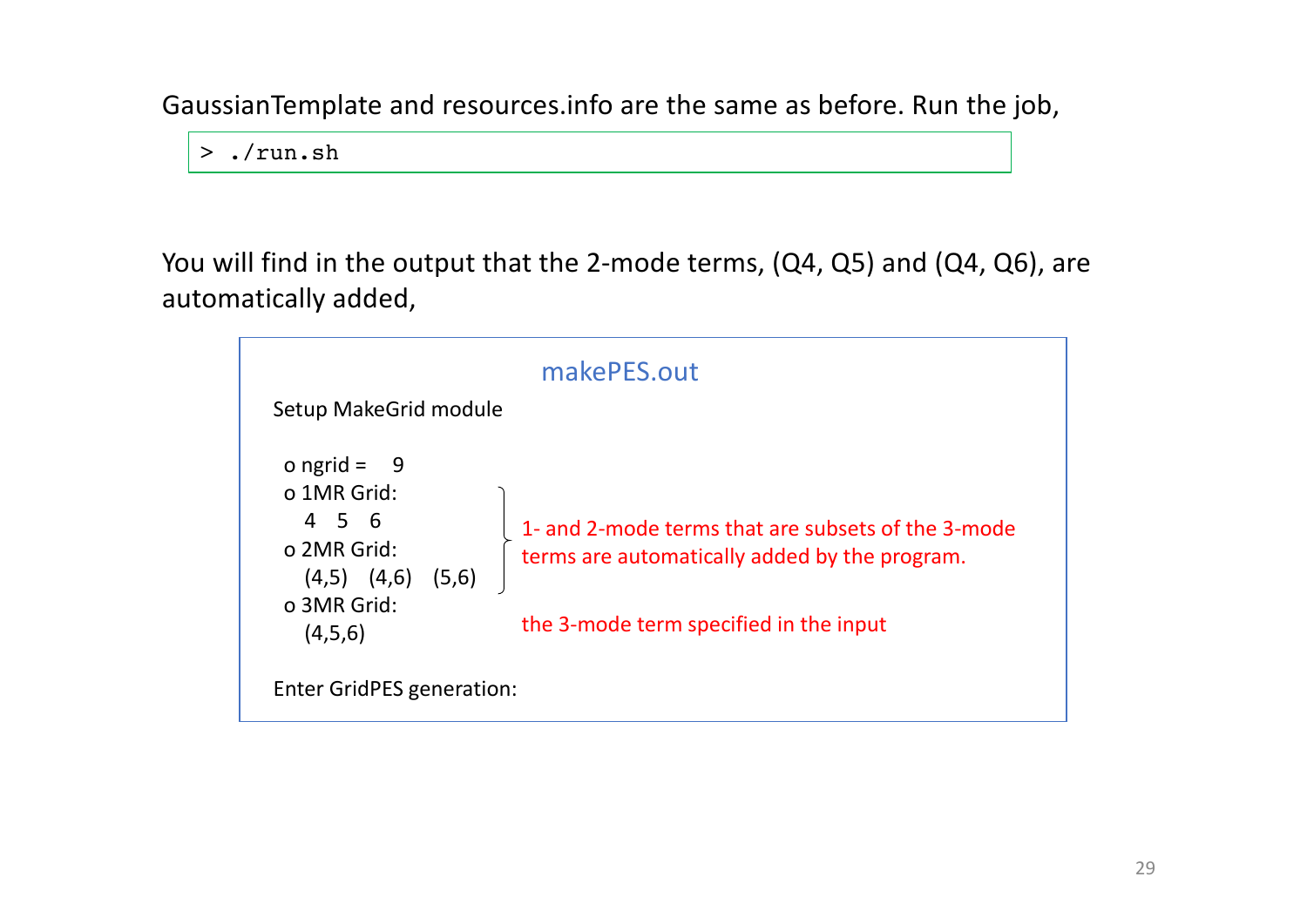After iteration over the grid points, we obtain pot and dipole files for (Q4, Q5), (Q4, Q6), and (Q4, Q5, Q6).

|                                                                                                                                                                  | makePES.out                                                |
|------------------------------------------------------------------------------------------------------------------------------------------------------------------|------------------------------------------------------------|
| Generating pot files.                                                                                                                                            |                                                            |
| o $q5q4$ .pot $[OK]$<br>o q5q4.dipole [OK]<br>o q6q4.pot [OK]<br>o q6q4.dipole [OK]<br>o q6q5q4.pot $[OK]$<br>o q6q5q4.dipole [OK]<br>End of GridPES generation: | Automatically added 2-mode terms<br>The target 3-mode term |

| $>$ 1s q*                                  |                                                |                                                    |                             |
|--------------------------------------------|------------------------------------------------|----------------------------------------------------|-----------------------------|
| q4.dipole<br>q4.pot<br>q5.dipole<br>q5.pot | q5q4.dipole<br>q5q4.pot<br>q6.dipole<br>q6.pot | q6q4.dipole<br>g6q4.pot<br>q6q5.dipole<br>q6q5.pot | q6q5q4.dipole<br>q6q5q4.pot |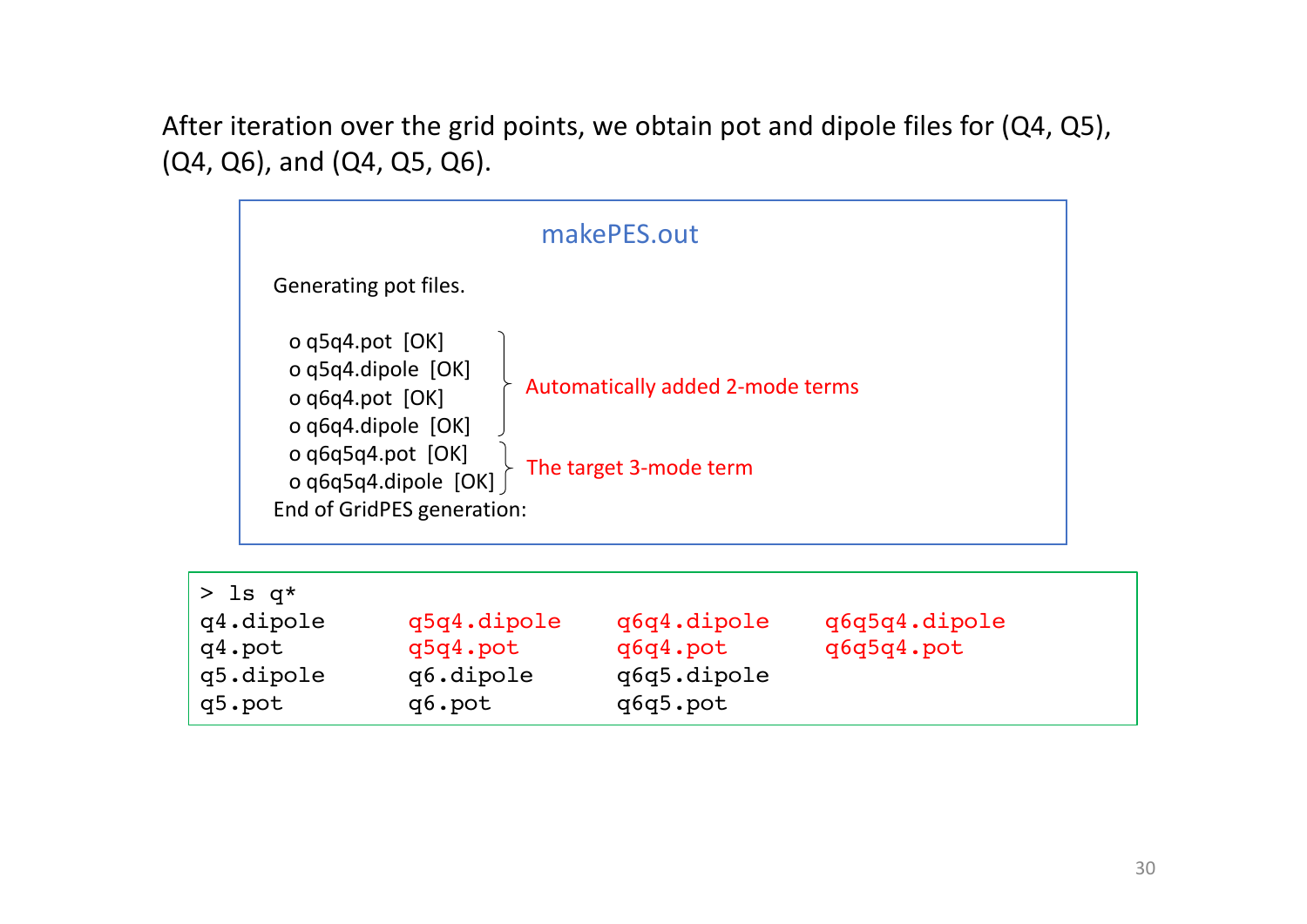## 2.4. Generic mode

In this section, we illustrate the generic mode for grid PES. Proceed to 2-4. 1MR\_generic,

```
> cd 2.grid_h2co/2-4.1MR_generic
```
makePES.xml has <qchem> section as follow,

|                                                                                                                         | makePES                                                                                |                                                                 |
|-------------------------------------------------------------------------------------------------------------------------|----------------------------------------------------------------------------------------|-----------------------------------------------------------------|
| <makepes></makepes>                                                                                                     |                                                                                        |                                                                 |
| $\cdots$<br><gchem><br/><title<br><i><b><u>Exvzfile</u></b></i><br/><math>&lt;</math>/qchem&gt;<br/></title<br></gchem> | <program value="generic"></program><br>value="B3LYP/cc-pVDZ" /><br>value="makeGrid" /> | "generic" means no specific program<br>set the name of xyz file |

Running the program creates makeGrid.xyz,

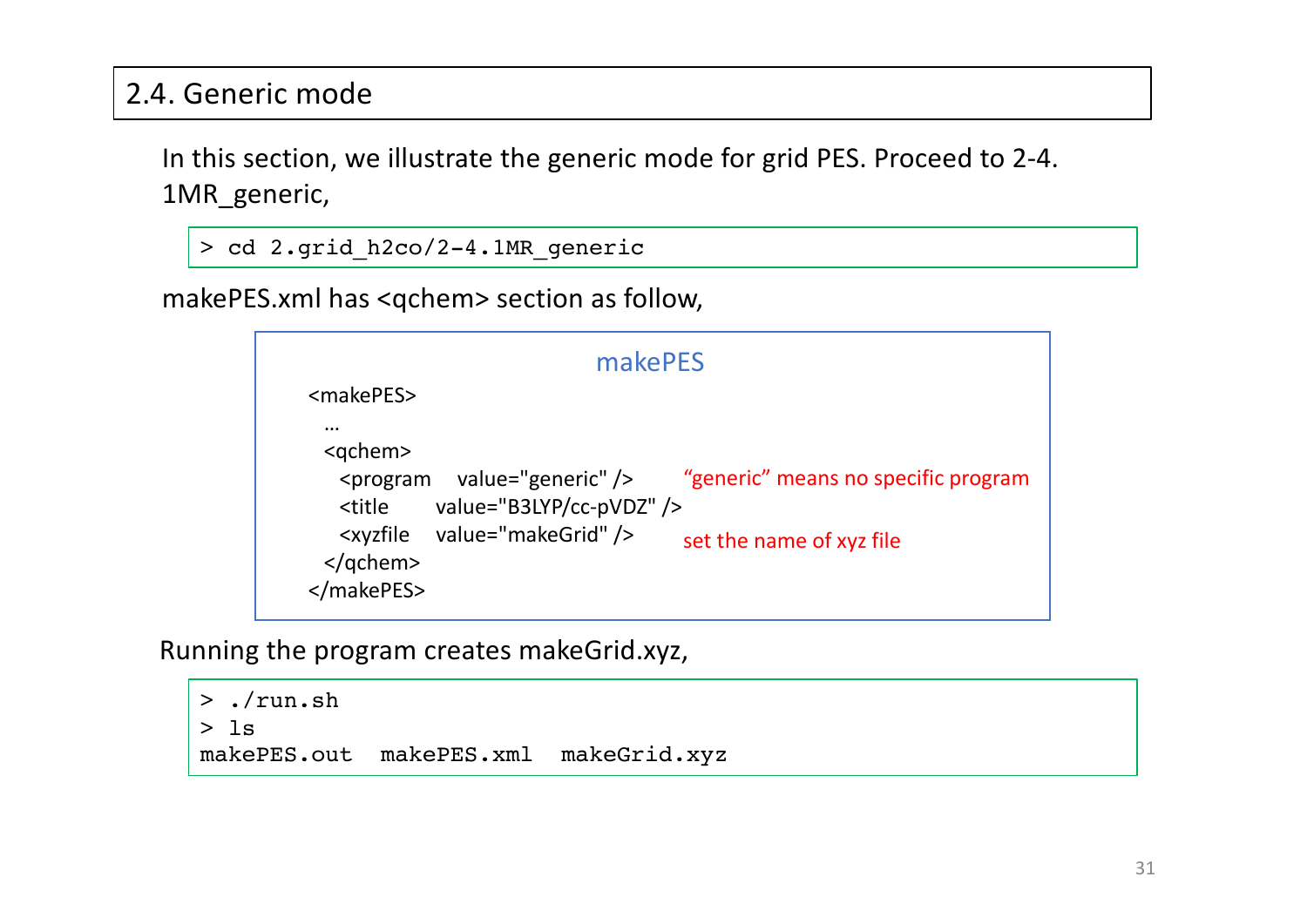makeGrid.xyz has the same format as in QFF (see Sec. 1.4). For the grid points written in the file, calculate the energy and dipole moments of formaldehyde using your favorate program. Then, compile the information to a file, makeGrid.dat, in a format as follow,

|              |                | makeGrid.dat                  |                            |                                   |
|--------------|----------------|-------------------------------|----------------------------|-----------------------------------|
| mkg-eq,      | $-114.507640,$ | $0.686660E-15$ ,              |                            | $-0.112327E-13$ , $-0.814248E+00$ |
| mkg-q1-11-0, | $-114.468383,$ | $-0.536891E-01$               | 0.321103E-13,              | $-0.696204E+00$                   |
| mkg-q1-11-1, | $-114.485563,$ | $-0.396727E-01$ ,             | $-0.420800E-14,$           | $-0.744696E+00$                   |
| mkg-q1-11-2, |                | $-114.496189, -0.278582E-01,$ |                            | $-0.494537E-13$ , $-0.776962E+00$ |
|              |                |                               |                            |                                   |
|              |                |                               |                            |                                   |
|              | Energy         |                               | Dipole moment (dx, dy, dz) |                                   |

The column must be separated by comma. The length / digit is arbitrary. The order of grid points (i.e., the order of the raw) is also arbitrary. A sample is found in log2\_genpot/makeGrid.dat.

Then, run the program again to obtain the pot/dipole files.

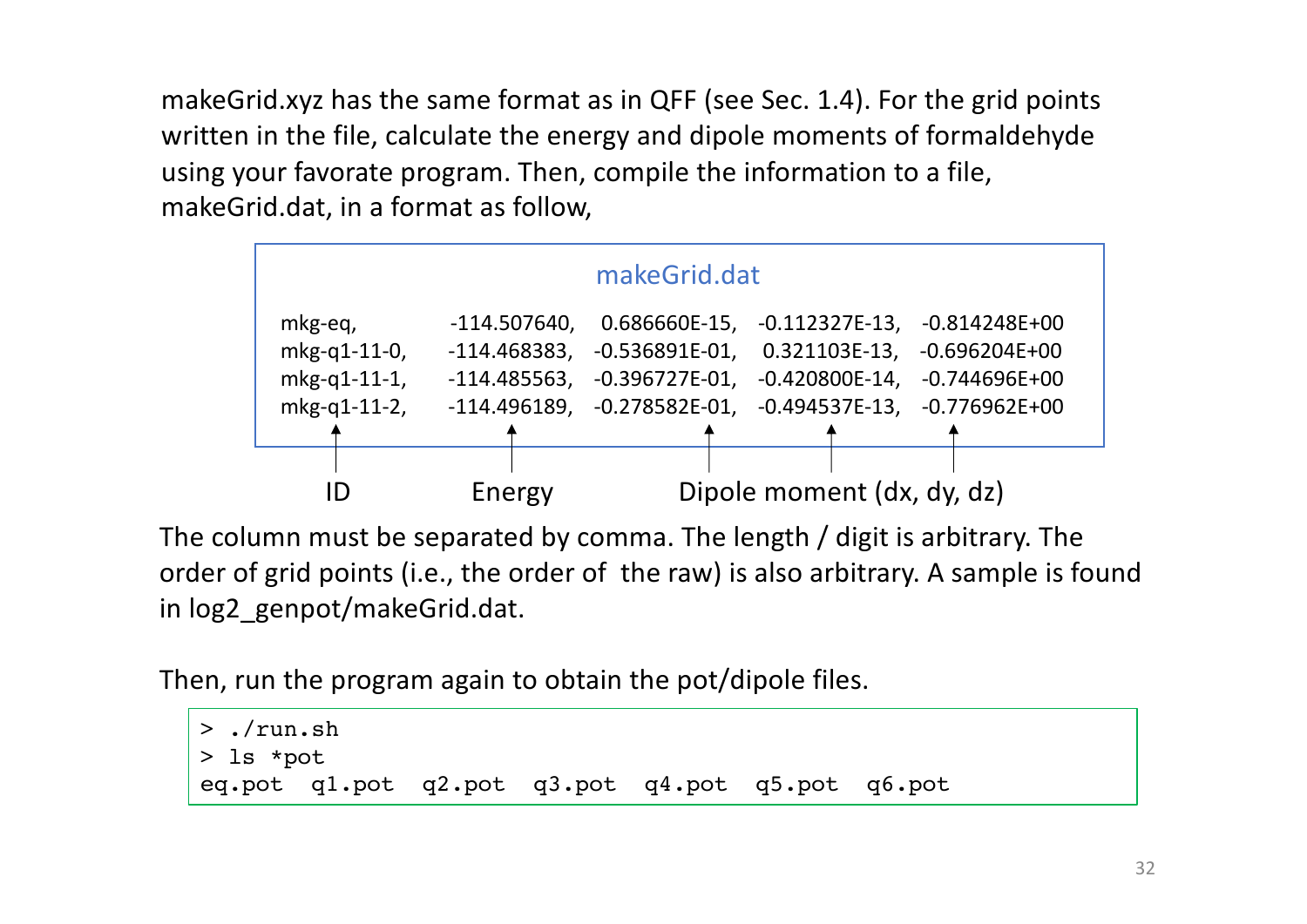In this section, we generate a multi-resolution PES [3], which combines different levels of electronic structure and functional forms. Here, we will use the following combination:

|                                           | <b>Electronic Structure</b> | <b>Functional Form</b> |
|-------------------------------------------|-----------------------------|------------------------|
| 1MR                                       | $CCSD(T)/cc-pVTZ$           | Grid-PES (11 points)   |
| <b>Strongly coupled</b><br>terms (MCS>10) | CCSD(T)/cc-pVTZ             | Grid-PES (9 points)    |
| Weakly coupled<br>terms (MCS>1)           | B3LYP/cc-pVDZ               | Grid-PES (7 points)    |
| Other terms                               | B3LYP/cc-pVDZ               | <b>QFF</b>             |

Mode coupling strength (MCS) is calculated from QFF coefficients [4].

Proceed to 3.mrpes\_h2co to find input files,

```
> cd 3.mrpes_h2co
> ls
GaussianTemplate1 GaussianTemplate2 GaussianTemplate3 log/ 
makePES1.xml makePES2.xml resources.info run.sh
```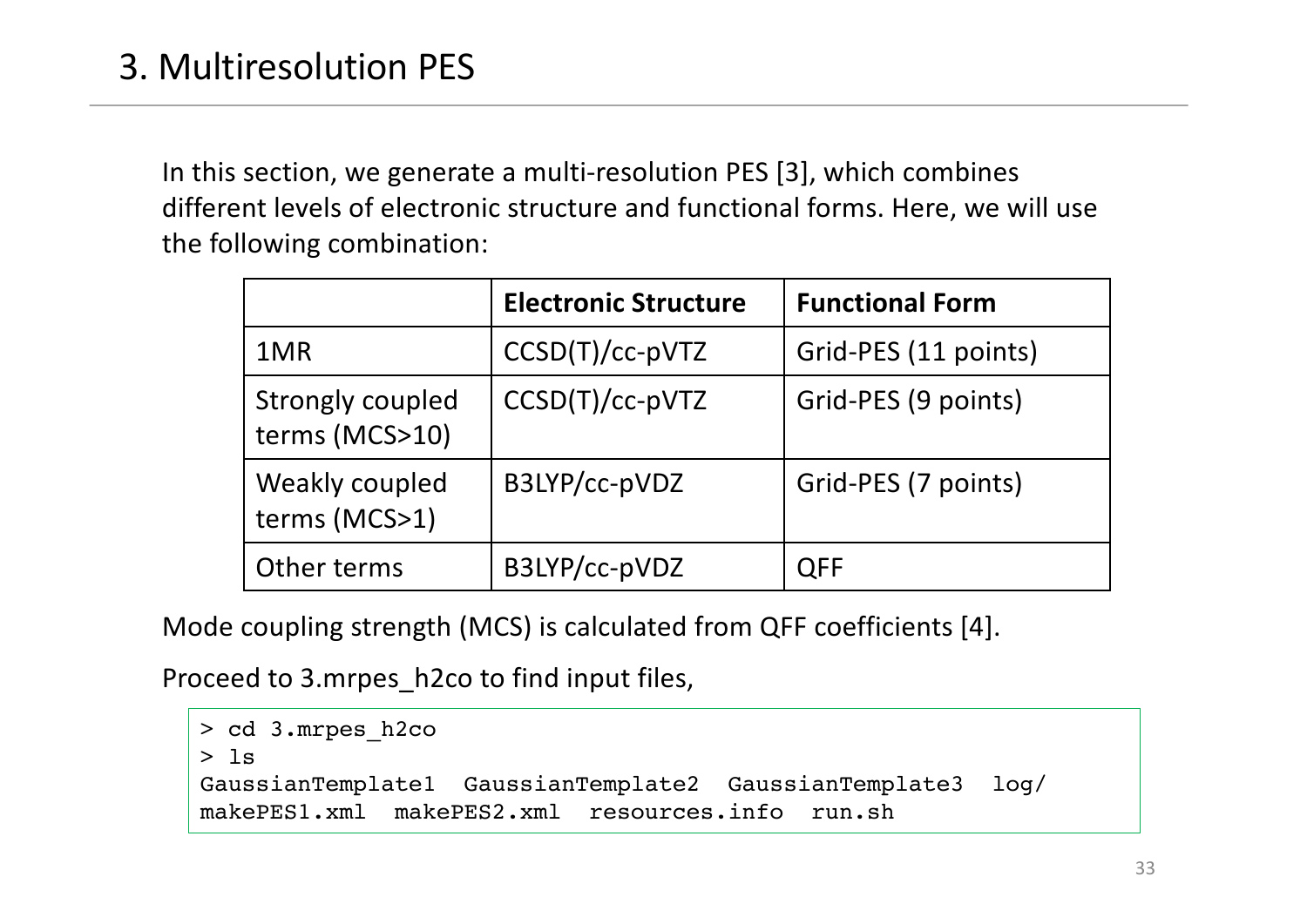GaussianTemplate1 and GaussianTemplate2 are the template files for Gaussian to calculate the Hessian matrix (FREQ) and only the energy, respectively, at the B3LYP/cc-pVDZ level. In makePES1.xml, these files are associated with <qchem> sections with id="freq" and "ene", and the ID is associated with QCID of <qff> and <grid>.

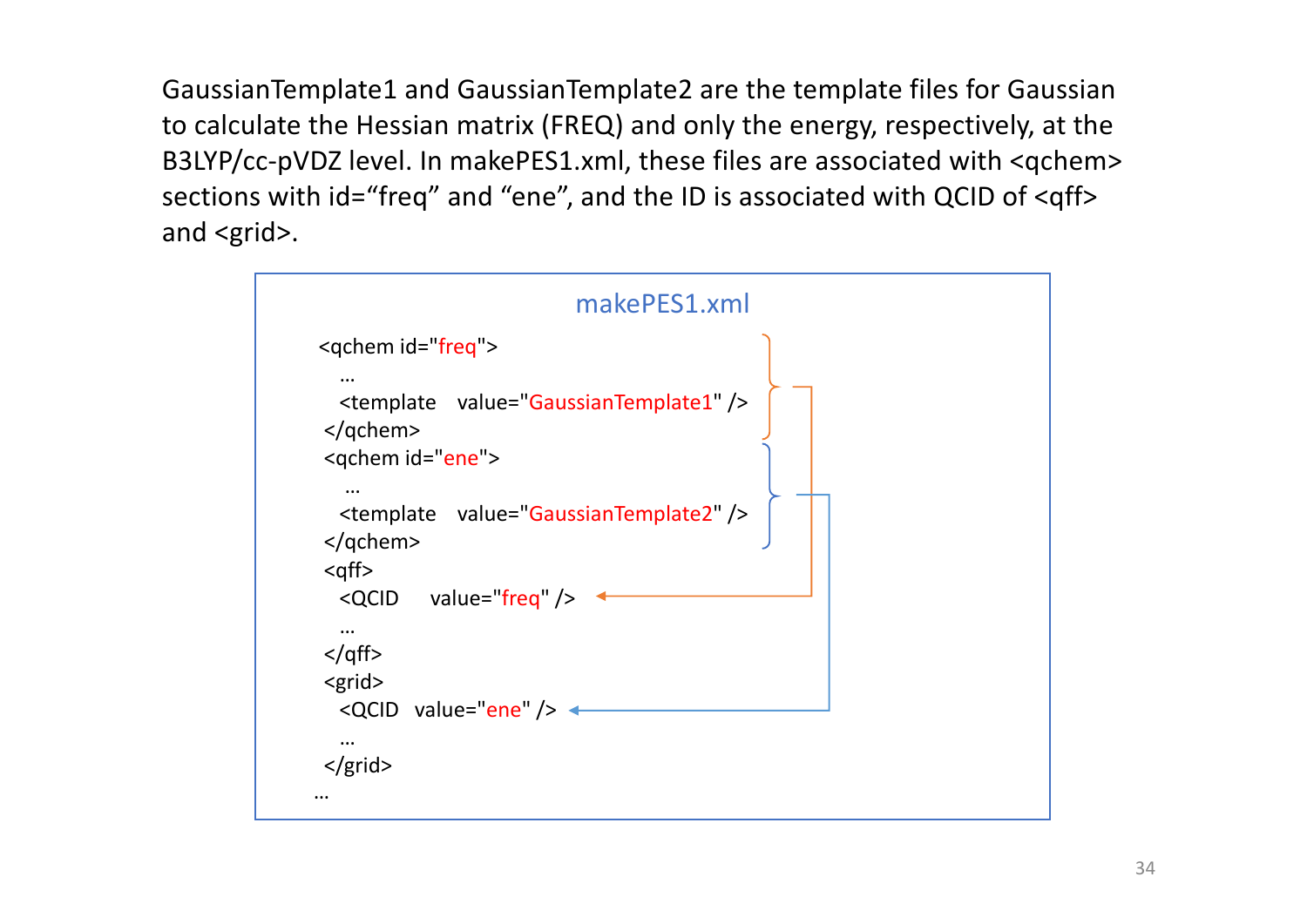```
<qff
>
 <QCID value="freq" /> <mopfile value="prop_no_1.mop" / > …
</qff
>
<grid>
 <QCID value="ene" /> <ngrid value="11" />
 <mc1 value="1
-6"/>
</grid>
<grid>
 <QCID value="ene" /> <ngrid value="9" /> <mcstrength value="10"/> \langle \text{mopfile} \rangle value="prop_no_1.mop"/>
</grid>
<grid>
 <QCID value="ene" /> <ngrid value="7" /> <mcstrength value="1"/> <mopfile value="prop_no_1.mop"/>
</grid>
                         makePES1.xml
                            1MR
-grid PES
                           Grid PES with MCS > 10
                           Grid PES with MCS > 1
```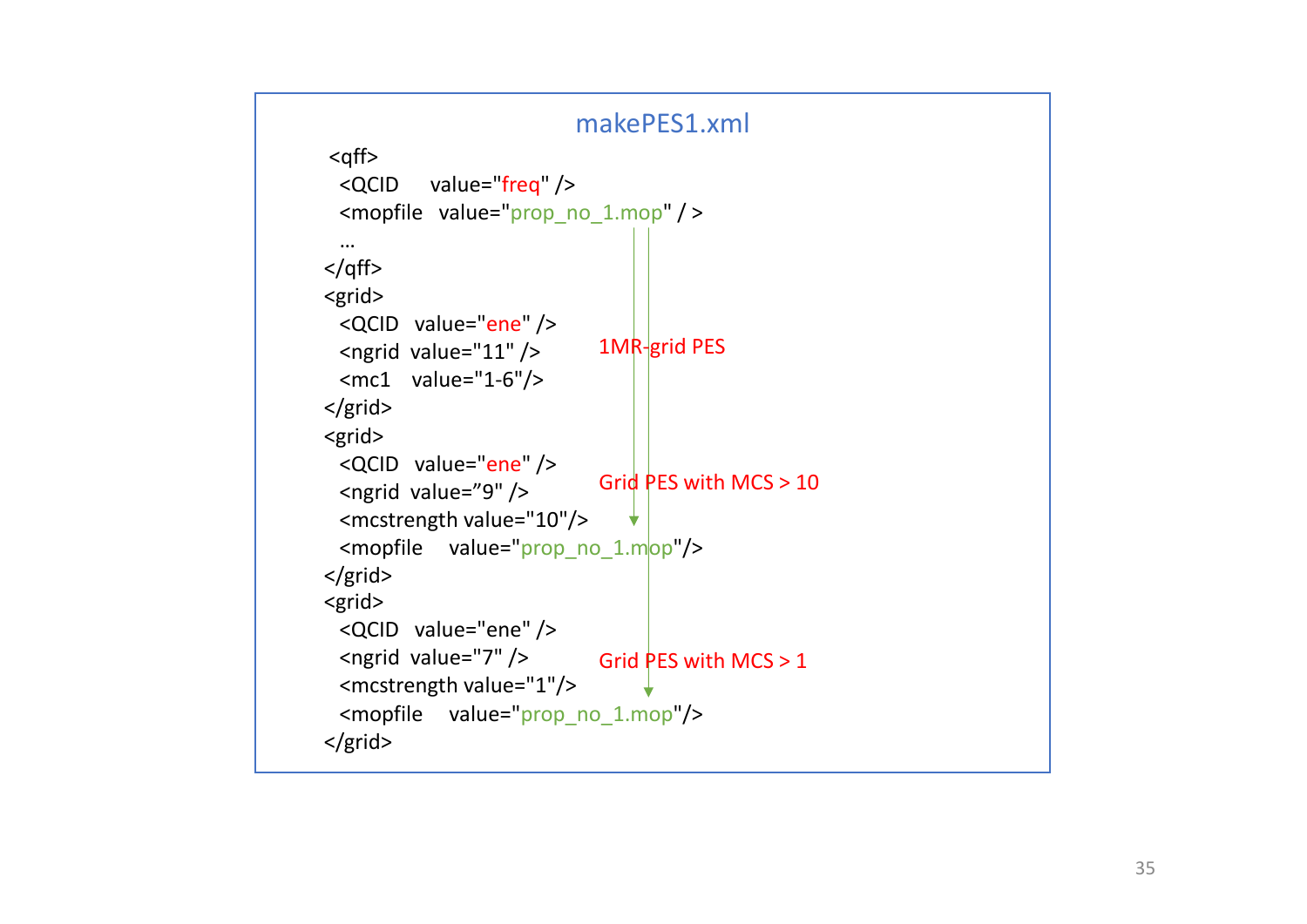<qchem> sections are followed by one <qff> and three <grid> sections. MakePES processes these sections in the order they appear in the input file. In the present example,

1. Generate QFF

prop\_no\_1.mop is created.

- 2. Generate 1MR-grid PES with ngrid = 11 q1 - q6.pot / dipole files are created.
- 3. Generate 3MR-grid PES with ngrid = 9 pot/dipole files with MCS > 10 are created.
- 4. Generate 3MR-grid PES with ngrid = 7 pot/dipole files with MCS > 1 are created.

Step 1 (QFF) must precede Step 3 and 4, because prop\_no.1.mop is needed to calculate MCS. Note that we only need step4 for the final mrpes; however, we carry out step2 and 3 for a reference.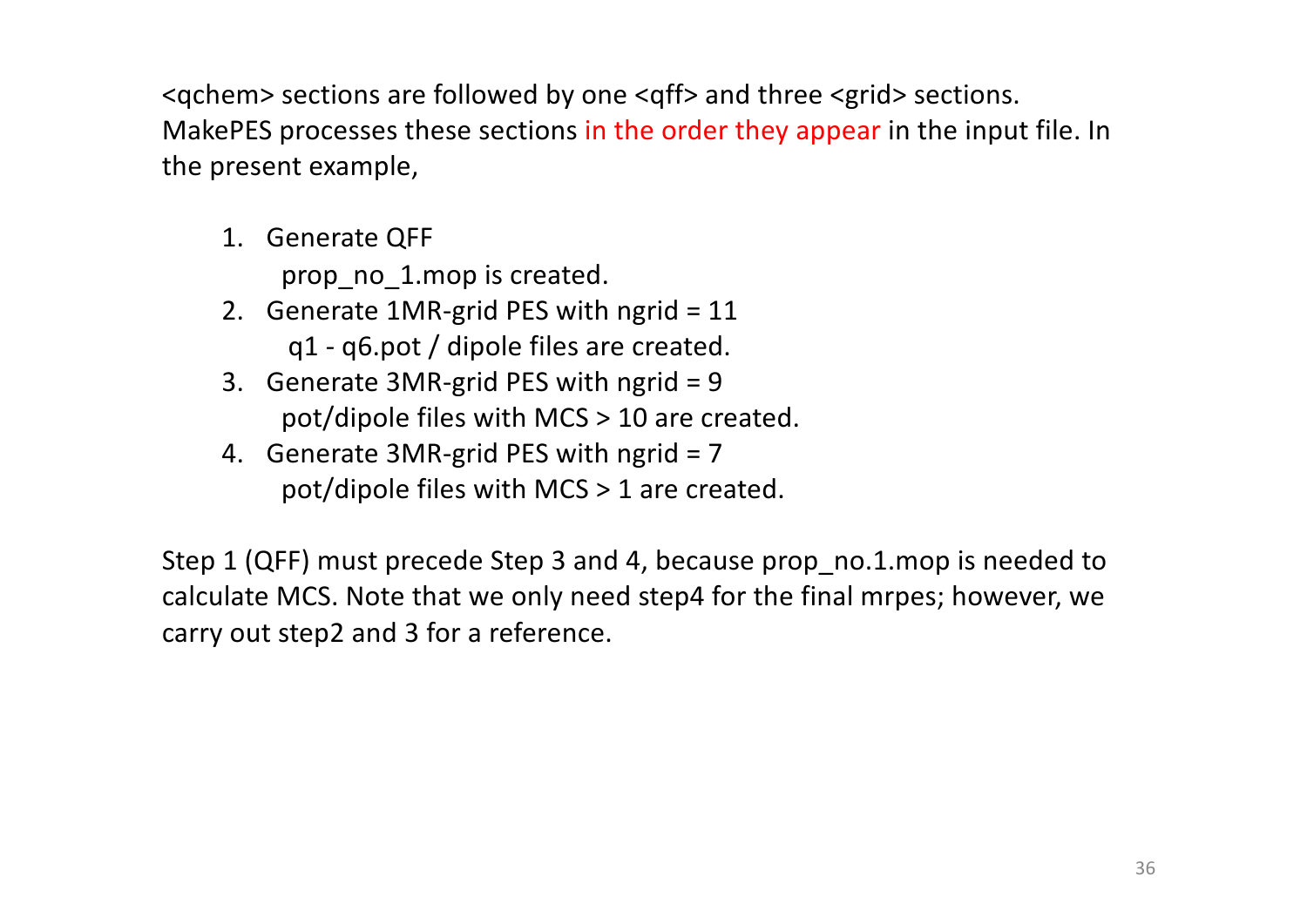Modify resource.info and %NprocShared in GaussianTemplate1/2 for your system. In this sample, we run 8 processes of Gaussian with 8 cores (64 cores in total).



Run the program by typing,

```
> . /path/to/sindo/sindovars.sh
> java RunMakePES –f makePES1.xml >& makePES1.out
```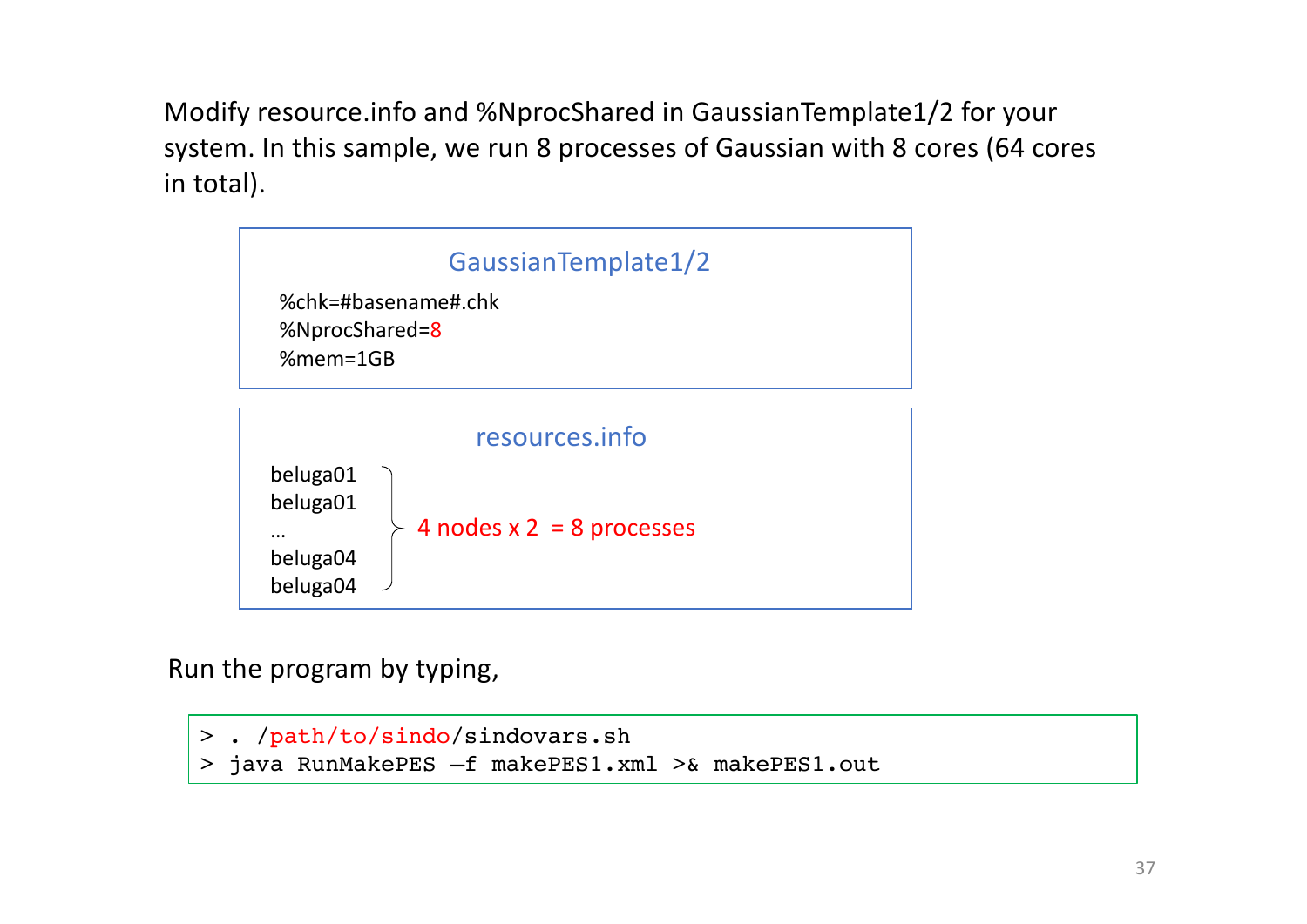Find in the makePES1.out that the calculation is performed in the above order.

| makePES1.out                                                                                                     |                                |  |  |
|------------------------------------------------------------------------------------------------------------------|--------------------------------|--|--|
| Enter QFF generation:<br><br>Generating prop_no_1.mop Done!                                                      | <b>QFF</b> generation          |  |  |
| Setup MakeGrid module<br>Generating pot files.<br>o q1.pot [OK]                                                  | <b>1MR-grid PES generation</b> |  |  |
| Setup MakeGrid module                                                                                            |                                |  |  |
| o Setup MCS: Read QFF Data via prop no 1.mop  [OK]<br>o ngrid $=$<br>- 9<br>o 1MR Grid:<br>512364<br>o 2MR Grid: | Reads the output of QFF calc.  |  |  |
| $(1,5)$ $(2,5)$ $(3,5)$ $(1,6)$ $(2,6)$ $(3,6)$ $(5,6)$ $(2,3)$ $(2,4)$ $(4,6)$<br>o 3MR Grid:                   |                                |  |  |
| $(2,3,6)$ $(2,4,6)$                                                                                              | Coupling terms with MCS > 10.0 |  |  |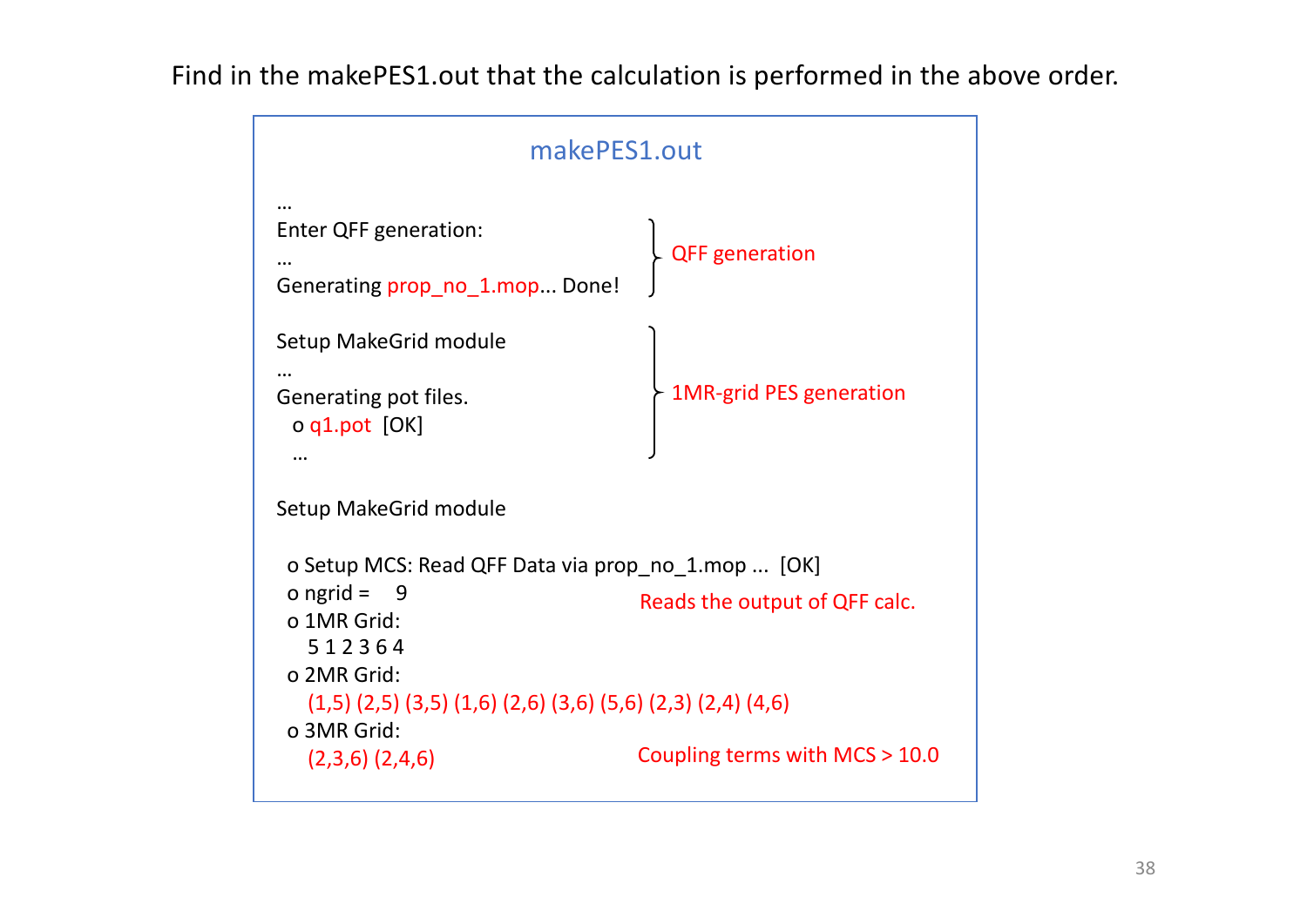When the calculation is done, you will find the following pot files in the current directory.

| $>$ 1s *pot |          |            |            |            |
|-------------|----------|------------|------------|------------|
| eq.pot      | q3q2.pot | q5q1.pot   | q6.pot     | q6q4.pot   |
| q1.pot      | q4.pot   | q5q2.pot   | q6q1.pot   | q6q4q2.pot |
| q2.pot      | q4q2.pot | q5q3.pot   | q6q2.pot   | q6q5.pot   |
| q2q1.pot    | q4q3.pot | q5q4.pot   | q6q3.pot   |            |
| q3.pot      | q5.pot   | q5q4q3.pot | q6q3q2.pot |            |

Note that the red ones are strongly coupled terms (MCS > 10) generated by 9 grid points, and the blue ones are weakly coupled terms (MCS > 1) generated by 7 grid points.

Before moving on to generate the PES at the CCSD(T)/cc-pVTZ level, we must save the PES@B3LYP data and clean up the current directory,

```
> mkdir pes_b3lyp
> mv minfo.files *pot *dipole pes_b3lyp
```
This is because MakePES looks for pot/dipole files and minfo files in the current directory to restart the job.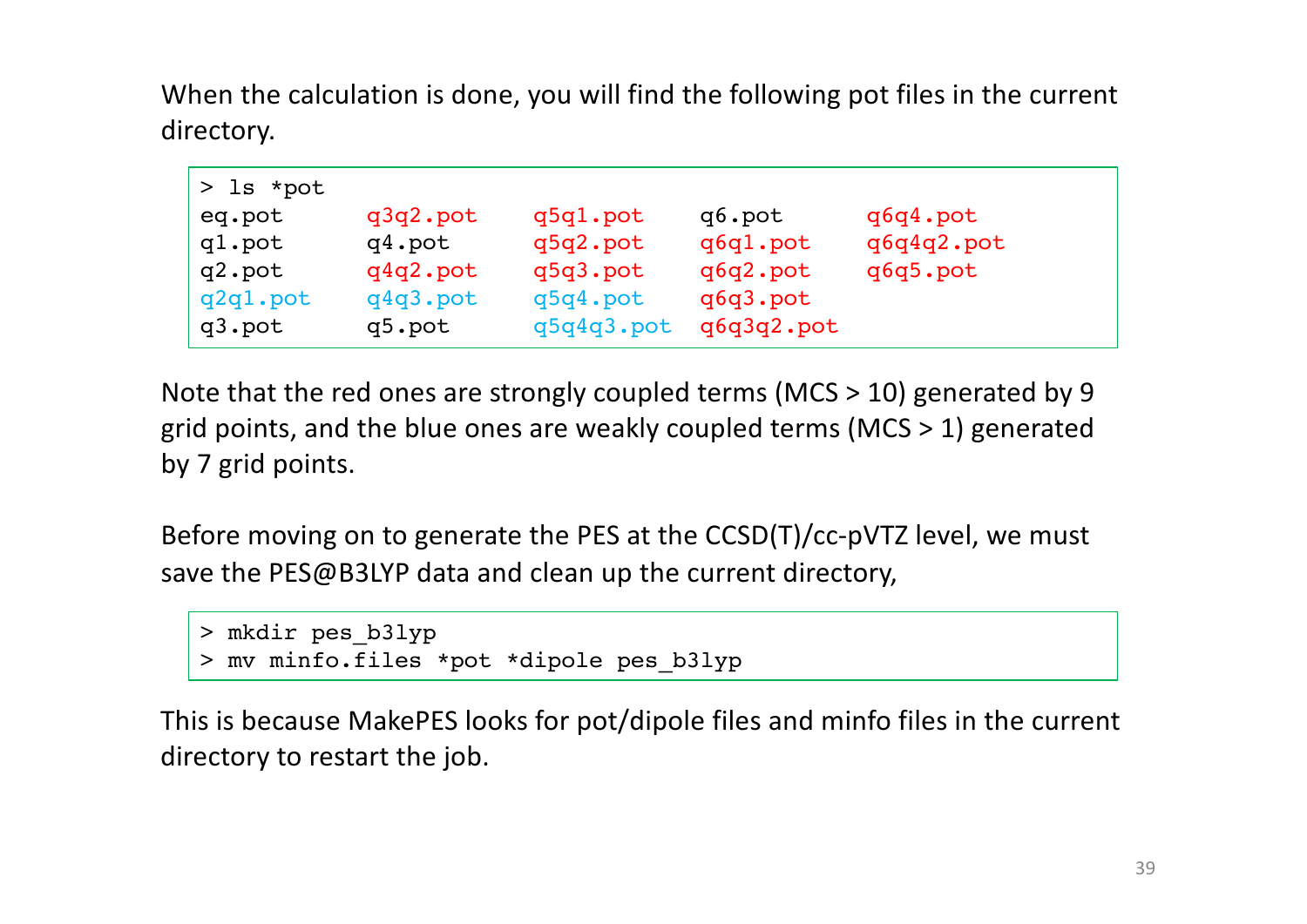The input file for MakePES looks as follow:

```
<makePES>
 ...
 <dipole value="false" /> provide a dipole moment.
 <qchem id="ene">
   ...
   <title value="CCSD(T)/cc-pVTZ" />
   <template value="GaussianTemplate3" />
 </qchem>
 <grid>
   <QCID value="ene" />
   <ngrid value="11" />
   <mc1 value="1-6"/>
 </grid>
 <grid>
   <QCID value="ene" />
   \epsilon <ngrid value="9" \ell >
   <mcstrength value="10"/>
   <mopfile value="prop_no_1.mop"/>
 </grid>
</makePES>
                          makePES2.xml
                            Dipole is turned off because CCSD(T) does not 
                            use the mop file generated in the last 
                            step.
                            1MR-grid PES
                            Grid PES with MCS > 10
```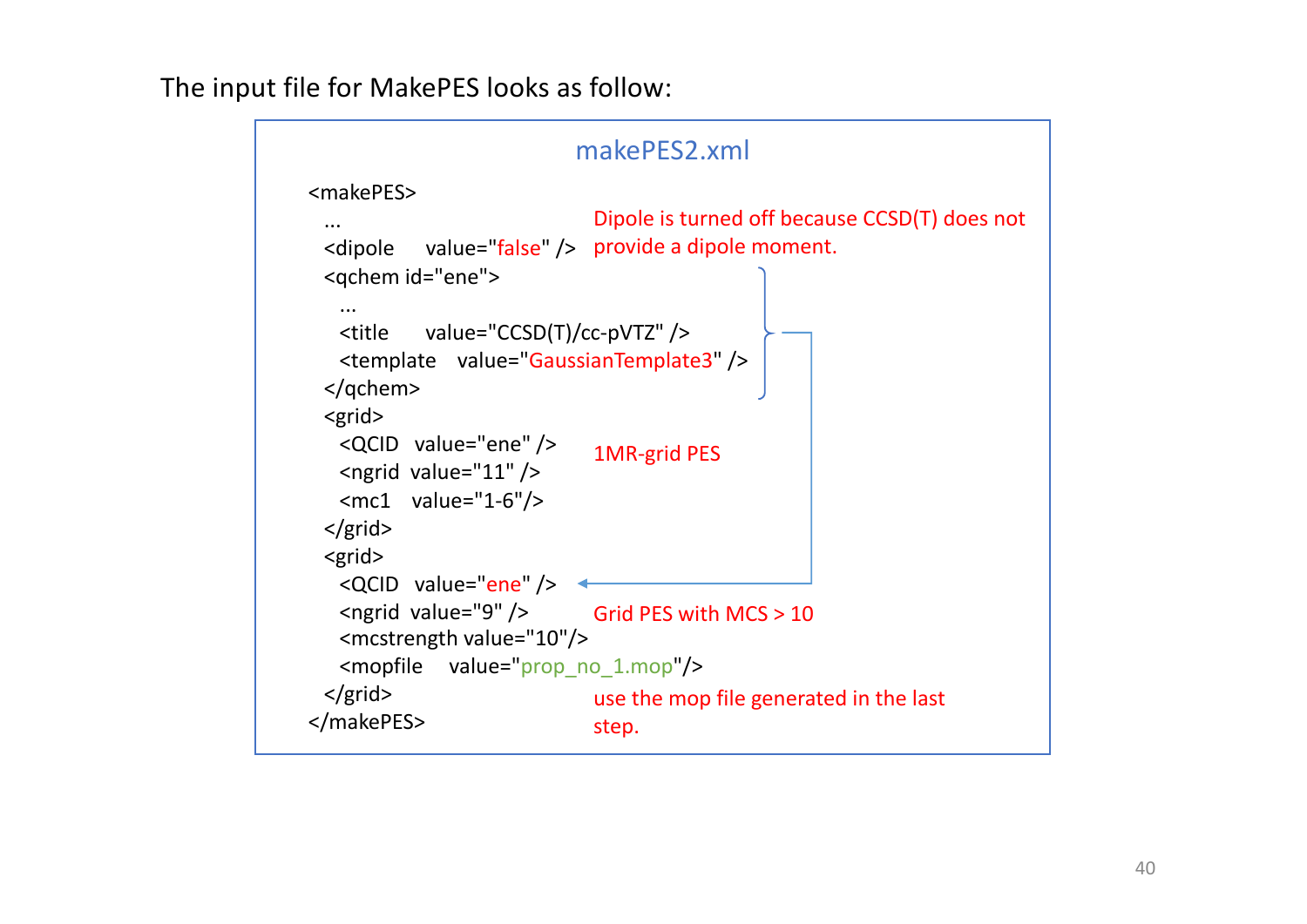The template input file for CCSD(T)/cc-pVTZ is as follow

GaussianTemplate3

#P CCSD(T)/CC-PVTZ NOSYMMETRY MAXDISK=240GB

Run the program by typing,

…

> . /path/to/sindo/sindovars.sh

> java RunMakePES –f makePES2.xml >& makePES2.out

When the calculation is done, you will find the following pot files in the current directory.

| $>$ 1s *pot |          |          |            |            |
|-------------|----------|----------|------------|------------|
| eq.pot      | q3q2.pot | q5q1.pot | q6q1.pot   | q6q4.pot   |
| ql.pot      | q4.pot   | q5q2.pot | q6q2.pot   | q6q4q2.pot |
| q2.pot      | q4q2.pot | q5q3.pot | q6q3.pot   | q6q5.pot   |
| q3.pot      | q5.pot   | q6.pot   | q6q3q2.pot |            |

Again, we will save all the CCSD(T) data to a directory,

```
> mkdir pes_ccsdt
```
> mv minfo.files \*pot pes\_ccsdt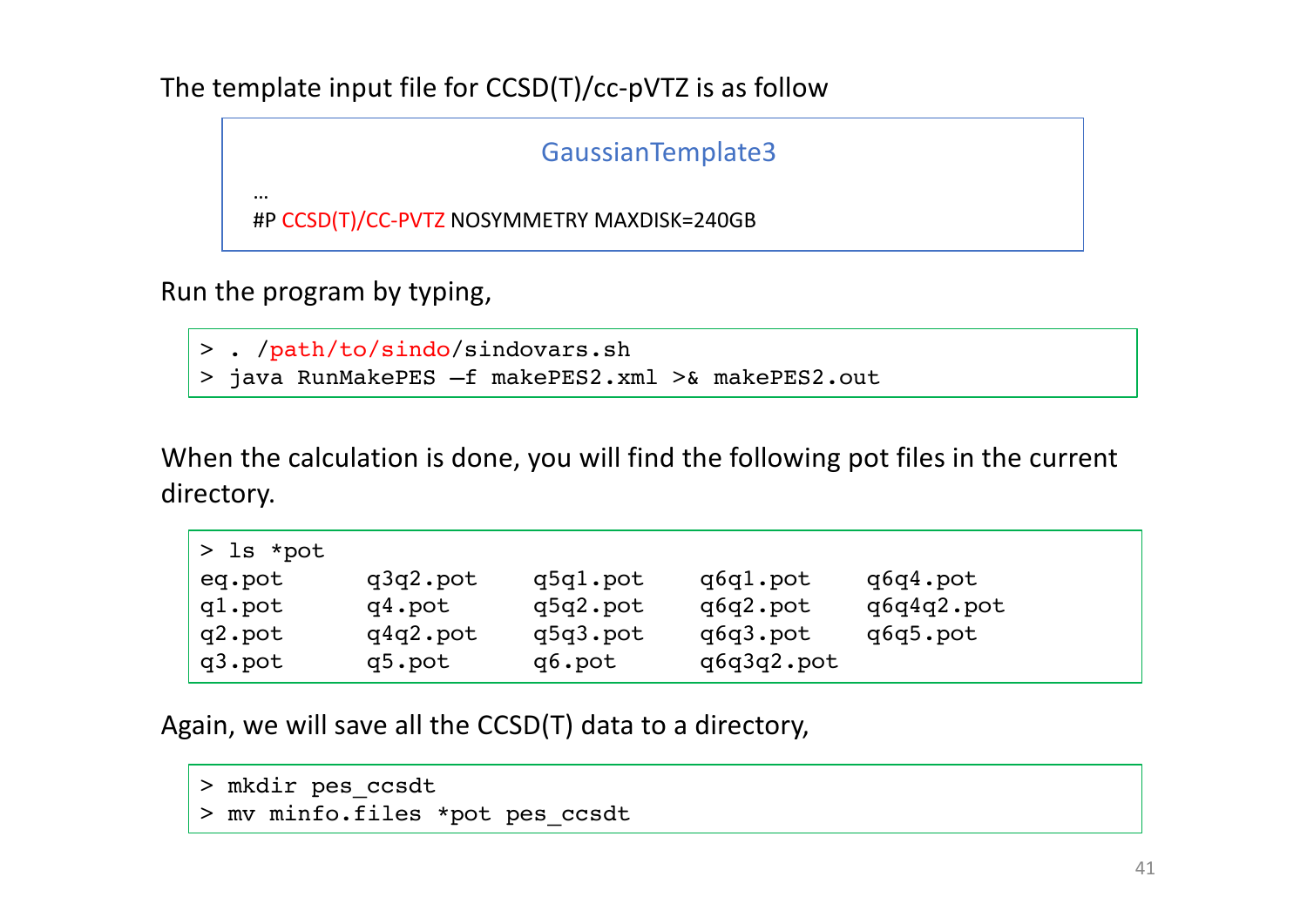We now compile the PES data in one directory,



Note that run.sh carries out all the processes in one script.

We will use this PES for vibrational calculations. See the Users' guide to FSindo.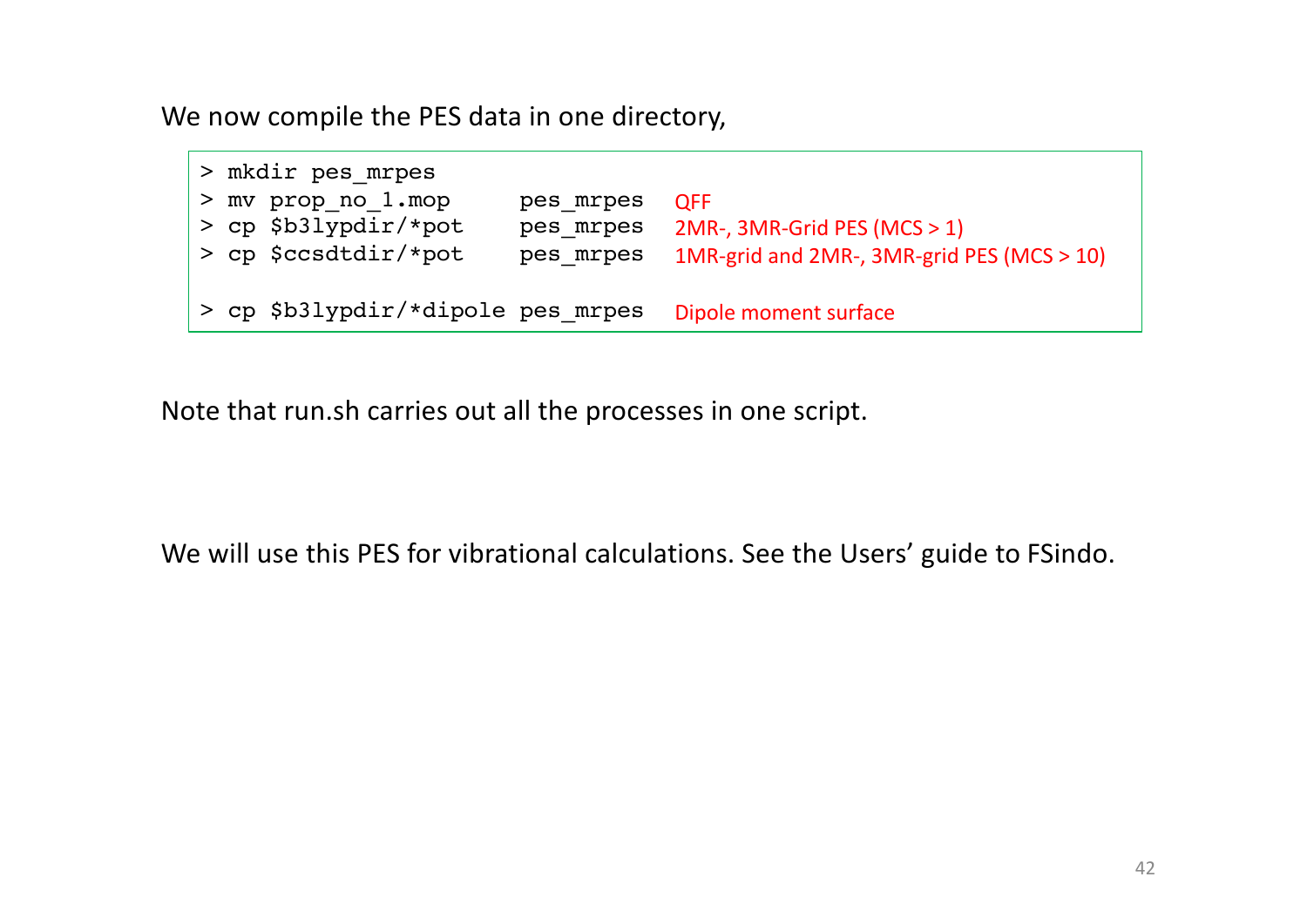4.1. How to terminate jobs.

When you want to stop the job, a safe way to terminate all Gaussian jobs is to create a file with a name "terminate".

> touch terminate

Then, the job stops after the electronic structure jobs that are currently running are all finished.

If you want to immediately stop the job, you have to kill the main process, i.e., the java process responsible for RunMakePES. In that case, however, you may have to kill all child processes (= electronic structure jobs) manually.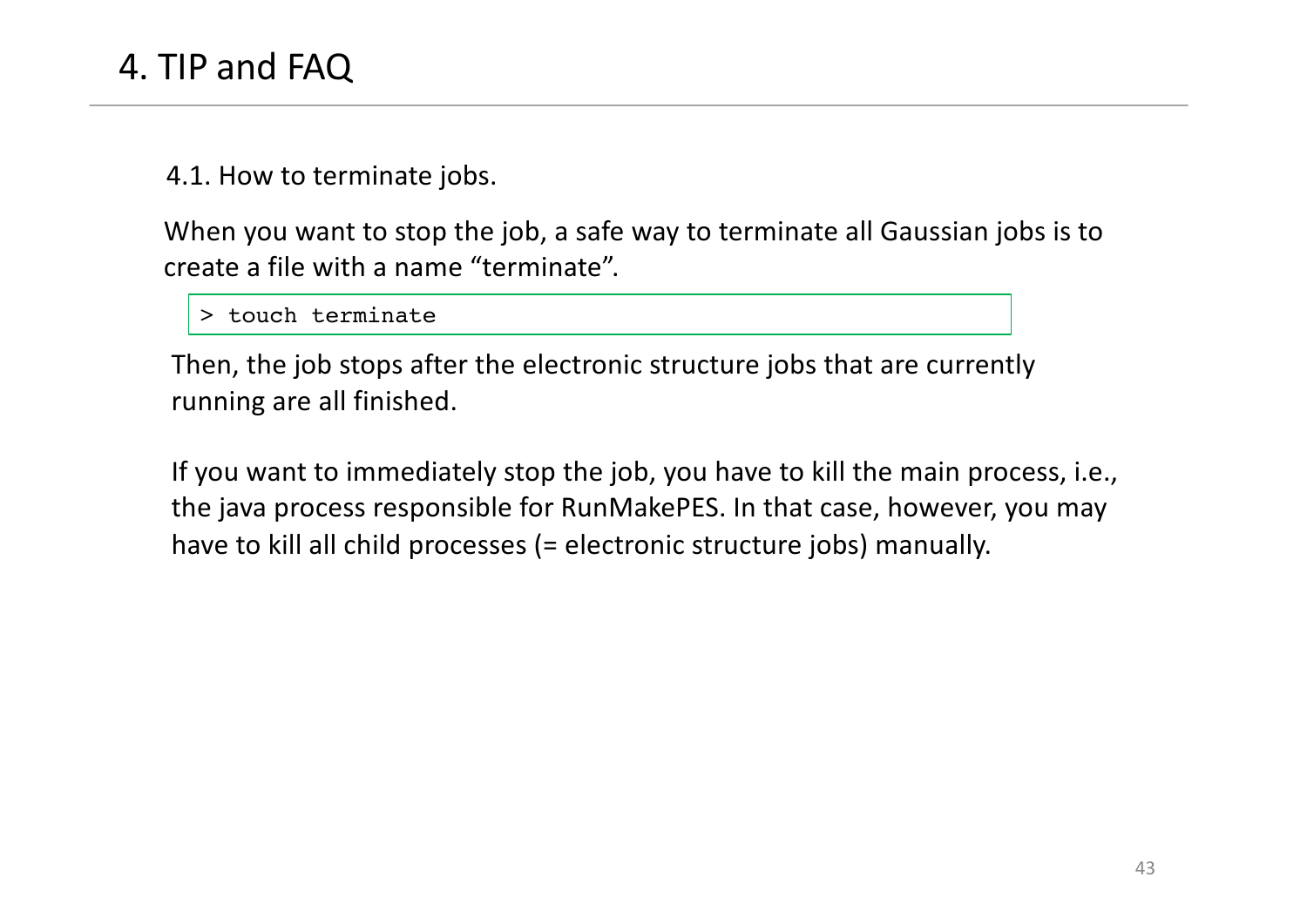#### 4.2. How to restart a job.

MakePES looks for PES data (pot files and mopfile) and minfo files in a "minfo.files" directory before starting electronic structure jobs. The job is skipped if a minfo file is found, and starts from a point where it ended before.

The same logic applies to a generic mode. MakePES looks for PES data, minfo files, and a grid data file (e.g., makeGrid.dat), and writes to a xyz file the coordinates of grid points that still need to calculate the energy, gradient, etc. Note that the xyz file, if exists, will be saved with an extension of xyz\_0. In a generic mode, the PES data (mop/pot files) are generated only when the information of all grid points are provided.

Note that, for this reason, you have to remove the PES data to start a fresh new job.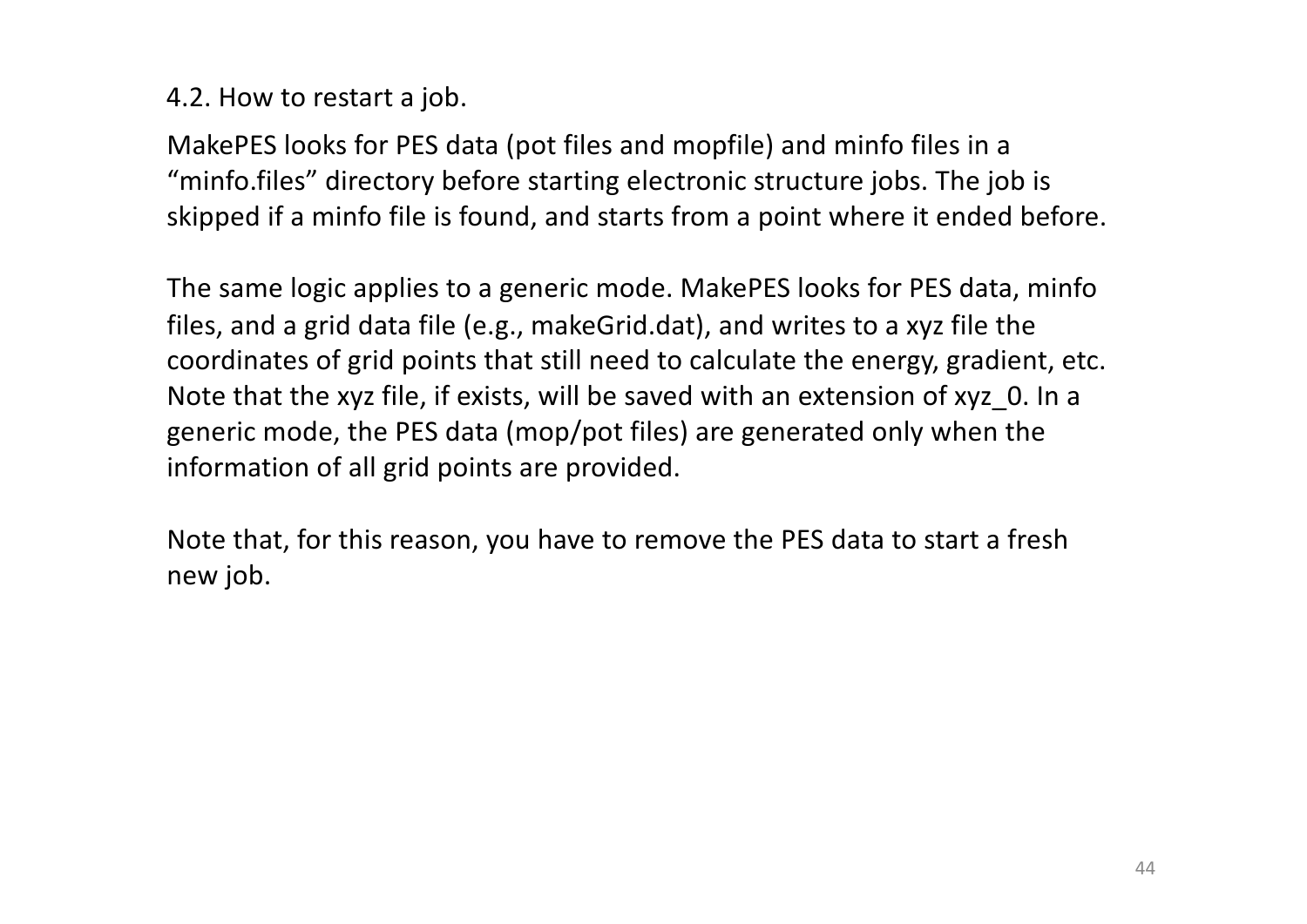# 5. References

# QFF

[1] Ab initio vibrational state caluclations with a quartic force field: Applications to  $H_2CO$ ,  $C_2H_4$ , CH<sub>3</sub>OH, CH<sub>3</sub>CCH, and C<sub>6</sub>H<sub>6</sub>, K. Yagi, K. Hirao, T. Taketsugu, M. W. Schmidt, and M. S. Gordon, J. Chem. Phys. **121**, 1383 (2004).

Grid-PES

[2] Direct vibrational self-consistent field method: Applications to  $H_2O$  and

 $H<sub>2</sub>CO$ 

K. Yagi, T. Taketsugu, K. Hirao, and M. S. Gordon,

J. Chem. Phys. **113**, 1005 (2000).

Multiresolution PES

[3] Multiresolution potential energy surfaces for vibrational state calculations, K. Yagi, S. Hirata, and K. Hirao,

Theor. Chem. Acc. **118**, 681 (2007).

[4] On the coupling strength in potential energy surfaces for vibrational calculations,

P. Seidler, T. Kaga, K. Yagi, O. Christianse, and K. Hirao,

Chem. Phys. Lett. **483**, 138 (2009).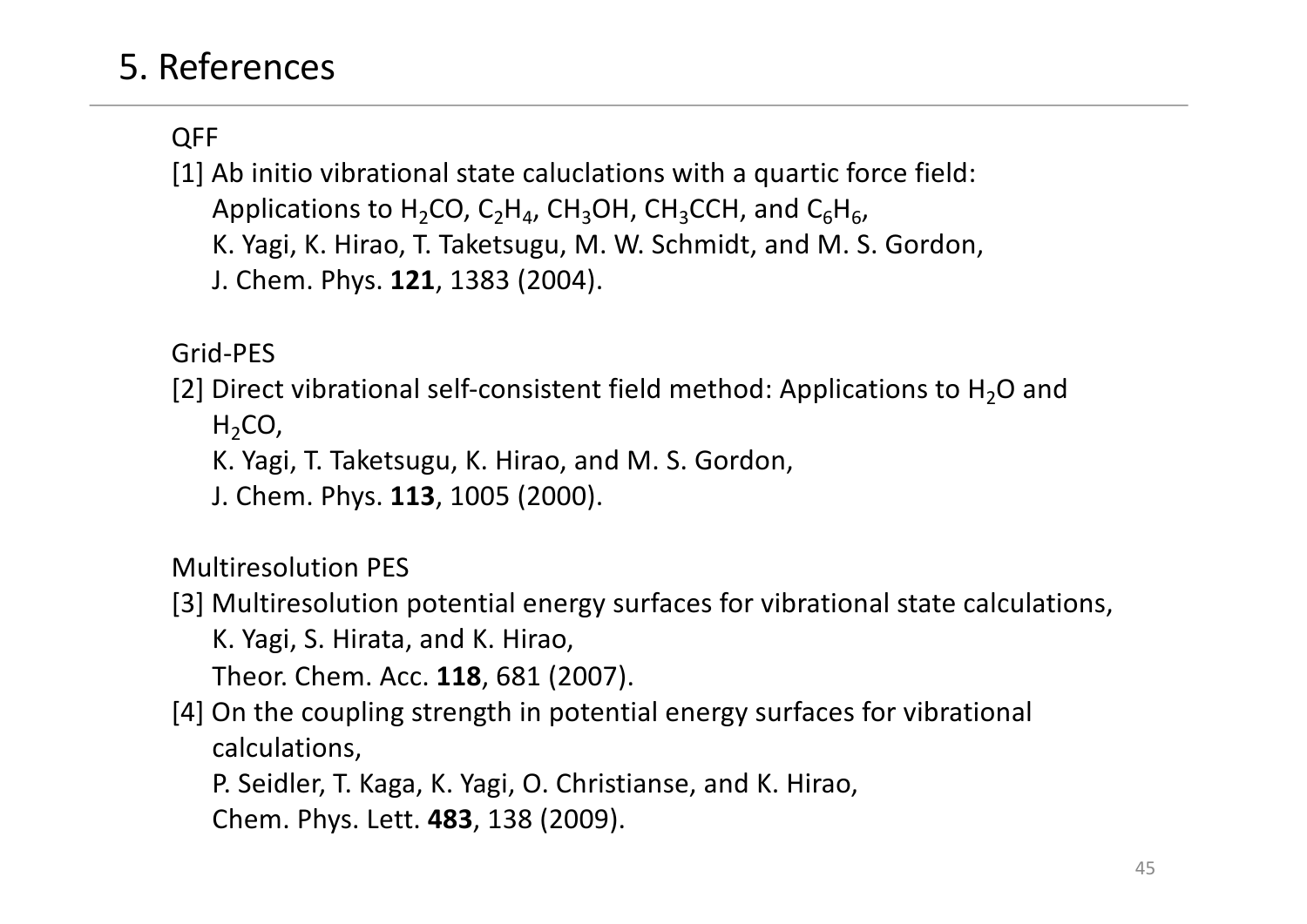# Appendix: List of all keys

#### General keys

- minfoFile: file name The name of minfo file containing the vibrational data. The value is case sensitive.
- minfo folder: folder name The name of a folder where generated minfo files will be stored. The value is case sensitive. (default = minfo.files)
- MR:

The order of mode coupling expansion. Each PES type can take its own MR, which precedes the MR here. (default  $= 3$ )

• dipole: true/false

Generates the dipole moment surface in addition to the PES, when true. (default = false)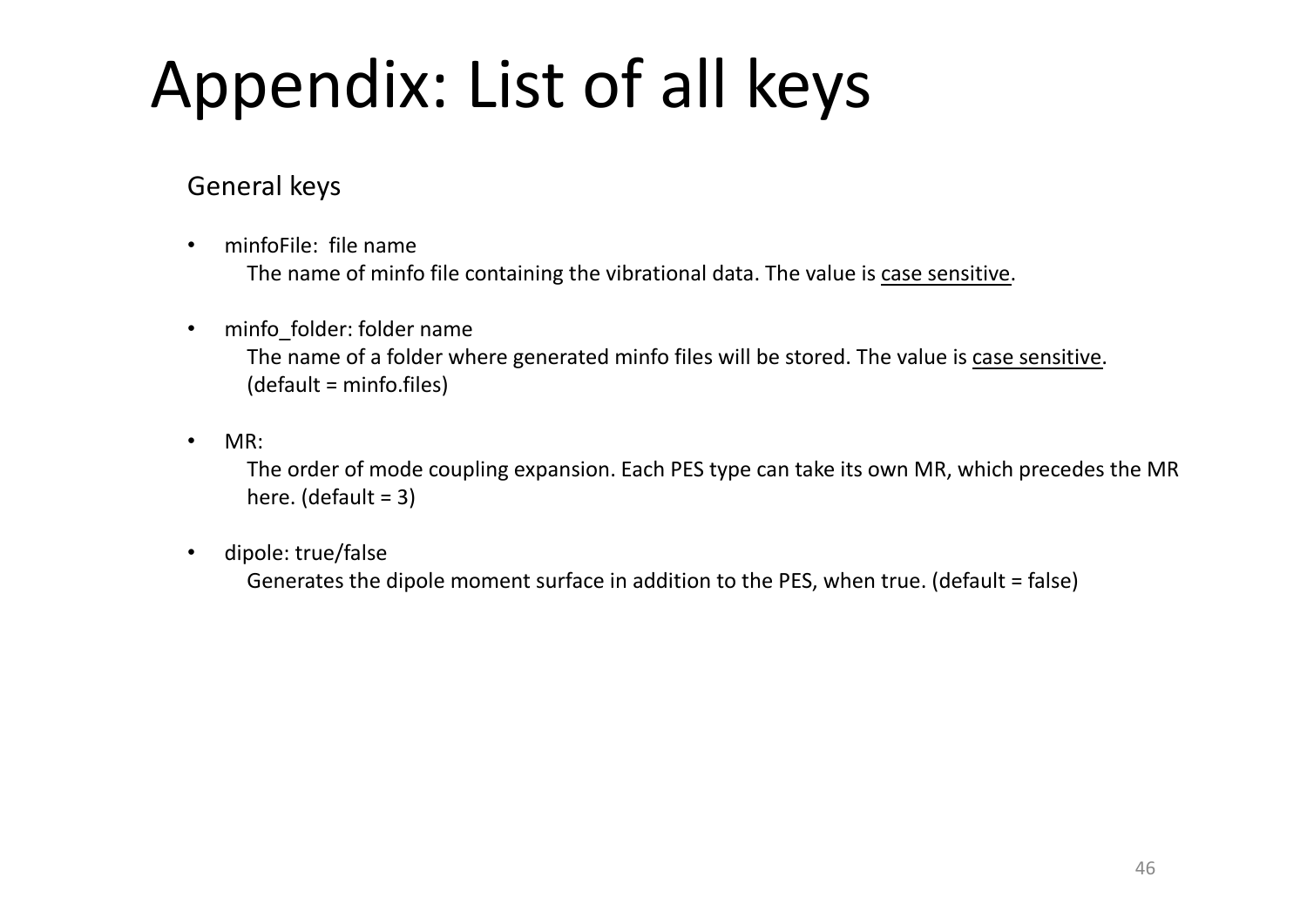activemode: string of mode index

Specifies active modes for PES generation. All modes are active by default. The mode numbers should be separated by camma or space. A hyphen can be used for a sequence of mode number. For example,

<activemode value="1,2,3,5">

is equivalnet to,

```
<activemode value="1-3 5">
```
which means  $Q_1$ ,  $Q_2$ ,  $Q_3$ , and  $Q_5$  are active, and  $Q_4$  isn't.

Note that the modes can be set to inactive later in the vibrational calculations. Therefore, it is recommended to include as many modes as possible during the PES generation step.

Nevertheless, there are obvious cases where we want to select vibrational modes. For example, a solute in solvent, ligands in a protein, etc. A model that separates the inter- and intra-molecular modes is often used for cluster systems. <activemode> is useful for such purposes.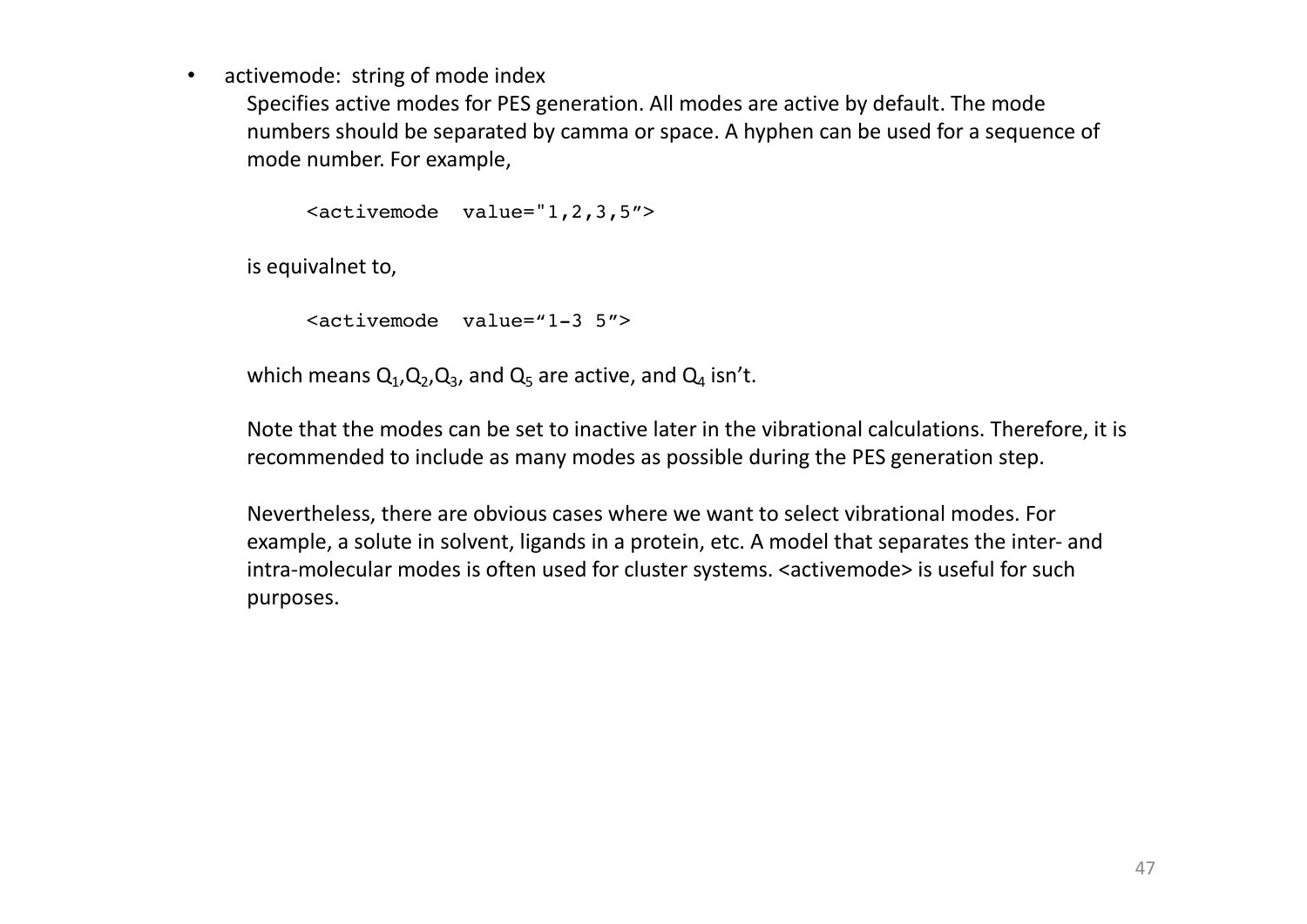• interdomain: true / false

Calculates inter-domain coupling terms, when true. (default = false)

Note that in QFF calc. using numerical differentiations of gradient or Hessian, even some of the inter-domain couplings can be calculated from a given information, they will not be calculated when interdomain = false.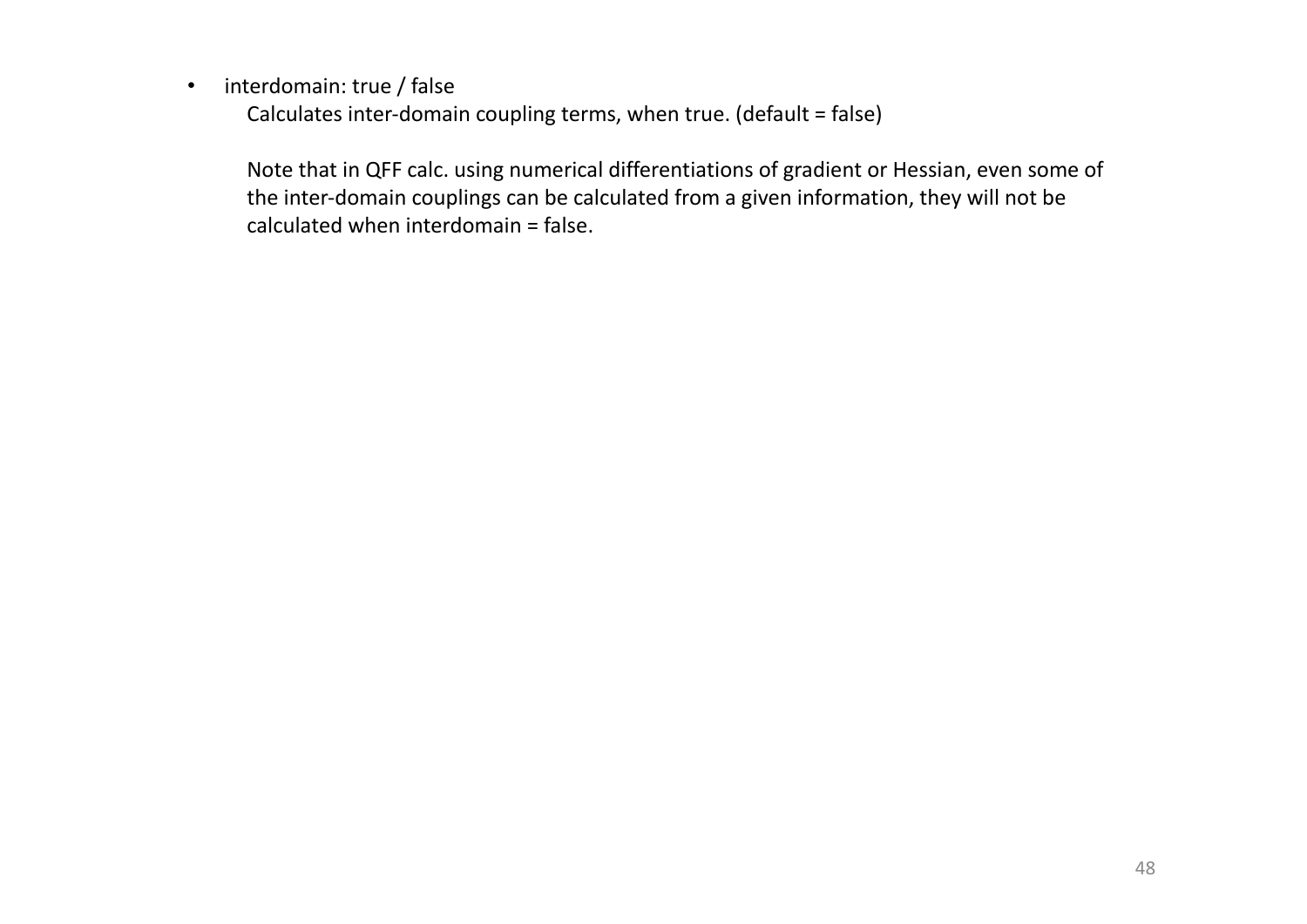#### QCHEM section

ID: string

- program: string gaussian … Interface with Gaussian generic … Print the coordinates to a xyz file
- title: string A title line that will be printed to PES files.

options for non-generic (=Gaussian)

- removefiles: true/false Removes the input/output files of the quantum chemistry program, when true. (default = false)
- dryrun: true/false

Generates the input files for the quantum chemistry program and exits without execution, when true. (default = false)

• template: file name

The name of a template file to generate the input files for quantum chemisty jobs.

options for generic

• xyzfile: filename

Basename of a xyz file, where the coordinates of grid points are written. ".xyz" is automatically added. The PES data is read from minfo files in QFF and from a dat file, *filename*.dat, in GRID. (default = makeQFF for QFF and makeGrid for GRID)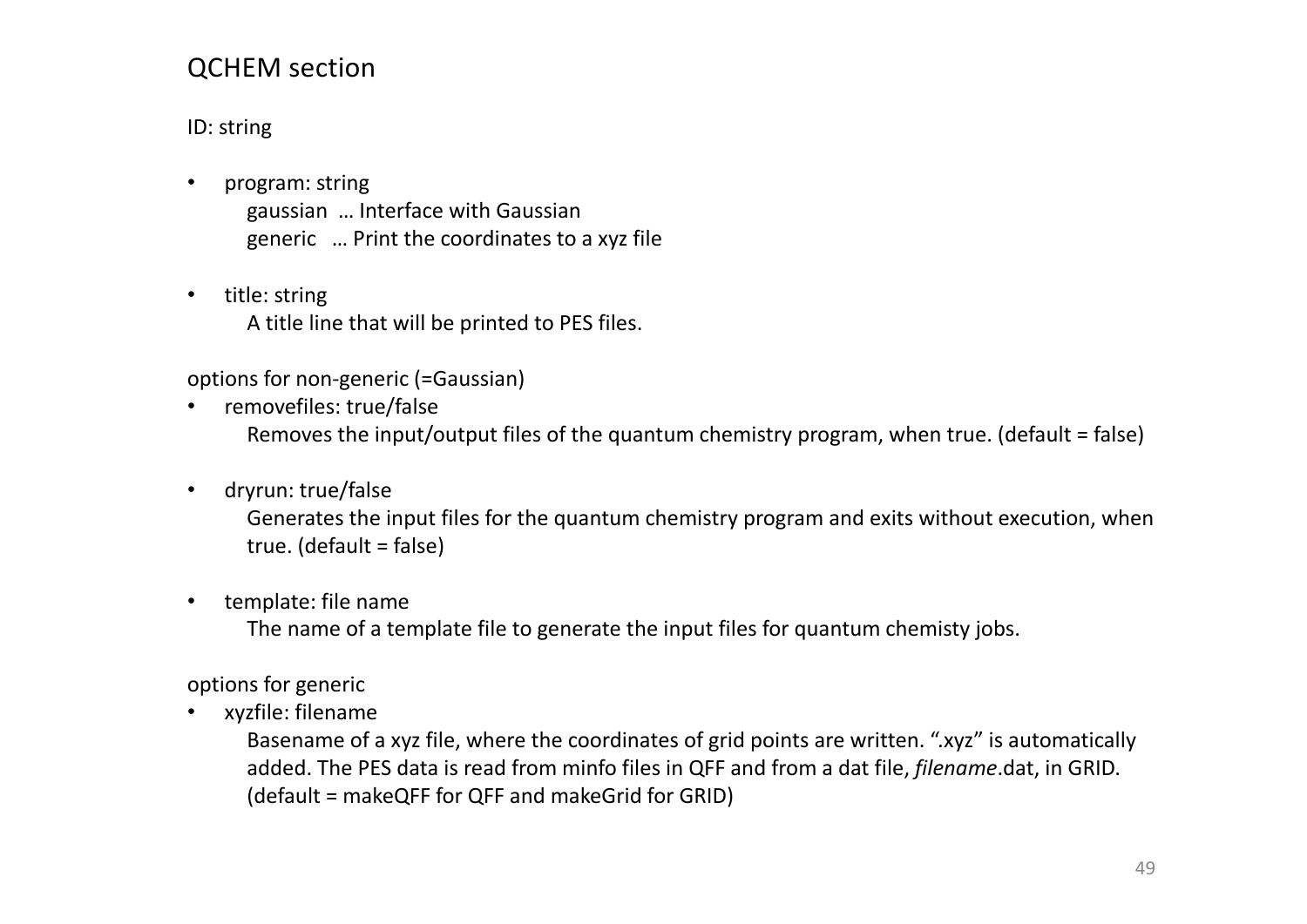#### QFF section

- QCID: string The ID of associated <qchem>
- MR:

The order of mode coupling expansion. Maximum is 4. (default = 3)

stepsize: real number

The step size for numerical differentiations in dimensionless unit. (default = 0.5)

• ndifftype: grad or hess

The type of numerical differentiations.

grad : Numerical 3rd-order diff. of gradient.

hess (default) : Numerical 2nd-order diff. of hessian.

• mopfile: file name

The name of mop file, in which the QFF coefficients are written. (default = prop\_no\_1.mop) This format is compatible with the MIDAS software developed by Christiansen and coworkers.

• interdomain hc: true/false Prints the harmonic coupling, when true. (default = true)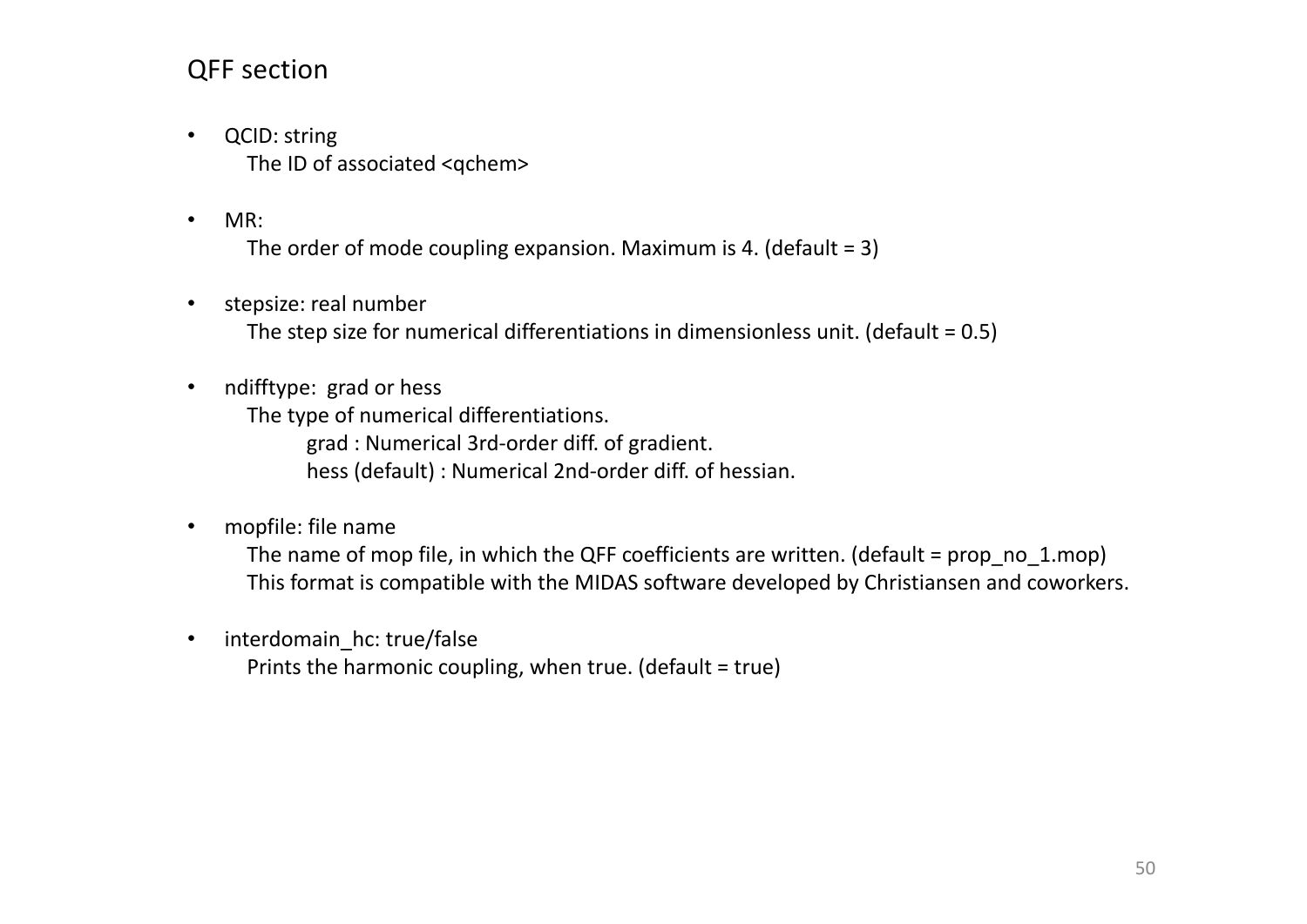• gradient and hessian: input/current

Specifies where the gradient and Hessian are retrieved.

input (default) : From the input minfo file.

current : From the current calculation. (mkqff-eq.minfo)

"input" is useful for combining accurate geometry, gradient, and Hessian, read from the input minfo file, with lower-level cubic and quartic terms, which are calculated by MakePES module.

On the other hand, one might think of another strategy, where the geometry and coordinates are derived from a low-level of theory, and the QFF at a higher-level of theory. In that case, this option should be set to "current", which incorporates the gradient and Hessian obtained from the current calculation.

• genhs: true/false

Generate the 001.hs file, when true. (default = false) 001.hs is a file which contains the QFF coefficients in the old format; however, this format is deprecated and not recommended to use unless for a debugging purpose to compare the result with the previous version of SINDO.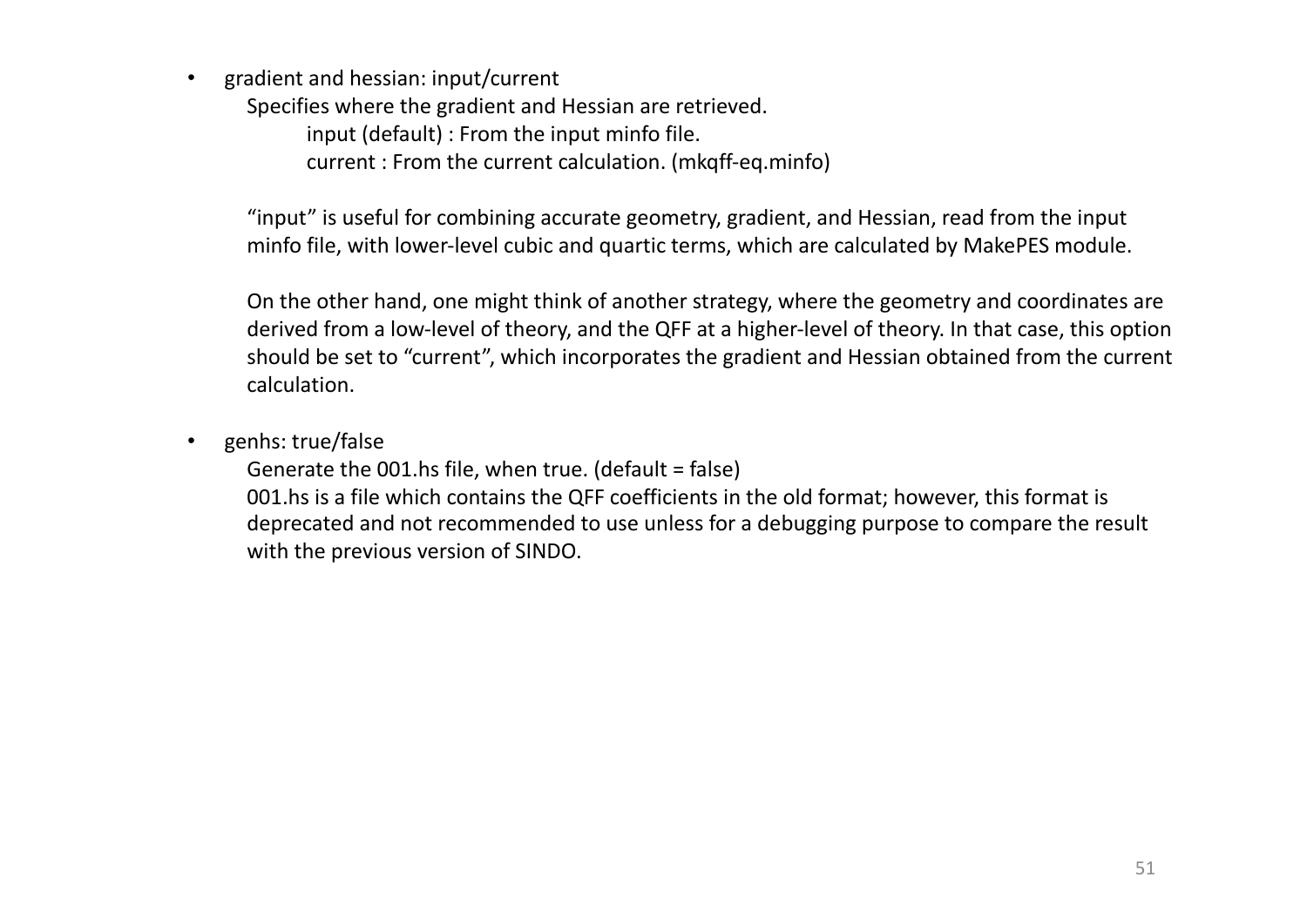#### GRID section

- QCID: string The ID of associated <qchem>
- ngrid: integer number The number of grid points along each coordinates. (default  $= 11$ )
- fullmc: true/false All the mode coupling up to the MR-th order is generated, when true. (default = false)
- mc1, mc2, mc3: string of mode index The 1, 2, or 3MR terms separated by camma or space.

Examples:

•  $\text{cmcl value}="1, 2, 3, 5"$  /> or  $\text{cmcl value}="1-3 5"$  />

generates grid points for Q1,Q2,Q3, and Q5.

•  $\leq$ mc2 value="1,2, 1,4, 2,4, 3,4" /> or  $\leq$ mc2 value="1,2, 1-3,4" />

generates the grid points for  $(Q2, Q1)$ ,  $(Q4, Q1)$ ,  $(Q4, Q2)$ , and  $(Q4, Q3)$ .

•  $<$ mc3 value="1,2,3, 1,2,4" />

generates the grid points for (Q3, Q2, Q1) and (Q4, Q2, Q1).